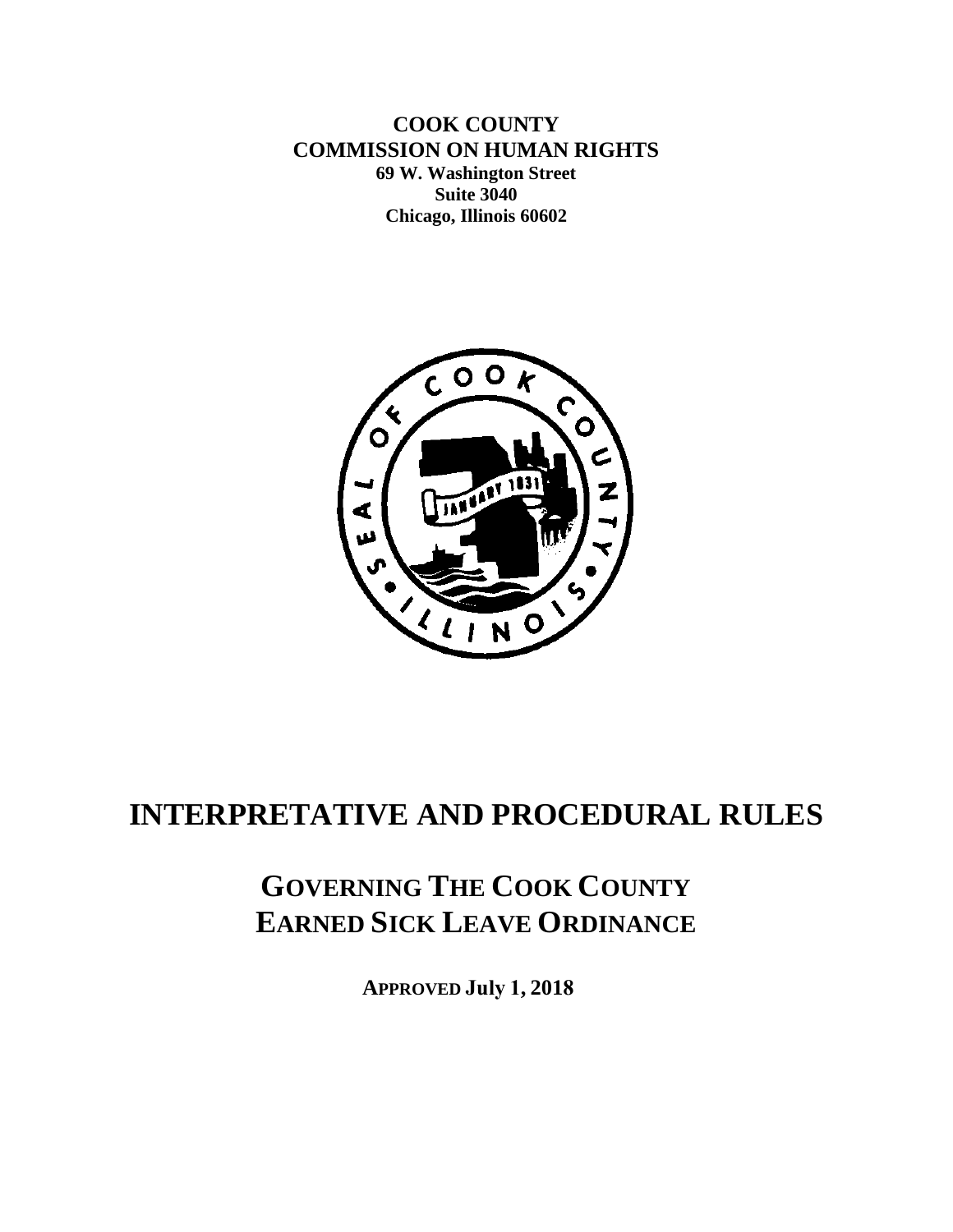# **TABLE OF CONTENTS**

| <b>PART 100 GENERAL PROVISIONS</b>                                          | 1              |
|-----------------------------------------------------------------------------|----------------|
| Subpart 100 Definitions                                                     | 1              |
| Section 110.100 Defined Terms                                               | $\mathbf{1}$   |
| Subpart 120 Rules of Construction                                           | $\overline{4}$ |
| Section 120.100 Construction of Rules                                       | $\overline{4}$ |
| Section 120.200 Effect of Rules                                             | $\overline{A}$ |
| Section 120.300 Amendment of Rules                                          | $\overline{4}$ |
| Section 120.400 Availability of Rules                                       | $\overline{4}$ |
| Section 120.500 Petition for Rulemaking                                     | $\overline{4}$ |
| Section 120.600 Practice Where Rules Do Not Provide Clear Guidance          | $\overline{4}$ |
| Section 120.700 Days                                                        | $\overline{4}$ |
| Section 120.800 Delegation of Authority by Commissioners                    | $\overline{4}$ |
| PART 200 BENEFIT                                                            | 6              |
| Section 200.100 Description                                                 | 6              |
| Section 200.200 No Remuneration for Unused Earned Sick Leave                | 7              |
| Section 200.300 No Consideration of Immigration Status                      | 7              |
| <b>PART 300 COVERAGE</b>                                                    | 8              |
| Subpart 310 Covered Employees                                               | 8              |
| Section 310.100 Defined                                                     | 8              |
| Section 310.200 Types of Employees Who Can Be Covered Employees             | 10             |
| Section 310.300 Impact of Timing and Location of Work by a Covered Employee | 10             |
| Section 310.400 Separation from Service                                     | 11             |
| Subpart 320 Covered Employers                                               | 11             |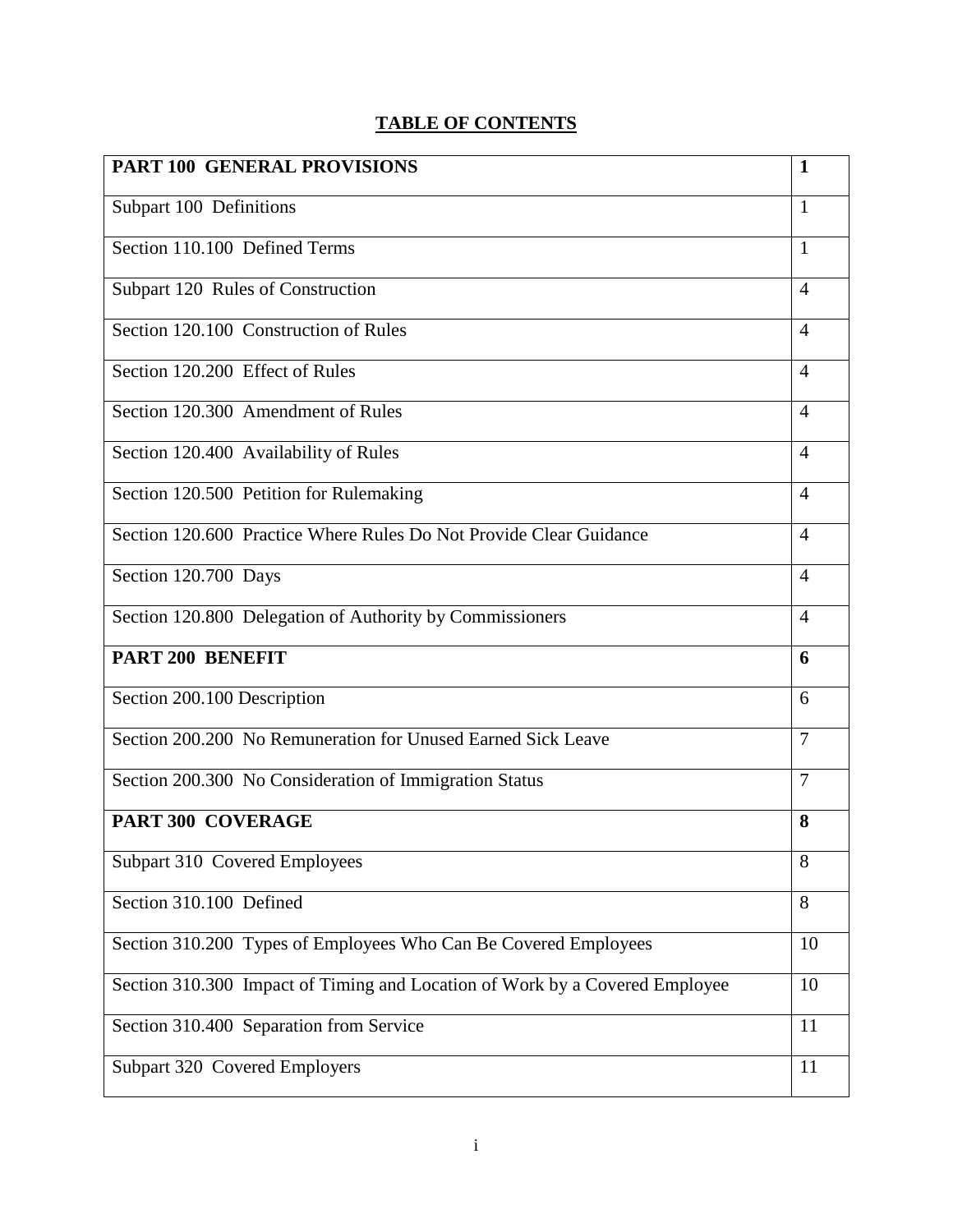| Section 320.100 Defined                                       | 11 |
|---------------------------------------------------------------|----|
| Section 320.200 Temporary Staffing Firms                      | 13 |
| Section 320.300 Joint Employers                               | 13 |
| Section 320.400 Successor Employers                           | 13 |
| Subpart 330 Waiver                                            | 13 |
| Section 330.100 Pursuant to Collective Bargaining             | 13 |
| Section 330.200 Pursuant to Individual Bargaining             | 14 |
| PART 400 ACCRUAL                                              | 15 |
| Section 400.100 Date of Initial Accrual                       | 15 |
| Section 400.200 Rate of Accrual                               | 15 |
| Section 400.300 Accrual Period                                | 17 |
| Section 400.400 [Reserved]                                    | 18 |
| Section 400.500 Maximum Accrual Per Accrual Period            | 18 |
| Section 400.600 Carryover from One Accrual Period to the Next | 18 |
| PART 500 USE                                                  | 21 |
| Section 500.100 Earned Sick Leave Available for Use           | 21 |
| Section 500.200 Earliest Use of Earned Sick Leave             | 21 |
| Section 500.300 Maximum Use Per Accrual Period                | 21 |
| Section 500.400 Increments of Use                             | 22 |
| Section 500.500 Permissible Uses                              | 23 |
| Section 500.600 Notice of Use                                 | 25 |
| Section 500.700 Documentation of Use                          | 27 |
| Section 500.800 Payment of Earned Sick Leave                  | 28 |
| PART 600 ALTERNATIVE PRACTICES                                | 29 |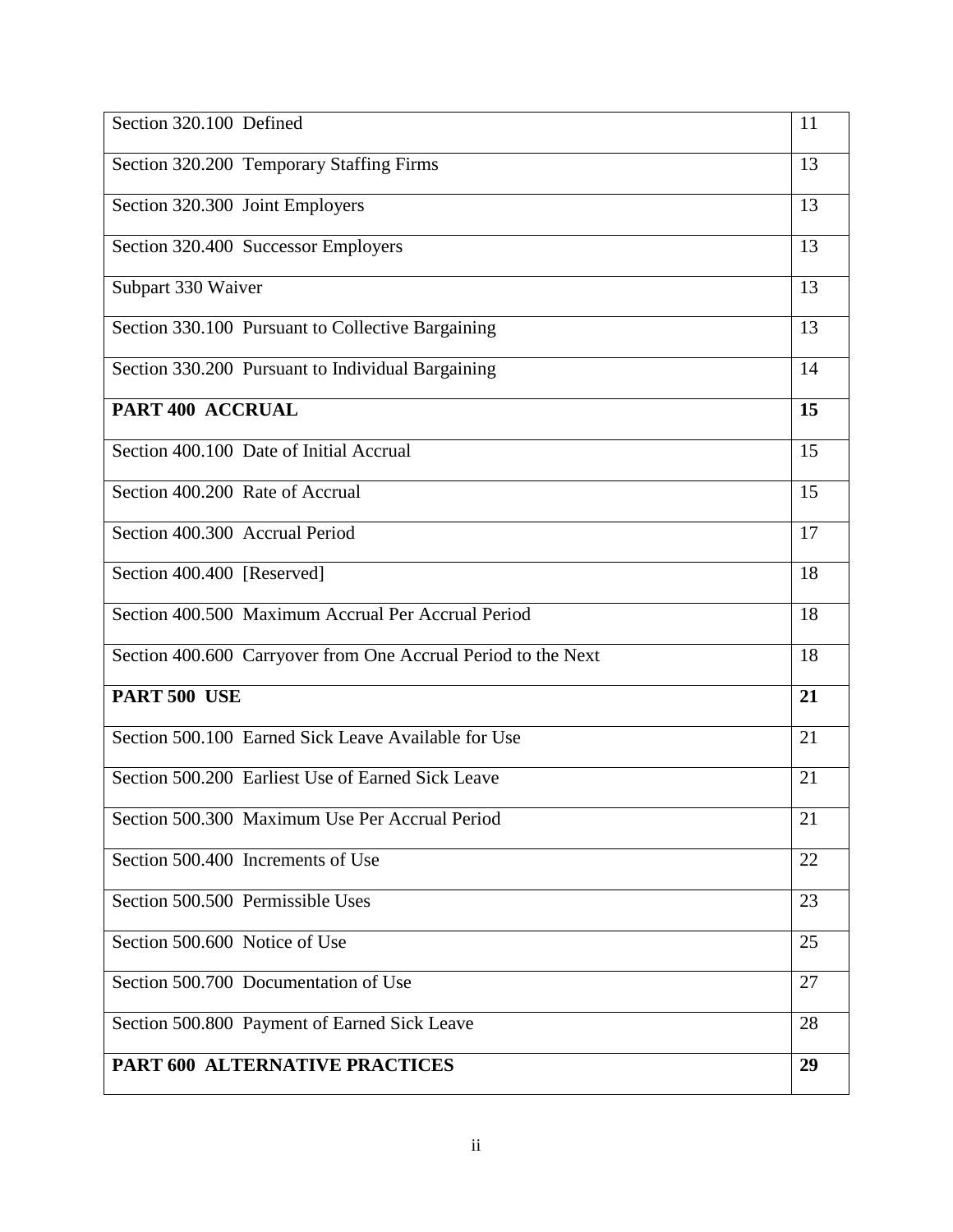| Section 600.100 Minimum Requirements                                       | 29 |
|----------------------------------------------------------------------------|----|
| Section 600.200 Terminology                                                | 29 |
| Section 600.300 Equivalent Practices                                       | 29 |
| PART 700 NOTIFICATION OF RIGHTS                                            | 33 |
| Section 700.100 Posting Required                                           | 33 |
| Section 700.200 Notice of Rights Required                                  | 33 |
| PART 800 RECORDKEEPING                                                     | 34 |
| Section 800.100 Required Records; Covered Employer                         | 34 |
| Section 800.200 Required Records; Covered Employee                         | 34 |
| Section 800.300 Preservation Obligation                                    | 35 |
| PART 900 MISCELLANEOUS PRACTICES                                           | 36 |
| Section 900.100 Prohibited                                                 | 36 |
| Section 900.200 Permissible                                                | 36 |
| <b>PART 1000 ENFORCEMENT</b>                                               | 38 |
| Subpart 1010 Scope                                                         | 38 |
| Section 1010.100 Application of the Ordinance                              | 38 |
| Subpart 1020 Administrative Process                                        | 38 |
| Section 1020.100 Time Limit for Filing Complaints                          | 38 |
| Section 1020.200 Initiating Enforcement at the Commission                  | 38 |
| Section 1020.300 Commission Investigations of Alleged Ordinance Violations | 40 |
| Section 1020.400 Commission Findings                                       | 43 |
| Section 1020.500 Administrative Hearing                                    | 43 |
| Section 1020.600 Administrative Review                                     | 44 |
| Section 1020.700 Service                                                   | 44 |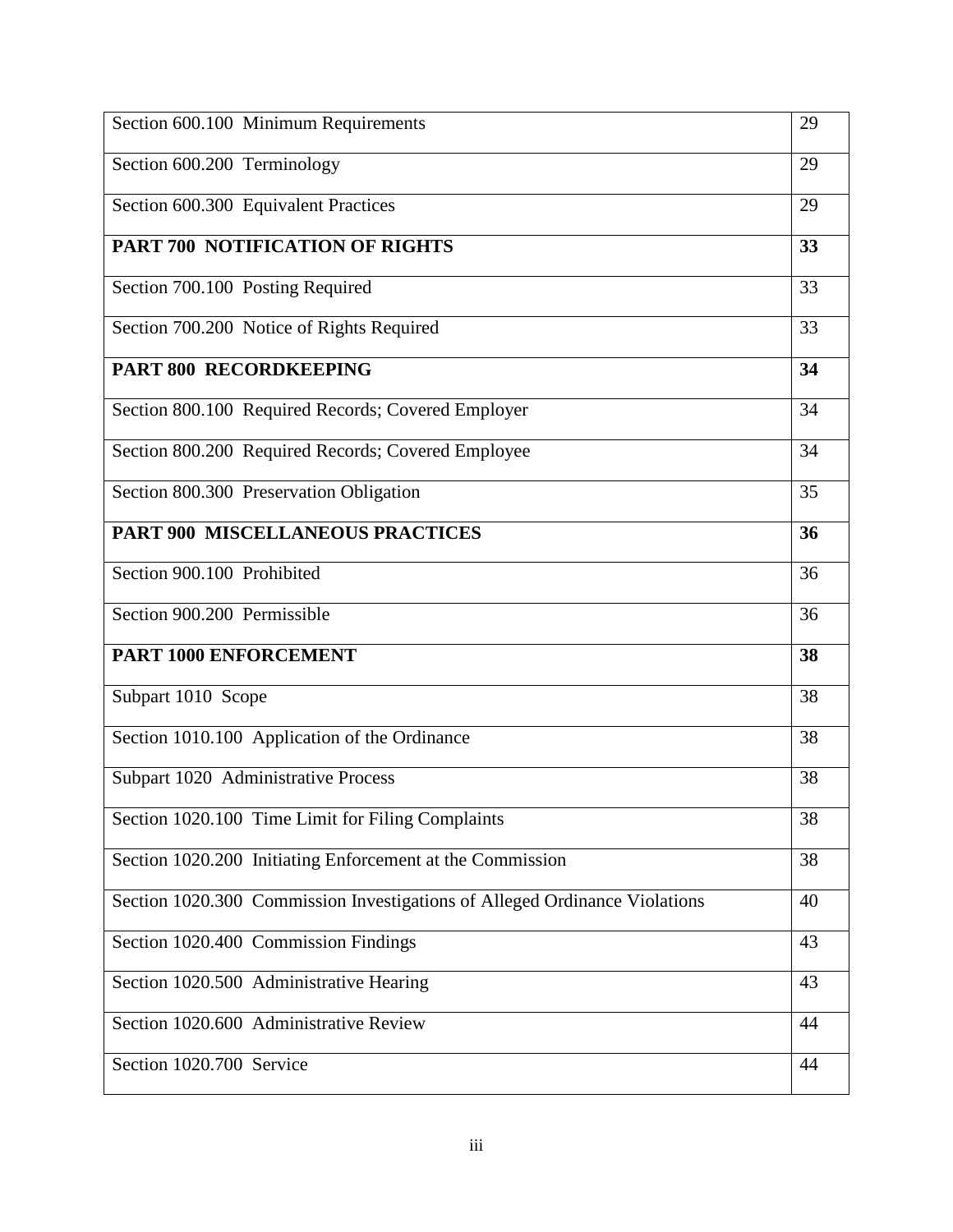| Section 1020.800 Evidence of Compliance               | 45 |
|-------------------------------------------------------|----|
| Subpart 1030 Administrative Remedies                  | 45 |
| Section 1030.100 Fines                                | 45 |
| Section 1030.200 Lost Wages                           | 45 |
| Section 1030.300 Injunctive Relief                    | 46 |
| Subpart 1040 Judicial Enforcement                     | 46 |
| Section 1040.100 Private Right of Action              | 46 |
| Section 1040.200 Effect on Administrative Enforcement | 46 |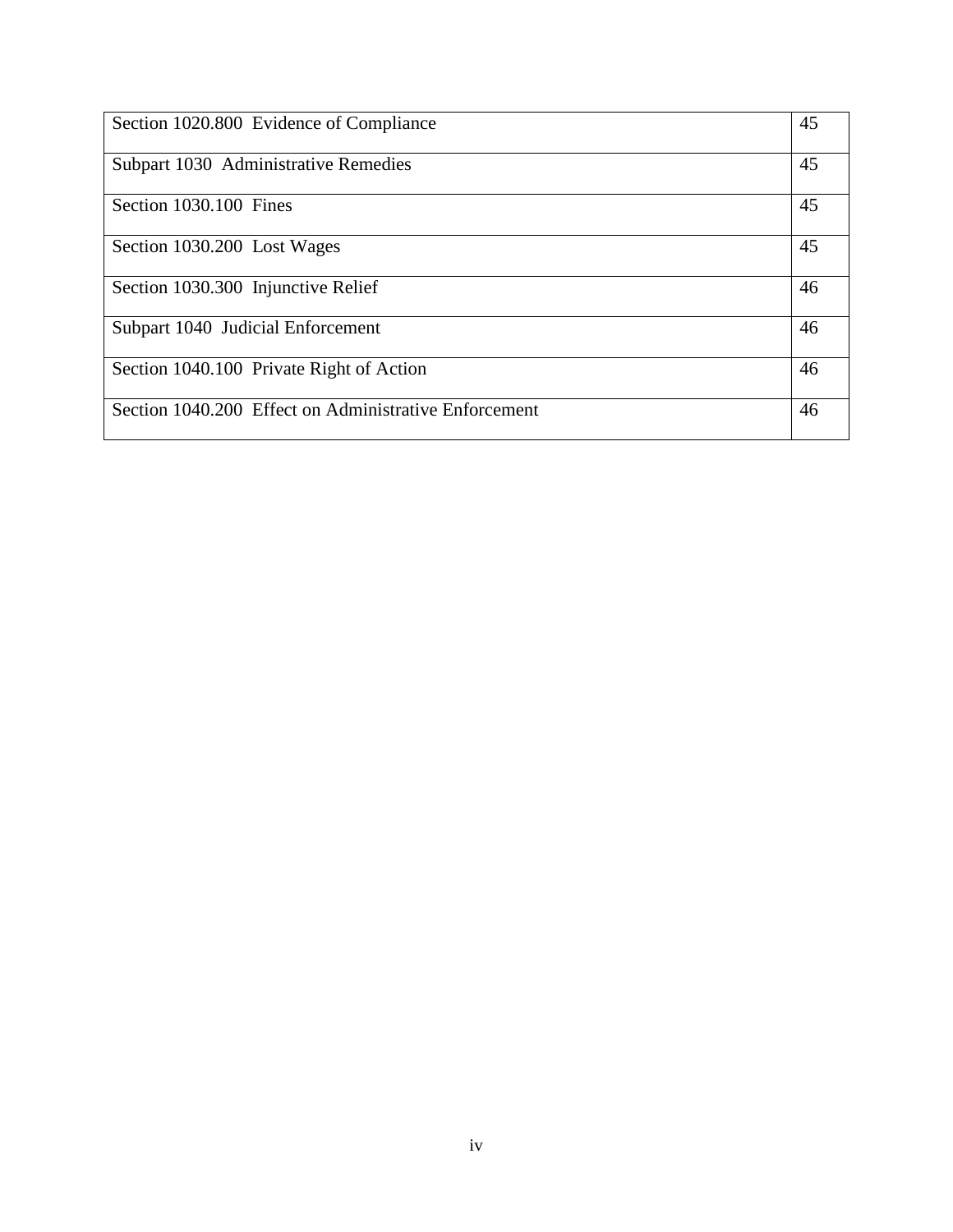#### **PART 100 GENERAL PROVISIONS**

#### **SUBPART 110 DEFINITIONS**

#### **Section 110.100 Defined Terms**

All defined terms used in these regulations have the same meaning as the defined terms set out in Section 42-2 of the Cook County Earned Sick Leave Ordinance ("Ordinance"). In addition, the following terms shall have the following meanings when used in these Rules:

*Accrual Cap*: The maximum number of hours of Earned Sick Leave that a Covered Employer must allow a Covered Employee to accrue during any Accrual Period and as described in Section 400.500.

*Accrual Period*: The 12-month period in which a Covered Employee accrues Earned Sick Leave, and which is used for purposes of determining the maximum number of hours of Earned Sick Leave that may be accrued, used and carried over on an annual basis. The dates of each annual Accrual Period are based on the anniversary of an employee's Date of Initial Accrual.

*Close Association*: A relationship between a Covered Employee and another individual which is deemed the equivalent of the specifically identified familial relationships that are listed in Section 42-2 of the Ordinance for the defined term "Family member" (*e.g.*, a parent-child, grandchild-grandparent, sibling, spousal). In determining whether a relationship is a Close Association, the Commission may consider whether, for some significant period of time, the Covered Employee provided uncompensated personal care for the individual and/or the individual provided such care for the Covered Employee and/or the Covered Employee and the individual lived together and shared financial and household responsibilities or one provided financial support for the other. The Commission may also consider whether the Covered Employee and the individual would be considered "Family member[s]" as that term is used in federal sick leave regulations (*e.g.*, 5 C.F.R. § 630.201(b)) and/or any other appropriate consideration raised in any particular case. The Commission will not disregard a Close Association on the basis of terminology, if the terms used to describe a particular relationship vary from those used in Section 42-2 of the Ordinance for the defined term "Family member" due to identifiable cultural and/or linguistic differences.

*Commission*: The Cook County Commission on Human Rights.

*Commissioners*: The appointed members of the Commission pursuant to Section 42-34 of the Cook County Code of Ordinances.

*Commission Staff*: Those individuals who shall perform investigative, clerical, administrative or other duties as described and delegated by the Commissioners on behalf of the Commission through the Director.

*Construction Industry*: As defined in Section 42-2 of the Ordinance to mean any constructing, altering, reconstructing, repairing, rehabilitating, refinishing, refurbishing, remodeling, remediating, renovating, custom fabricating, maintenance, landscaping, improving, wrecking, painting, decorating, demolishing, and adding to or subtracting from any building, structure,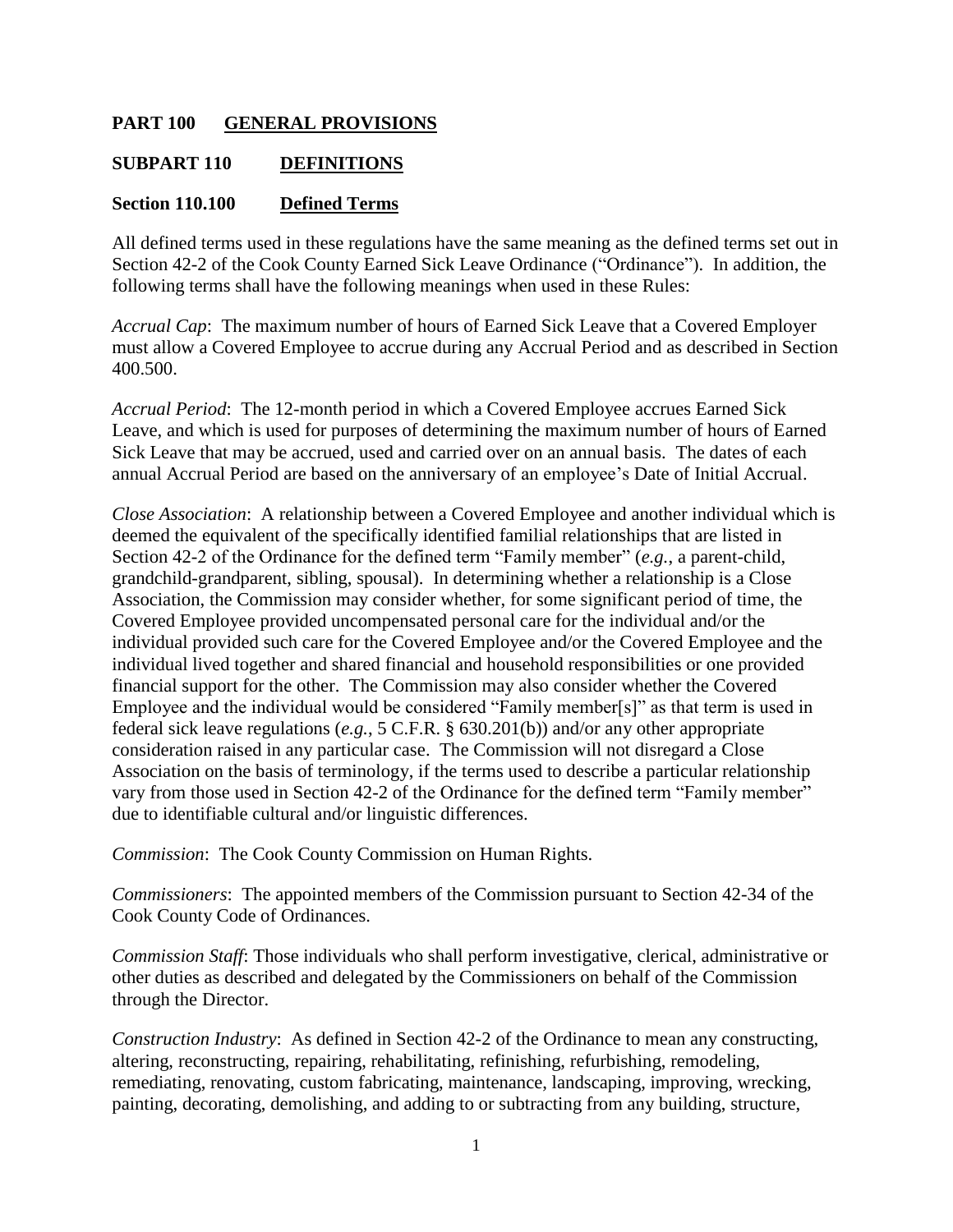highway, roadway, excavation or other structure, project, development, real property or improvement, or to do any part thereof, whether or not the performance of the work herein described involves the addition to, or fabrication into, any structure, project, development, real property or improvement herein described of any material or article of merchandise. Per Section 42-2 of the Ordinance, the Construction Industry also includes moving construction related material on the job site to or from the job site, snow plowing, snow removal and refuse collection.

*Covered Employee*: As defined in Section 42-2 of the Ordinance and Section 310.100.

*Covered Employer*: As "employer" is defined in Section 42-2 of the Ordinance and Section 320.100.

*Date of Coverage*: The first date on which an employee meets the criteria to be a Covered Employee. As fully described in Section 310.100, this primarily requires working at least two hours in a two-week period for a Covered Employer while physically present in Cook County.

*Date of Eligibility*: The first date upon which an employee has worked 80 hours within any 120 day period for a Covered Employer.

*Date of First Allowable Use*: The first date on which a Covered Employee can use Earned Sick Leave, which is the later of (i) the Covered Employee's Date of Eligibility or (ii) the expiration of the Covered Employer's Use Waiting Period, if any.

*Date of Initial Accrual*: The first date upon which a Covered Employee starts accruing Earned Sick Leave, which is the later of (a) July 1, 2017, (b) the first calendar day after his or her Start of Employment, or (c) the Covered Employee's Date of Coverage.

*Director*: The Director of the Cook County Commission on Human Rights.

*Eligible Employee*: An employee who has worked at least 80 hours regardless of location for a Covered Employer in any 120-day period.

*Family Member*: As defined in Section 42-2 of the Ordinance.

*FMLA-Eligible Covered Employee*: A Covered Employee who works for an FMLA-Eligible Covered Employer and is eligible for job-protected unpaid leave under the federal Family and Medical Leave Act.

*FMLA-Eligible Covered Employer*: A Covered Employer who is subject to the requirements of the federal Family and Medical Leave Act.

*FMLA-Restricted Earned Sick Leave*: Paid leave awarded by a Covered Employer to a Covered Employee that the Covered Employee can use for any purpose set out in the federal Family and Medical Leave Act and still be compensated by the Covered Employer at the same rate and with the same benefits earned as if the Covered Employee had worked for the Covered Employer instead.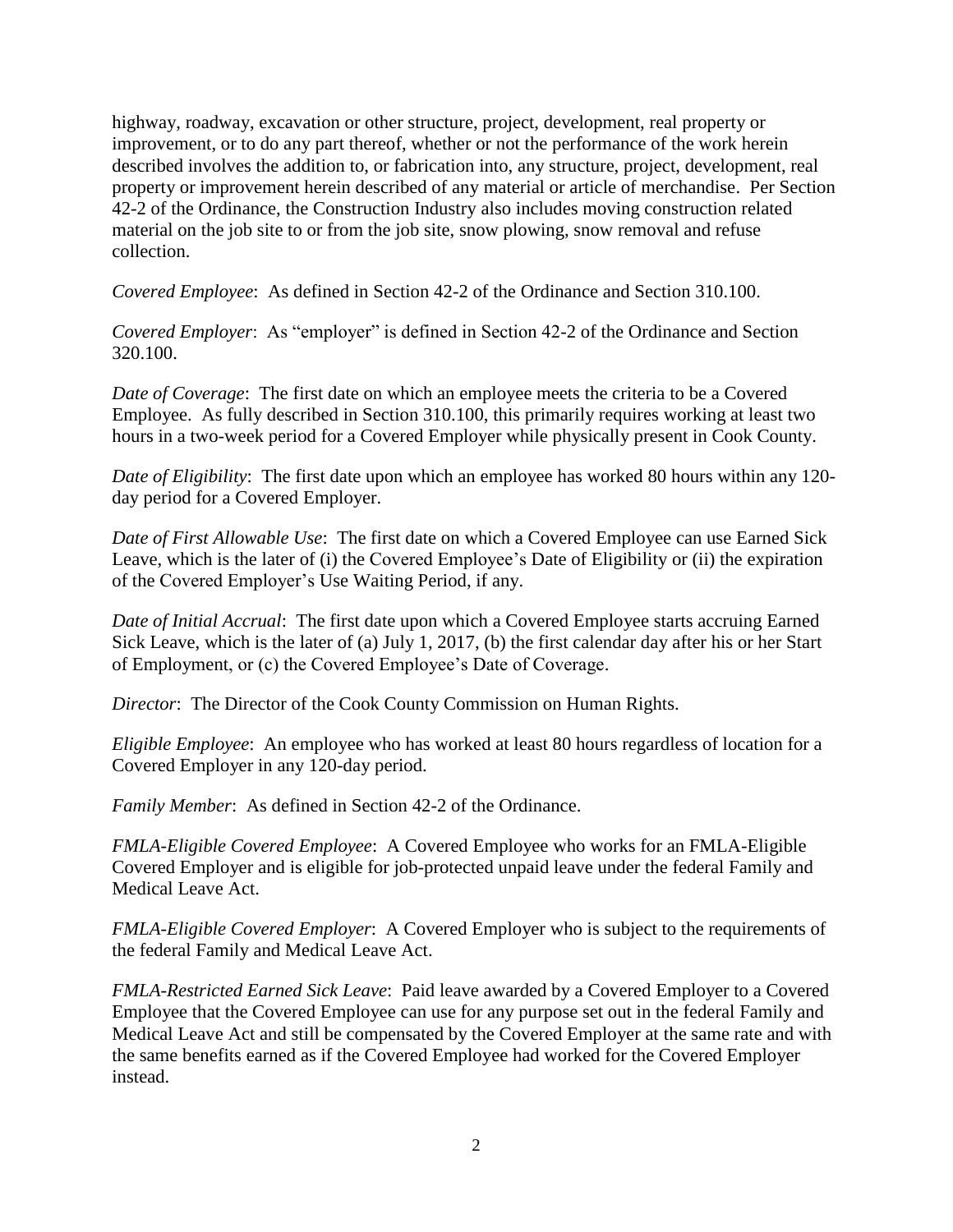*Non-FMLA-Eligible Covered Employee*: A Covered Employee who either works for a Non-FMLA-Eligible Covered Employer or works for an FMLA-Eligible Covered Employer but is not him or herself eligible for job-protected unpaid leave under the federal Family and Medical Leave Act for whatever reason, including that such an employee has not worked for the Covered Employer for at least 12 months, has not worked at least 1,250 hours for the Covered Employer in the last 12 months or does not work in a location that is close enough to a location where the Covered Employer employs 50 or more employees.

*Non-FMLA-Eligible Covered Employer*: A Covered Employer who is not covered by the federal Family and Medical Leave Act, for whatever reason, including but not limited to because the Covered Employer employs fewer than 50 employees or employs 50 or more employees but for less than 20 workweeks in the current or preceding calendar year.

*Ordinance*: The Cook County Earned Sick Leave Ordinance as enacted by the Cook County Board of Commissioners on October 5, 2016, compiled into the Cook County Code of Ordinances at Chapter 42, Article I, Division 1, and as amended from time to time thereafter.

*Ordinance-Restricted Earned Sick Leave*: Paid leave awarded by a Covered Employer to a Covered Employee that the Covered Employee can use for any purpose set out in Section 42- 3(c)(2) and still be compensated by the Covered Employer at the same rate and with the same benefits earned as if the Covered Employee had worked for the Covered Employer instead.

*Overtime Eligible*: An employee who is eligible for additional compensation for overtime hours worked under the Fair Labor Standards Act, 29 U.S.C. § 201 *et seq*., the Illinois Minimum Wage Law, 820 ILCS 105/1 *et seq*., or other applicable law.

*Overtime Exempt*: An employee who is exempt from compensation for overtime hours worked under the Fair Labor Standards Act, 29 U.S.C. § 201 *et seq*., the Illinois Minimum Wage Law, 820 ILCS 105/1 *et seq*., or other applicable law.

*Start of Employment*: The date on which an employee commences working for a Covered Employer. As explained in Section 310.400, any rehire by the same Covered Employer within 120 days of an employee's prior separation from employment relates back to the original Start of Employment.

*Temporary Staffing Firm*: An employer that hires its own employees and assigns those employees to perform work or services for another entity or organization at that entity's or organization's place of business.

*Use Waiting Period*: A time period that may be established by a Covered Employer as the minimum duration of time that an employee must work for the Covered Employer before he or she can use any accrued Earned Sick Leave; provided that in no event may a Use Waiting Period be more than 180 calendar days after an employee's Start of Employment.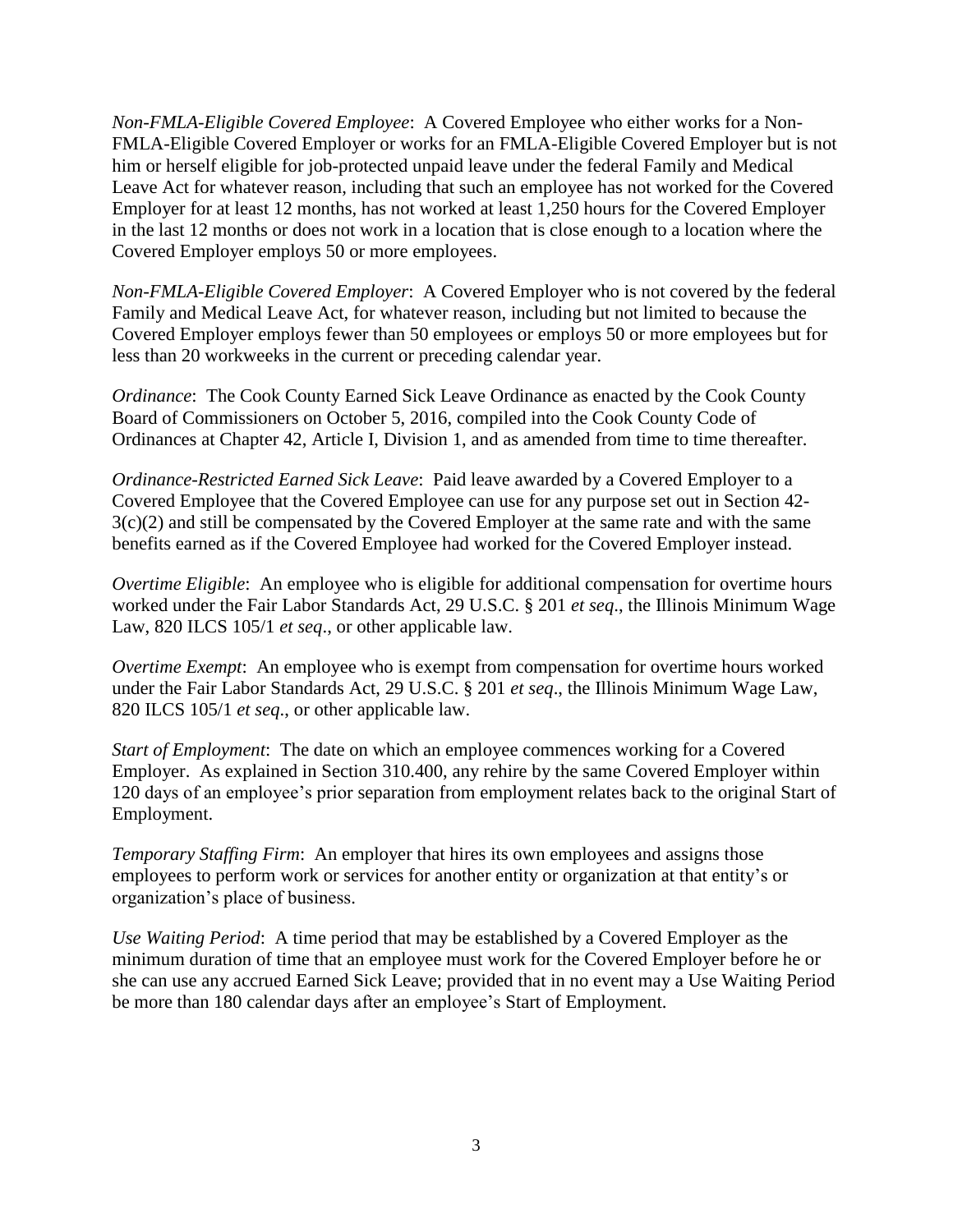## **SUBPART 120 RULES OF CONSTRUCTION**

#### **Section 120.100 Construction of Rules**

These Rules shall be liberally construed to accomplish the purposes of the Ordinance.

#### **Section 120.200 Effect of Rules**

These Rules shall constitute the policy and practice of the Commission and shall govern activities of the Commission.

#### **Section 120.300 Amendment of Rules**

Changes in these Rules may be made by a vote of a majority of the full membership of the Commissioners at a regular or special meeting of the Commissioners.

#### **Section 120.400 Availability of Rules**

The Rules of the Commission shall be available to the public, and copies may be obtained on the Commission's website: https://www.cookcountyil.gov/agency/commission-human-rights-0.

#### **Section 120.500 Petition for Rulemaking**

Any person may request that the Commission promulgate, amend or repeal a rule by submitting a written petition to the Chairperson. The petition, which shall be in writing, shall set forth in particular the rulemaking action desired and should contain the person's arguments or reasons in support thereof. The Commission shall be notified of any petition filed in accordance herewith. Any rulemaking undertaken in response to such petition shall be conducted in accordance with Section 120.300 herein.

#### **Section 120.600 Practice Where Rules Do Not Provide Clear Guidance**

If a matter arises in enforcing the Ordinance that is not specifically governed by these Rules, the Director shall, in the exercise of his or her discretion, specify the practice to be followed and as soon as practicable petition the Commission to adopt a clarifying rule pursuant to Section 120.500 herein.

#### **Section 120.700 Days**

Where the Ordinance or these Rules refer to passage of time as being measured in days, the Commission will treat days as calendar days, inclusive of weekends and holidays. The Commission will not assume that the passage of time is denominated in business days unless the Ordinance or these Rules state so explicitly.

#### **Section 120.800 Delegation of Authority by Commissioners**

Except as to those matters specifically enumerated below, the Commissioners may delegate to the Commission Staff, as the Commissioners consider necessary, any matter properly before the Commission. Such delegation to the Commission Staff, where permissible, shall be presumed,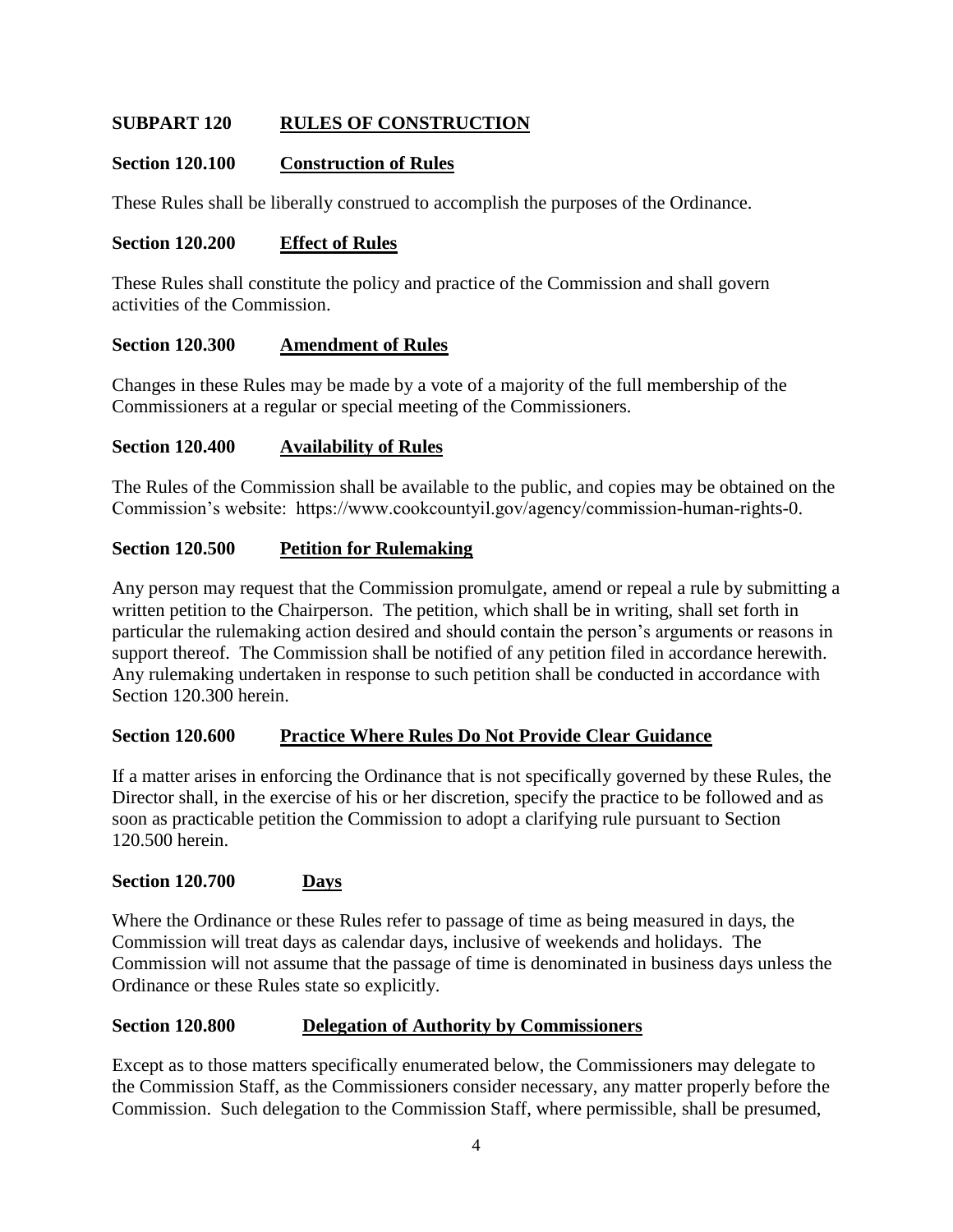subject to recall as to specific items at any time by a vote of the majority of Commissioners present at a meeting of the Commission. Any delegation of authority by the Commissioners to the Commission Staff shall be effectuated in accordance with both the Ordinance and these Rules adopted and approved by the Commissioners.

The following matters are reserved for consideration of and disposition by the Commissioners:

- (1) Rulemaking and similar proceedings involving the promulgation of Commission rules; and
- (2) Conducting Commission meetings.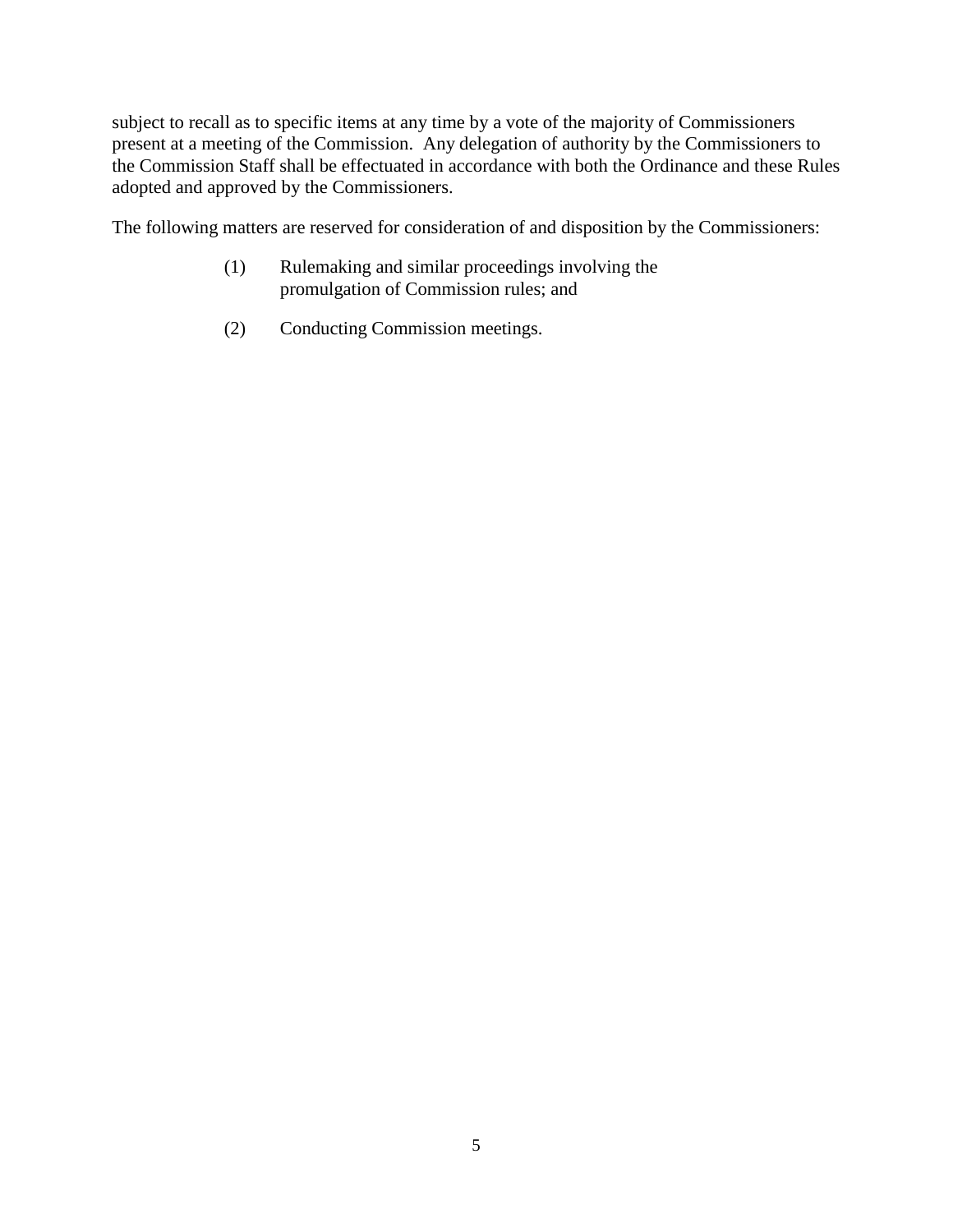### **PART 200 BENEFIT**

#### **Section 200.100 Description**

Earned Sick Leave is a benefit provided by a Covered Employer to a Covered Employee, which consists of (1) allowing job-protected absences from work for a given number of hours, for the purposes set out in Section  $42-3(c)(2)$  of the Ordinance or, where applicable, the federal Family and Medical Leave Act and (2) compensating the absent Covered Employee for these hours as if he or she were not absent from work.

#### (A) Compensation and Benefits

Except as provided in subdivision (1) of this Section, when using Earned Sick Leave a Covered Employee shall be compensated at the same hourly rate that the Covered Employee would have earned at the time the Earned Sick Leave is taken.

- (1) If the Covered Employee uses Earned Sick Leave during hours that would have been designated as overtime, the Covered Employer is not required to pay the overtime rate of pay.
- (2) When using Earned Sick Leave, a Covered Employee is not entitled to compensation for lost tips or gratuities; provided, however, that a Covered Employer must pay a Covered Employee in an occupation in which Gratuities have customarily and usually constituted part of the remuneration at least the applicable minimum wage, inclusive of any additional compensation that a Covered Employer would be obligated by law to pay to the Covered Employee if he or she had worked the same number of hours for the Covered Employer but had received no gratuities.
- (3) When a Covered Employee who is paid on a commission basis (whether base wage plus commission or commission only) uses Earned Sick Leave, the Covered Employer must pay the Covered Employee the hourly rate of pay based on the base wage or the applicable minimum wage, whichever is greater.
- (4) For Covered Employees who are paid on a piecework basis (whether base wage plus piecework or piecework only), the Covered Employer shall calculate the Covered Employee's hourly rate of pay by adding together his or her total earnings from all sources for the most recent workweek in which no sick time was taken and dividing that sum by the number of hours spent performing the work during such workweek. For purposes of this subdivision, "workweek"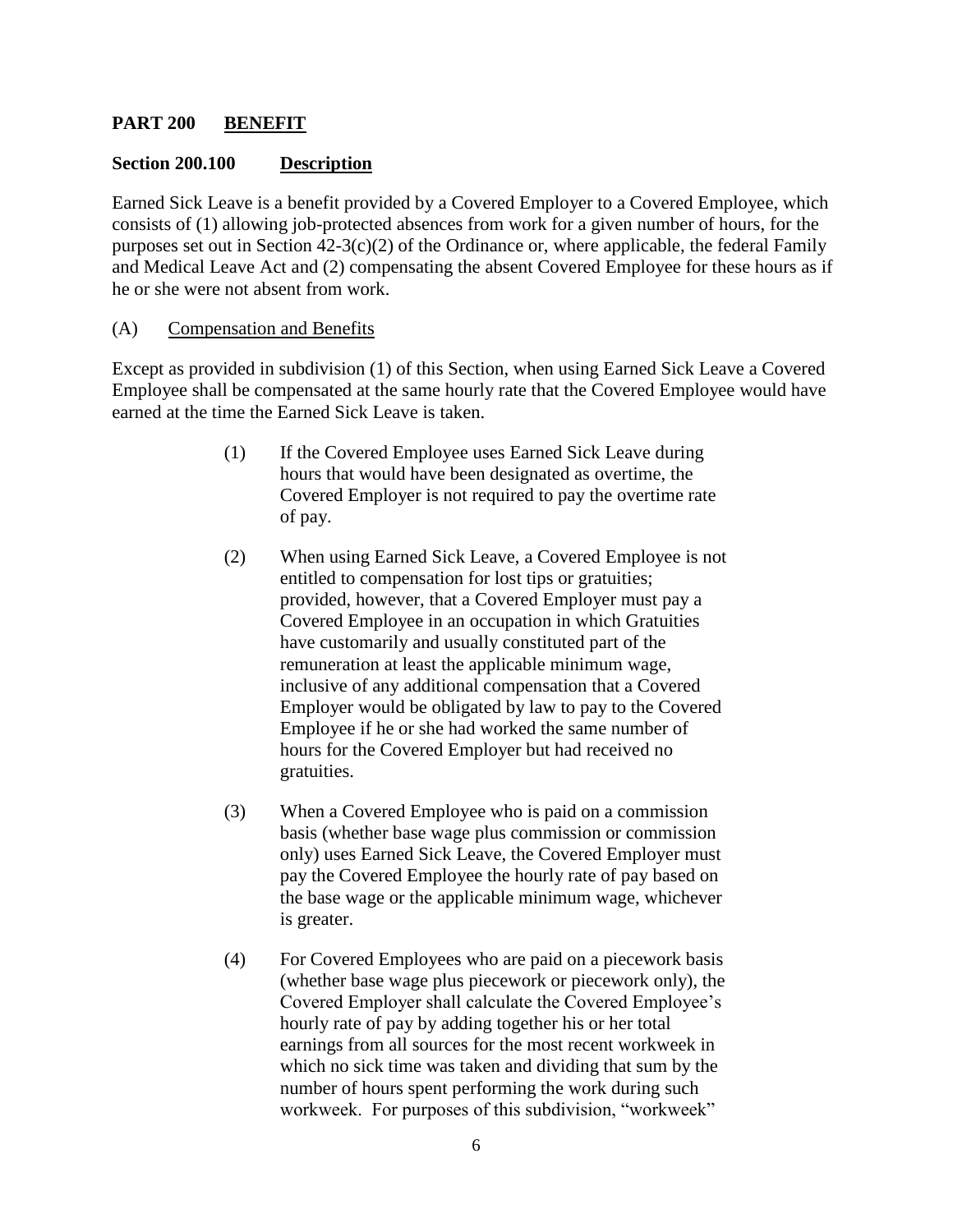means a fixed and regularly recurring period of 168 hours, or seven consecutive 24-hour periods.

If a Covered Employer would compensate a Covered Employee for regular work with any additional benefits, including but not limited to the accrual of paid leave, seniority or health benefits, a Covered Employer will compensate a Covered Employee using Earned Sick Leave with such additional benefits in the same manner and to the same extent as if he or she had performed regular work instead.

## (B) Without Adverse Employment Consequences

Earned Sick Leave includes the entitlement to take such leave free from adverse employment consequences that would not have occurred if the Covered Employee had not taken the leave. The Ordinance does not insulate a Covered Employee from adverse employment actions that are unrelated to the exercise of rights established or protected by the Ordinance, including poor work performance, unexcused absenteeism and other failures to meet a Covered Employer's reasonable expectations.

# **Section 200.200 No Remuneration for Unused Earned Sick Leave**

A Covered Employer is not required to, but may, provide financial or other reimbursement for any unused accrued Earned Sick Leave upon a Covered Employee's termination, resignation, retirement or other separation from employment, unless an applicable collective bargaining agreement provides otherwise.

# **Section 200.300 No Consideration of Immigration Status**

The Commission will enforce the Ordinance without regard to the immigration status of any individual, employee, employer or witness. Covered Employers must extend the benefit of this Ordinance to all Covered Employees without regard to immigration status of any Covered Employee.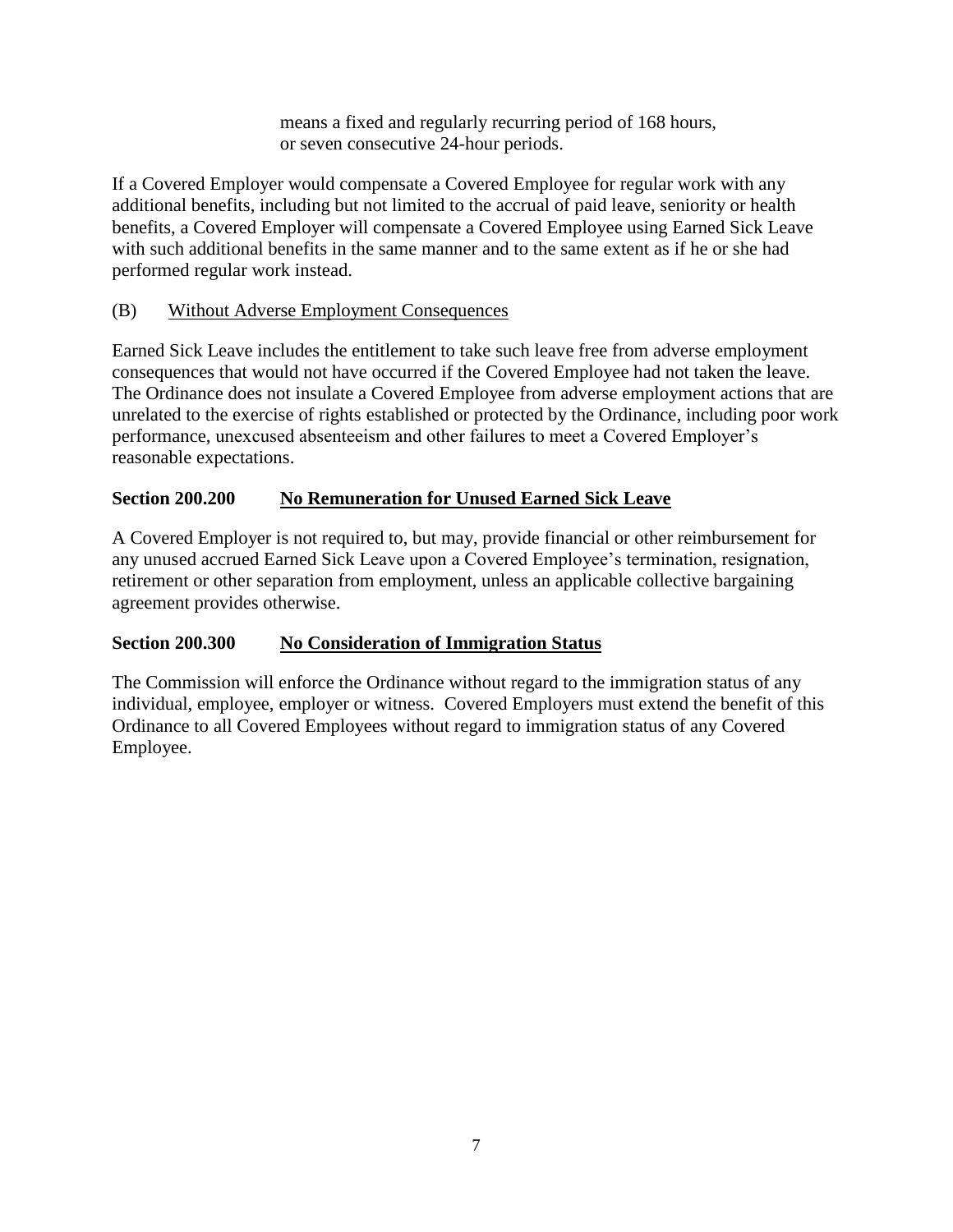### **PART 300 COVERAGE**

#### **SUBPART 310 COVERED EMPLOYEES**

#### **Section 310.100 Defined**

An individual who meets the following criteria is a Covered Employee as that term is used in the Ordinance:

- (1) the individual performs compensated work;
- (2) for a Covered Employer as defined in Section 320.100;
- (3) for a minimum of two hours in any two-week period;
- (4) while physically present within the geographic boundaries of Cook County; and
- (5) is not exempt from coverage under the Ordinance or Section 310.100(D).

#### (A) Compensation for Work

An individual must be legally or equitably entitled to compensation for his or her work by a Covered Employer in order for the Commission to consider the individual to be a Covered Employee. The Commission will not consider an uncompensated volunteer to be a Covered Employee.

#### (B) Duration of Work

The Commission will consider an individual's work in any two-week period at any time after the commencement of an individual's employment for a Covered Employer for the purpose of determining whether the individual has worked a sufficient number of hours in Cook County to be a Covered Employee.

#### (C) Location of Work

The Commission will consider any compensated work that an individual performs within the geographic boundaries of Cook County for the purpose of determining whether the individual has worked a sufficient number of hours in Cook County to be a Covered Employee with the following exception: The Commission will not consider work that an individual performs within the geographic boundaries of a municipality that has lawfully preempted the Ordinance.

The Commission will not consider the following to constitute compensated work while physically present within the geographic boundaries of Cook County:

(1) uncompensated commuting or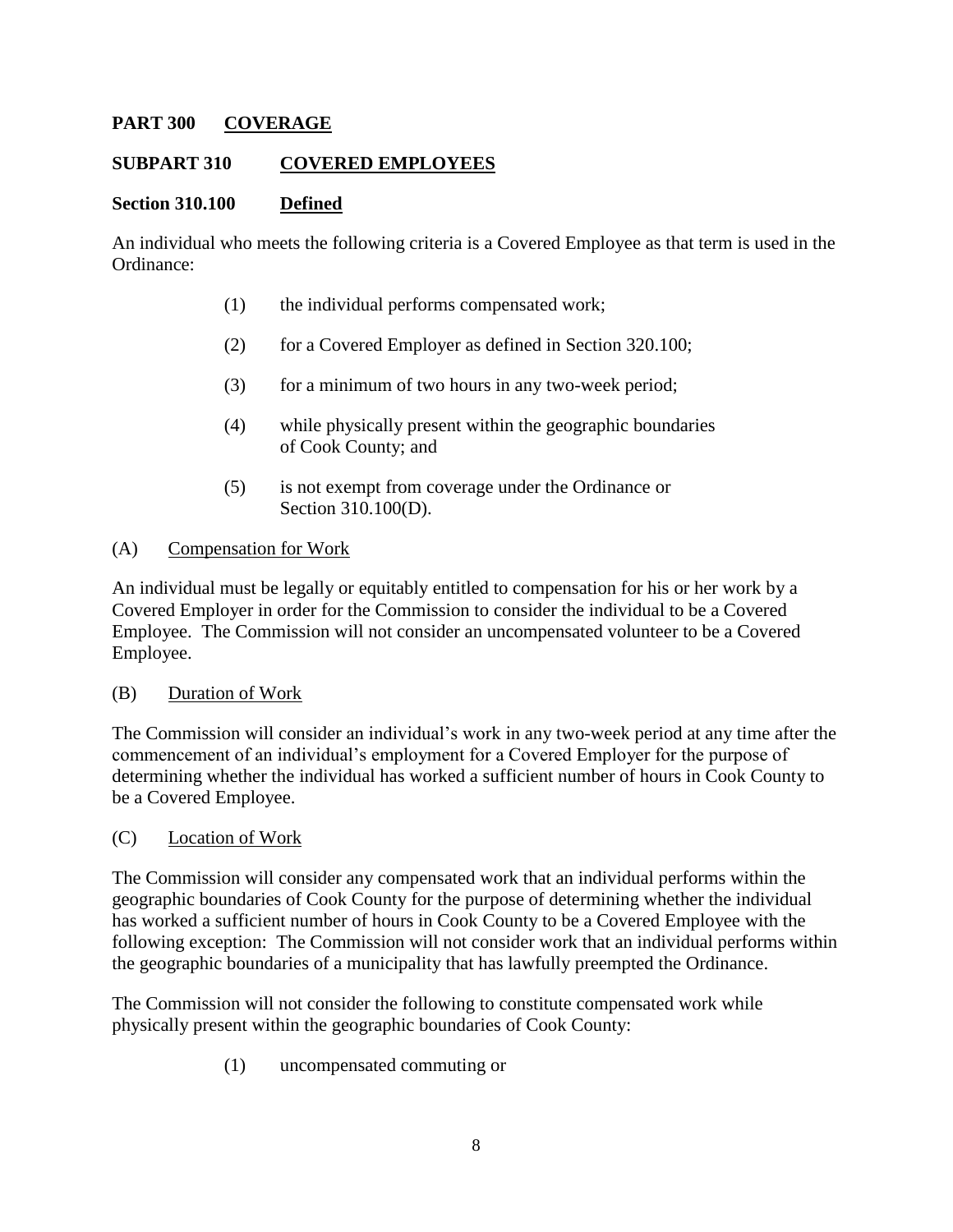(2) traveling through Cook County without stopping for a work purpose. Examples of stopping for a work purpose include, but are not limited to, making deliveries or sales calls. Stopping for a work purpose would not include making only incidental stops such as to purchase gas or buy a snack.

The Commission will also consider the following to constitute compensated work while physically present within the geographic boundaries of Cook County:

- (1) compensated commuting and
- (2) traveling into Cook County for a work purpose, including but not limited to, deliveries, sales calls and travel related to other business activity for a Covered Employer which is taking place within Cook County.

For the purpose of determining whether an individual is a Covered Employee, the Commission will consider time that an individual spends performing compensated work for a Covered Employer at the individual's residence or any other location that is physically present in Cook County that is not the Covered Employer's place of business if the Covered Employer explicitly requires that the individual work at that location.

#### (D) Exempt Employees

Notwithstanding the foregoing, the Commission will not consider an individual to be a Covered Employee under the following conditions:

- (1) the individual is an employee working in the Construction Industry who is covered by a *bona fide* collective bargaining agreement;
- (2) the individual is an employee covered by a *bona fide* collective bargaining agreement that was entered into prior to July 1, 2017 and remains in effect after July 1, 2017;
- (3) the individual is an employee who has waived his or her rights under the Ordinance pursuant to a *bona fide* collective bargaining agreement entered into after July 1, 2017 under the conditions described in Section 330.100;
- (4) the individual is an "employee" as that term is defined by Section 1(d) of the Railroad Unemployment Insurance Act, 45 U.S.C. § 351(d);
- (5) federal or state law preempts the individual from being covered by the Ordinance; or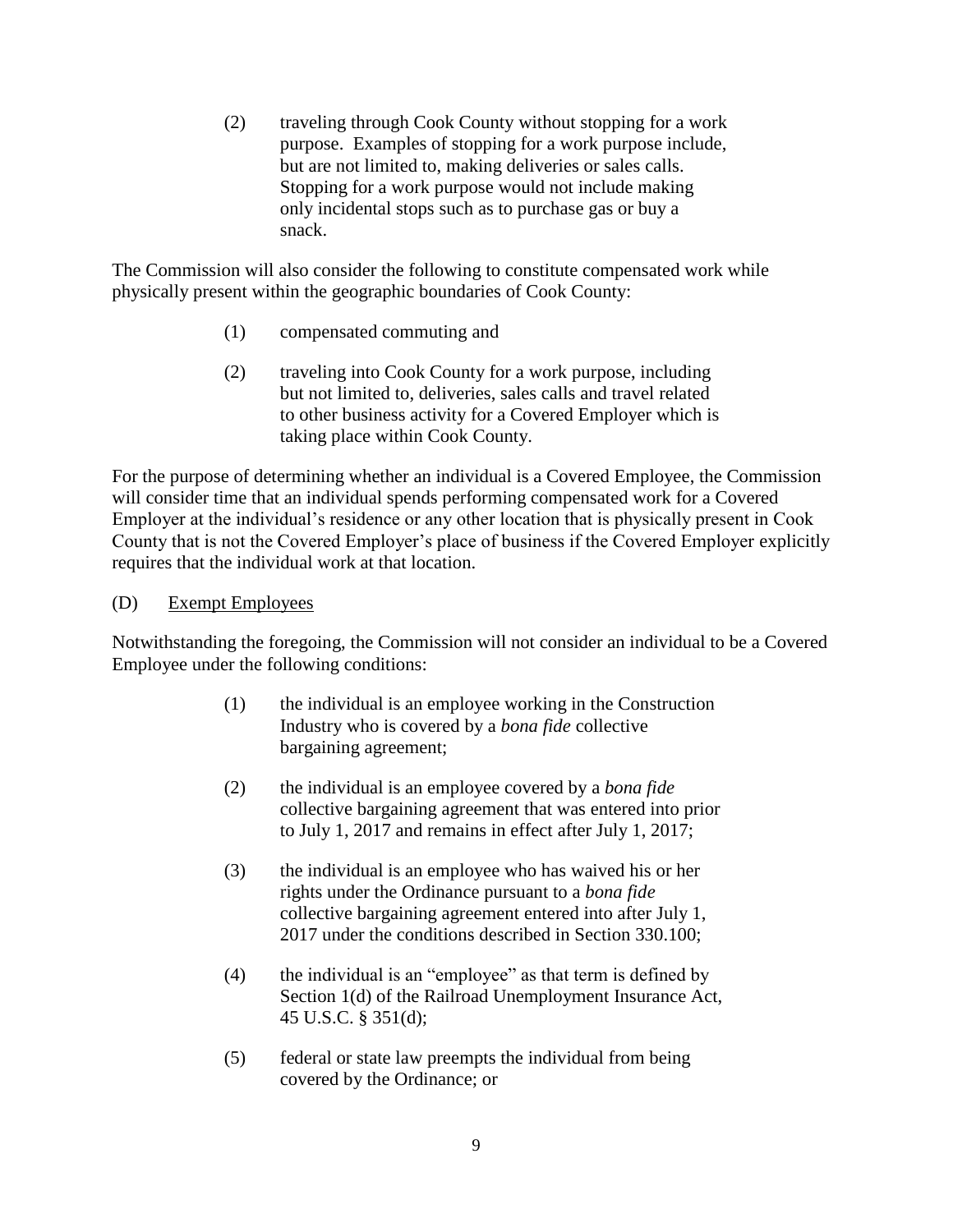(6) the individual is an independent contractor; however, merely labeling an employee as an "independent contractor" will not defeat an employee's rights under the Ordinance.

## **Section 310.200 Types of Employees Who Can Be Covered Employees**

The Commission will consider an individual who meets the criteria set out in Section 310.100 to be a Covered Employee without regard to whether that individual is a full-time, part-time, temporary, seasonal, occasional, long-term, new or re-hired employee. Some of these types of employees, however, may be subject to special rules regarding accrual and use of Earned Sick Leave; for example, see Section 310.400 regarding employees who separate from service and return to work for the same employer within 120 days.

## **Section 310.300 Impact of Timing and Location of Work by a Covered Employee**

## (A) Accrual: Only for Work Performed in Cook County

Beginning on the Date of Initial Accrual, a Covered Employee starts accruing Earned Sick Leave based on work for a Covered Employer that is performed within the geographic boundaries of Cook County. This Date of Initial Accrual may pre-date the Date of Eligibility.

The Commission will not require that a Covered Employer award Earned Sick Leave to a Covered Employee for, or on the basis of, work performed outside of Cook County or within the geographic boundaries of a municipality that has lawfully preempted the Ordinance.

## (B) Eligibility: Based on Work for Covered Employer in Any Location

A Covered Employee becomes eligible to use Earned Sick Leave when he or she has worked for the Covered Employer for at least 80 hours in any 120-day period. This requirement for eligibility may be satisfied by work that is performed in any location (*i.e.* within or outside of Cook County) and during any 120-day period after the employee's Start of Employment.

An employee may become an Eligible Employee before or after becoming a Covered Employee. An Eligible Employee cannot accrue or use his or her accrued Earned Sick Leave until he or she is also a Covered Employee. An Eligible Employee's ability to use his or her accrued Earned Sick Leave may also be delayed beyond his or her Date of Eligibility if the Covered Employer has established a longer Use Waiting Period that has not yet expired.

#### (C) Use: Can Use Earned Sick Leave Wherever They Work

As of the Date of First Allowable Use, a Covered Employee is entitled to use his or her accrued Earned Sick Leave in any location (*i.e.* within or outside of Cook County) where the Covered Employee works for the Covered Employer.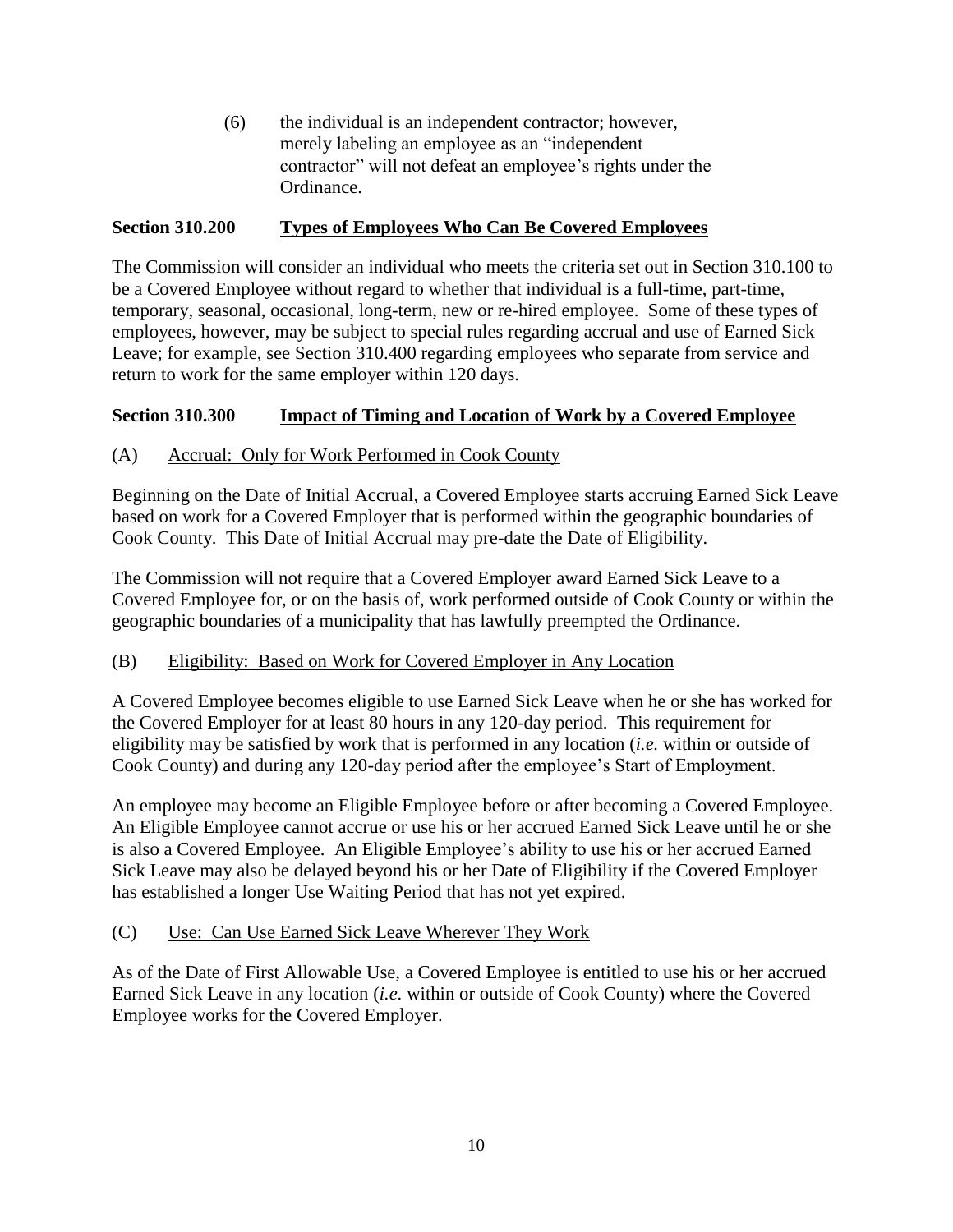## **Section 310.400 Separation from Service**

The Commission will consider a Covered Employee who is rehired by the same Covered Employer after more than 120 days have passed since the Covered Employee's separation from service to have commenced new employment for the purpose of these Rules. Accordingly, such an employee will have to reestablish his or her coverage pursuant to Section 310.100 and eligibility to use Earned Sick Leave pursuant to Section 310.300(B).

The Commission will consider a Covered Employee who is rehired by the same Covered Employer within 120 days since his or her separation from service to have continued his or her employment with that employer for purposes of coverage pursuant to Section 310.100, eligibility to use Earned Sick Leave pursuant to Section 310.300(B)-(C) and the number of days passed in any applicable Use Waiting Period.

If the Covered Employee is separated from service with unused accrued Earned Sick Leave, however, the Commission will not consider it to be a violation of the Ordinance if the Covered Employer fails to restore this leave when the Covered Employee is rehired unless it appears that the Covered Employer separated the Covered Employee from service in order to prevent the Covered Employee from using accrued Earned Sick Leave.

Unused accrued Earned Sick Leave has no cash value at a Covered Employee's separation from service.

## **SUBPART 320 COVERED EMPLOYERS**

#### **Section 320.100 Defined**

An employer who meets the following criteria is an Employer as that term is used in the Ordinance and a "Covered Employer" as that term is used in these Rules:

- (1) the employer gainfully employs at least one Covered Employee as defined in Section 310.100;
- (2) has at least one place of business within Cook County; and
- (3) is not exempt from coverage under the Ordinance or Section 320.100(C).

#### (A) Place of Business

The Commission will consider any fixed location where the business of the employer is transacted to be a "place of business" for the purpose of determining whether an employer is a Covered Employer. Examples of places of business include, but are not limited to, stores, restaurants, offices, factories and storage facilities. A residence that is a home business may be a place of business. A residence where a person employs a Covered Employee as a domestic worker whose work is performed in or about the residence or any other location also constitutes a place of business for the purpose of determining the location of the Covered Employer's place of business. An employer with a single place of business within the geographic boundaries of Cook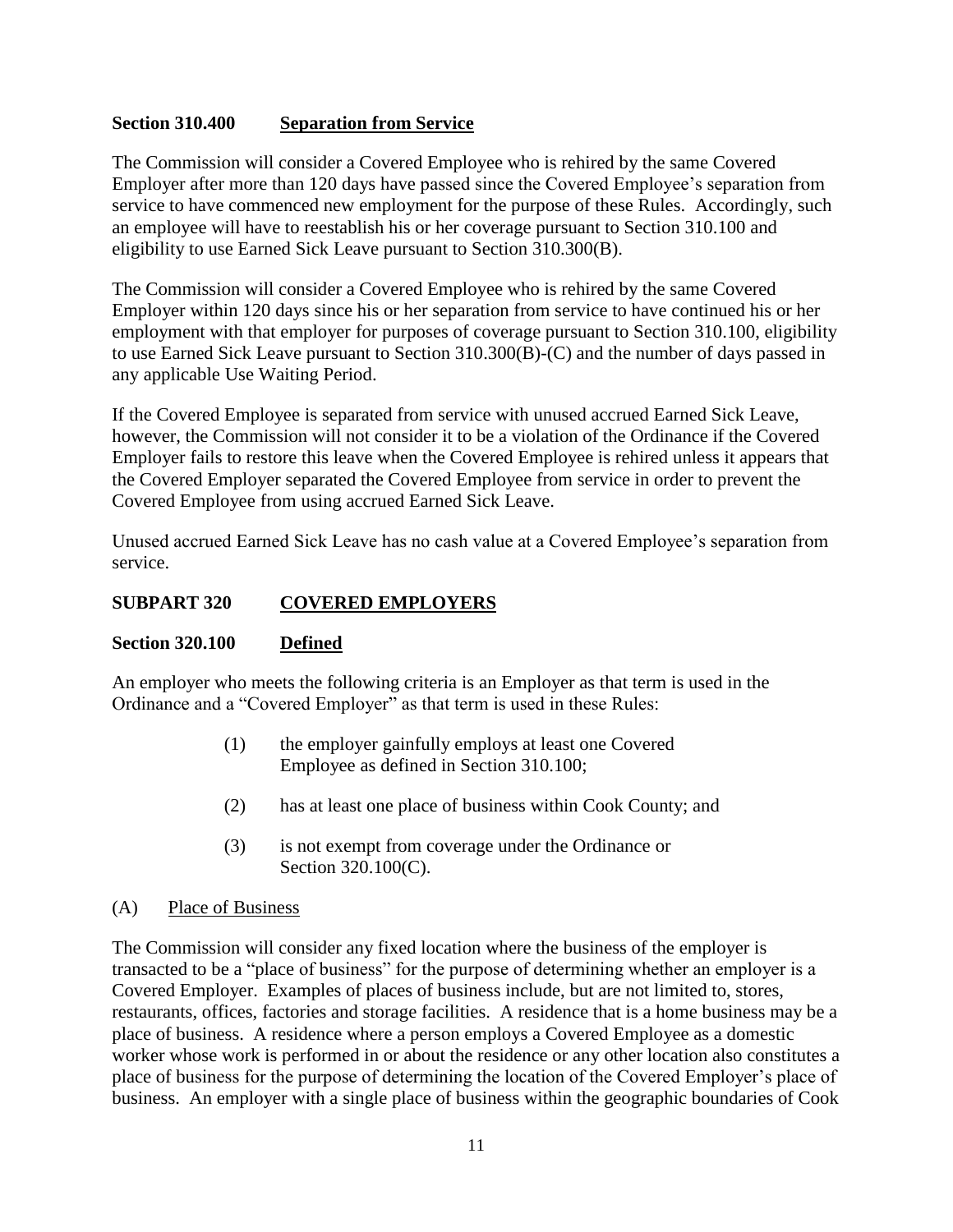County, subject to the limitations set out in Section 320.100(B), meets this qualification for being a Covered Employer, even if the employer's corporate headquarters, primary place of business, or the majority of its business, sales, facilities, or employees are located elsewhere.

The Commission will not consider a location within Cook County from which an employee telecommutes to be an employer's place of business unless the employer explicitly requires that the employee work at that location.

## (B) Location of Place of Business

The Commission will consider any place of business within the geographic boundaries of Cook County for the purpose of determining whether the employer is a Covered Employer.

## (C) Exempt Employers

Notwithstanding the foregoing, the Commission will not consider an employer to be a Covered Employer if:

- (1) federal or state law preempts the employer from being covered by the Ordinance;
- (2) the employer exclusively employs employees who are exempt from the Ordinance pursuant to Section 310.100(D);
- (3) the employer is a government employer, including:
	- a. The government of the United States or a corporation wholly owned by the government of the United States;
	- b. An Indian tribe or a corporation wholly owned by an Indian tribe;
	- c. The government of the State of Illinois or any agency or department thereof; and
	- d. Units of local government.

The Commission will define units of local government as that term is used in Article VII, Section 1 of the Illinois Constitution to include counties, municipalities, townships, special districts and units designated as units of local government by law that exercise limited governmental powers or powers in respect to limited governmental subjects. However, the Commission also includes school districts within its definition of exempt government employers.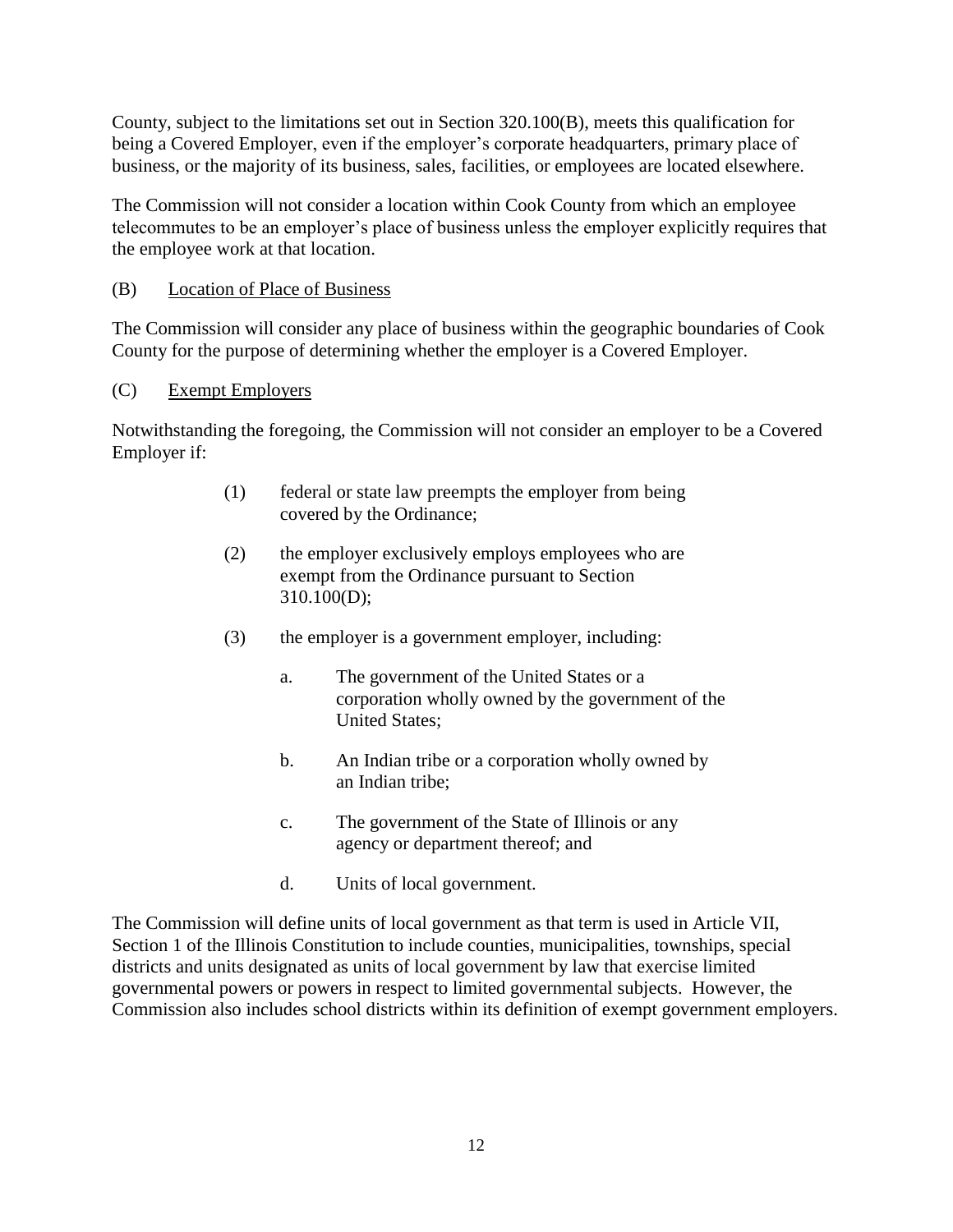## **Section 320.200 Temporary Staffing Firms**

When a Temporary Staffing Firm places one of its employees in a temporary position at another entity or organization, the Commission will continue to consider the Temporary Staffing Firm to be that employee's employer for the purpose of determining whether the temporary staffing firm is a Covered Employer.

## **Section 320.300 Joint Employers**

Where two or more employers have some control over the work or working conditions of an employee, the Commission may treat the employers as "joint employers" of the employee for purposes of the Ordinance. To be considered joint employers, each employer must independently satisfy the definition of a Covered Employer pursuant to Section 320.100, including that each employer must have its own place of business that is located within Cook County.

For example, if an out-of-state employer with no place of business in Cook County assigns one of its full-time employees to work on a long-term project at another employer's place of business that is located in Cook County, the out-of-state employer does not become subject to the requirements of the Ordinance as a joint employer or otherwise.

All joint employers are responsible, individually and jointly, for compliance with all applicable provisions of the Ordinance. In discharging their obligations under this Ordinance, joint employers may allocate responsibility for such obligations among themselves. Notwithstanding any agreement among joint employers, all joint employers remain responsible for compliance with the Ordinance and for satisfaction of any penalties imposed for any violation thereof.

## **Section 320.400 Successor Employers**

If a Covered Employer sells, transfers or otherwise assigns its business to another employer who meets the criteria for coverage described in Section 320.100 after the sale, transfer or assignment, then any Covered Employee who continues to work for the new employer will retain coverage, eligibility, accrual and use of Earned Sick Leave with respect to the successor employer.

## **SUBPART 330 WAIVER**

## **Section 330.100 Pursuant to Collective Bargaining**

The Commission will not enforce the Ordinance with respect to employment that is governed by a *bona fide* collective bargaining agreement that was entered into prior to July 1, 2017 and that remains in force on July 1, 2017. After July 1, 2017, the Commission will enforce the Ordinance with respect to Covered Employees and Covered Employers who are governed by any *bona fide* collective bargaining agreement that is entered into after July 1, 2017, unless that agreement provides in clear and unambiguous terms that the Covered Employees have waived their rights under the Ordinance.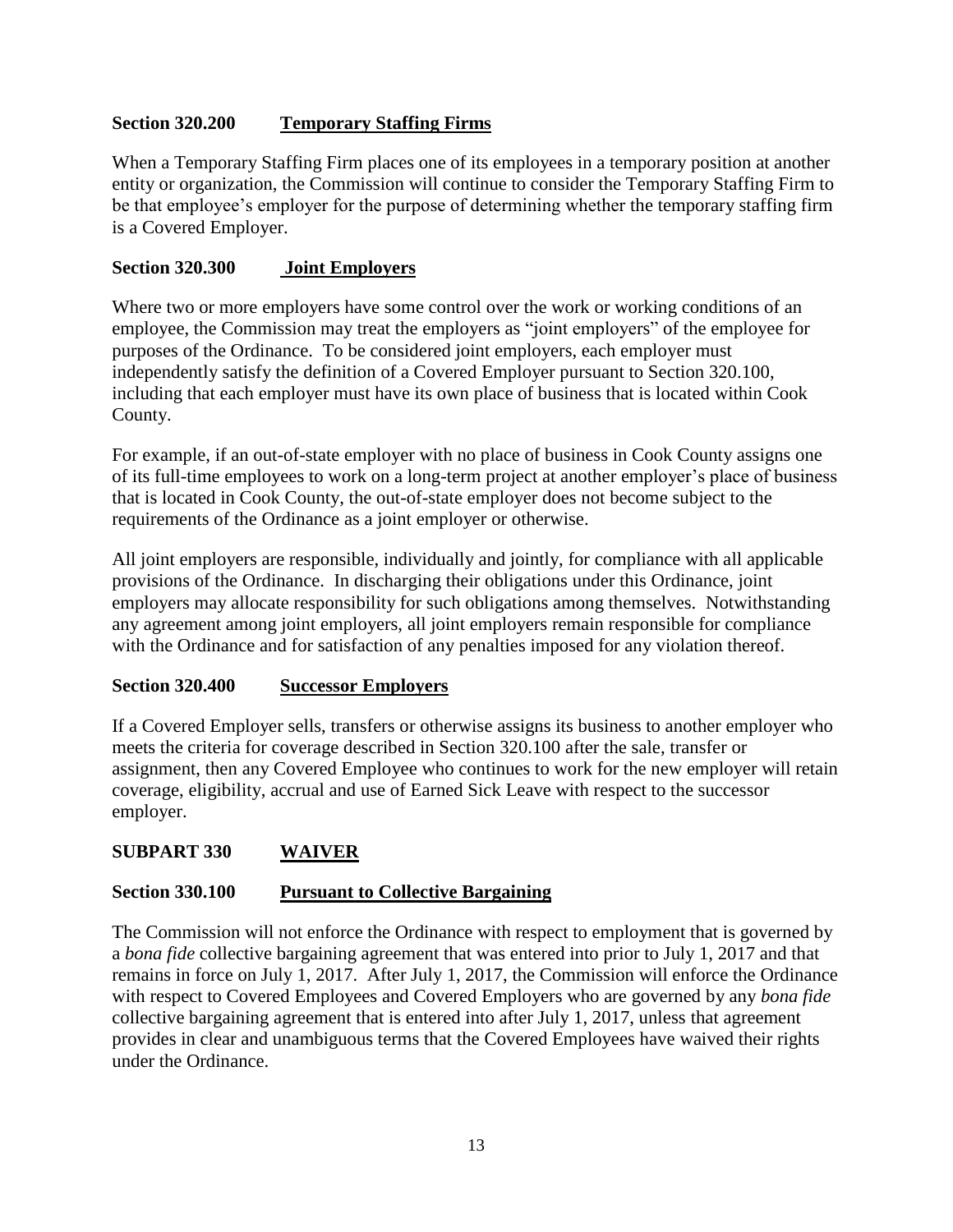The Commission will enforce the Ordinance, except in cases where the waiver of rights complies with this rule, whether a *bona fide* collective bargaining agreement executed after July 1, 2017 is the first collective bargaining agreement between the parties or a renewal or extension of a previously existing collective bargaining agreement.

## **Section 330.200 Pursuant to Individual Bargaining**

The Commission will deem any waiver, written or otherwise, by a Covered Employee of any provision of the Ordinance outside of the circumstances described in Section 330.100 as contrary to public policy, void and without effect on the Commission's continued enforcement of the Ordinance.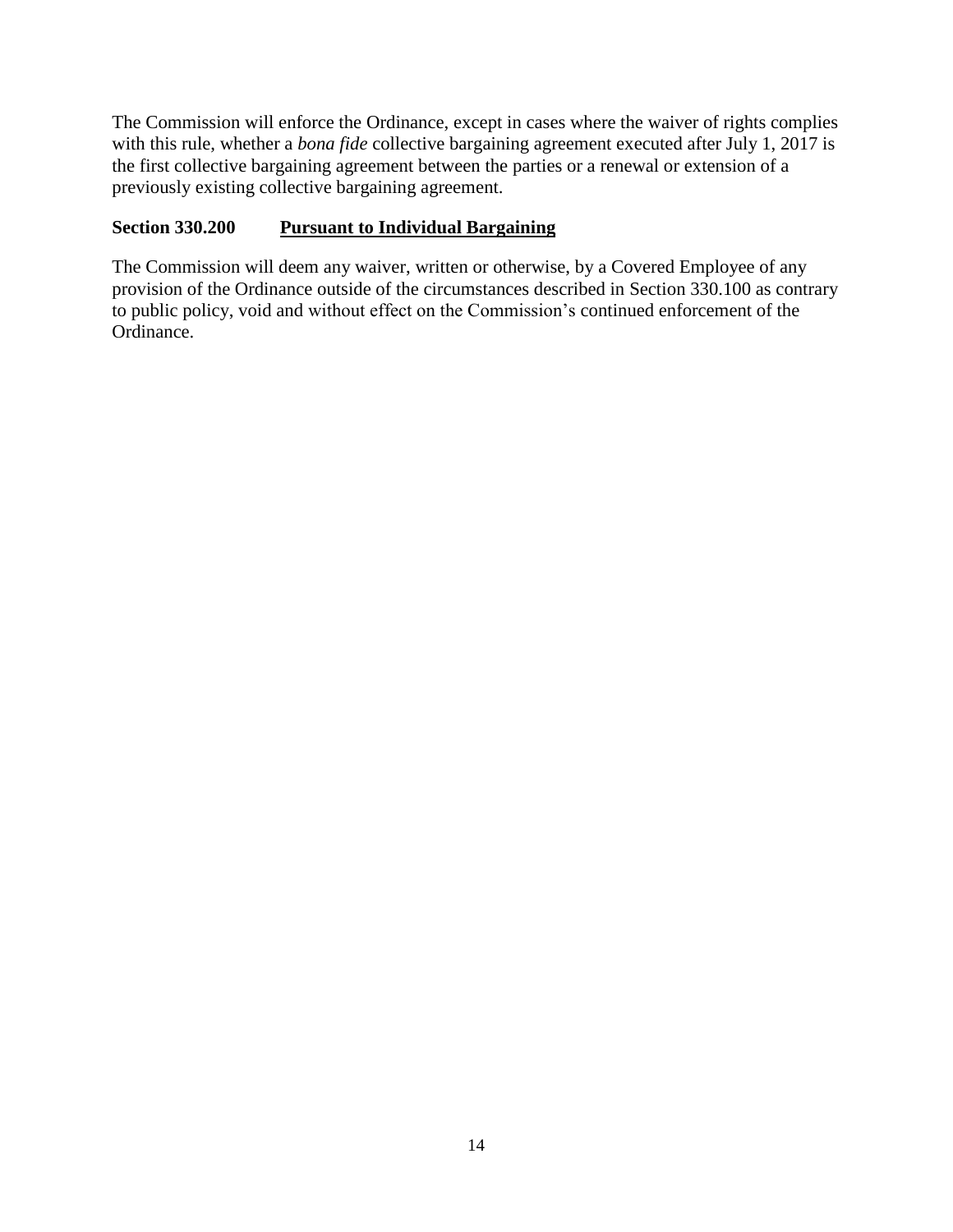# **PART 400 ACCRUAL**

## **Section 400.100 Date of Initial Accrual**

A Covered Employee begins to accrue Earned Sick Leave on the Date of Initial Accrual, which is the later of (a) July 1, 2017, (b) the first calendar day after his or her Start of Employment or (c) the Covered Employee's Date of Coverage.

A Covered Employee's exact Date of Initial Accrual is dependent on two factors: (1) whether the employee started working for a Covered Employer before or after July 1, 2017 (*i.e.* the effective date of the Ordinance) and (2) whether the employee works for the Covered Employer in or outside of Cook County.

To illustrate: for a Covered Employee who begins working for a Covered Employer before July 1, 2017 and who works for that Covered Employer in Cook County, the employee would start to accrue Earned Sick Leave on July 1, 2017. But for any employee who was already working for a Covered Employer on July 1, 2017, but was working for this employer outside of Cook County, such employee's Date of Initial Accrual would not be until his or her Date of Coverage (*i.e.* the date on which the employee works for the Covered Employer for two hours in Cook County as described in Section 310.100(C)).

For a person who is hired by a Covered Employer after July 1, 2017, and whose first day of work for the Covered Employer is in Cook County, his or her Date of Initial Accrual would be the first calendar day after his or her Start of Employment. For example, if a person starts working for a Covered Employer in Cook County on July 20, 2017, he or she will start to accrue Earned Sick Leave on July 21, 2017. But if that same person started working for a Covered Employer outside of Cook County on July 20, 2017, and first performs two hours of work for that Covered Employer in Cook County on September 5, 2017, then that employee will only begin to accrue Earned Sick Leave on September 5, 2017 (*i.e.* September 5, 2017 will be both that Covered Employee's Date of Initial Accrual and his or her Date of Coverage). *See* Section 500.200 for rules governing the earliest date when a Covered Employee can use accrued Earned Sick Leave.

Because there may be circumstances under which a Covered Employer may not reasonably know that an employee is a Covered Employee until after he or she has begun to accrue Earned Sick Leave, the Commission will not consider it to be a violation of the Ordinance if the Covered Employer does not calculate the Covered Employee's Earned Sick Leave until the date on which the Covered Employee first expresses a desire to use accrued Earned Sick Leave.

## **Section 400.200 Rate of Accrual**

A Covered Employee accrues one full hour of Earned Sick Leave for every 40 hours that he or she works for the Covered Employer within the geographic boundaries of Cook County, subject to the following qualifications:

(A) Overtime-Exempt Employees

The Commission will assume that a Covered Employee who is Overtime Exempt works 40 hours per week for the purpose of accruing Earned Sick Leave. However, if such a Covered Employee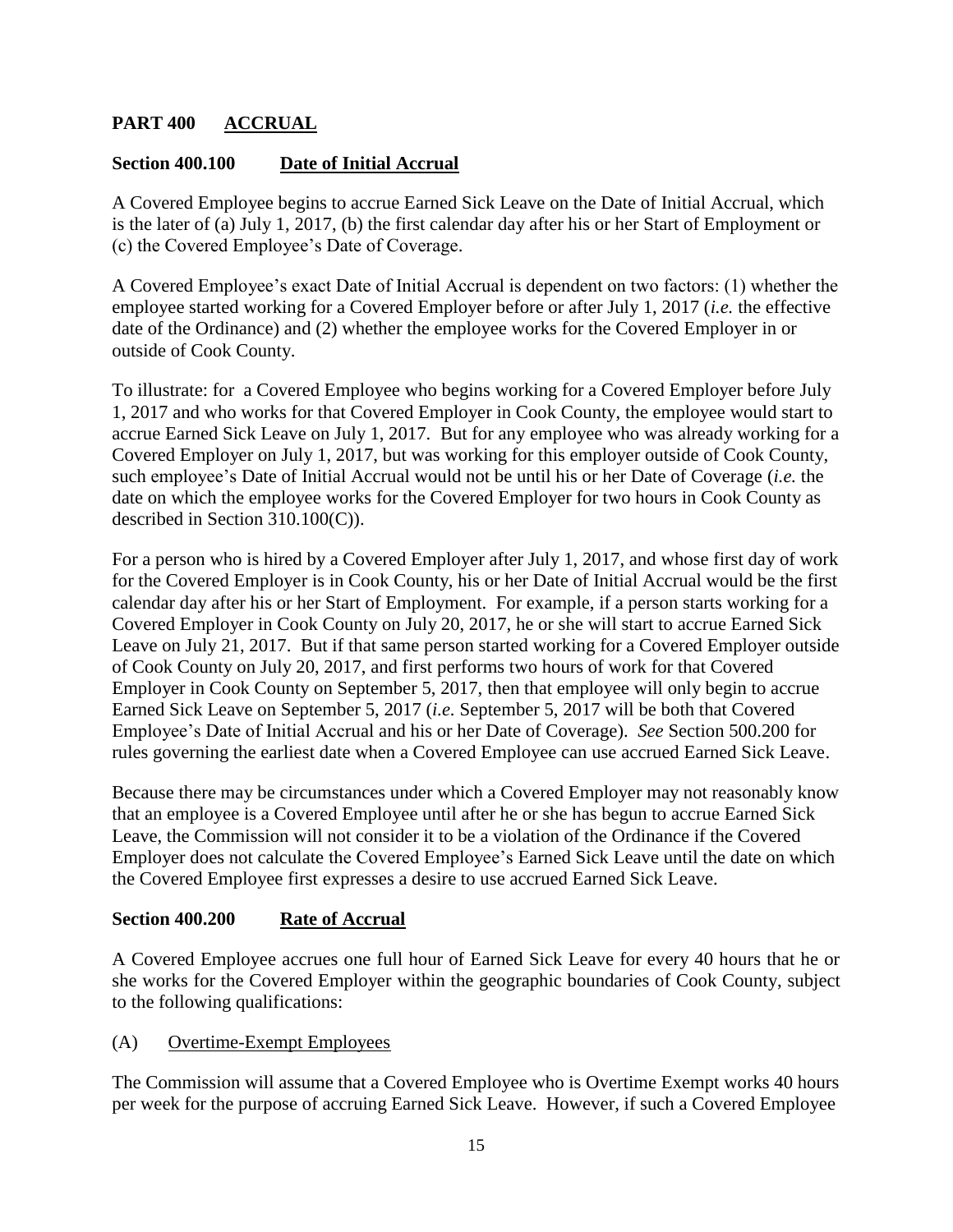actually works for a Covered Employer less than 40 hours per week, the Covered Employer can award Earned Sick Leave to the employee on the basis of his or her actual number of hours worked. If such an employee actually works more than 40 hours per week, the Commission will not require the Covered Employer to award more than one hour of Earned Sick Leave per week.

For example, if a Covered Employee is a part-time Overtime-Exempt employee who is scheduled to work 10 hours per week, he or she will accrue one full hour of Earned Sick Leave after four weeks of work. If a Covered Employee is a full-time Overtime-Exempt employee who works 60 hours in a given week, however, the Commission would not find an Ordinance violation if a Covered Employer awarded the employee only one full hour of Earned Sick Leave as if the employee had only worked 40 hours that week.

# (B) Overtime-Eligible Employees

In contrast, an Overtime-Eligible Covered Employee accrues Earned Sick Leave based on actual hours worked.

For example, if a Covered Employee is a part-time Overtime-Eligible employee who is scheduled to work 10 hours per week, he or she will accrue one full hour of Earned Sick Leave after four weeks of work. If a Covered Employee is a full-time Overtime-Eligible employee who is scheduled to work 60 hours per week, he or she would accrue one full hour of Earned Sick Leave after his or her first 40 hours of work during the first week, another full hour of Earned Sick Leave after his or her next 40 hours of work during the second week, and another full hour of Earned Sick Leave by the end of the second week (at which point he or she will have worked 120 hours), for a total of three hours of Earned Sick Leave after two weeks of work.

# (C) Location Worked

The Commission will not require that a Covered Employer award Earned Sick Leave to a Covered Employee for, or on the basis of, work performed outside of the geographic boundaries of Cook County or within the geographic boundaries of a municipality that has lawfully preempted the Ordinance.

## (D) Hours Worked

To the extent that uncertainty arises about what constitutes hours worked for the purpose of determining accrued Earned Sick Leave, the Commission will consider the principles for making such determinations for purposes of the Fair Labor Standards Act, which are set forth in Part 785 of Title 29 of the Code of Federal Regulations, 29 C.F.R. § 785.1 *et seq*., as may be amended from time to time, and any analogous Illinois law, to be instructive.

## (E) Frequency of Accrual

Earned Sick Leave accrues continuously up to the Accrual Cap (described in Section 400.500) for a Covered Employee's Accrual Period (described in Section 400.300), but a Covered Employer is only required to award a Covered Employee Earned Sick Leave in hourly increments. The Commission will not require that any Covered Employer award Earned Sick Leave in fractional increments when a Covered Employee has worked less than 40 hours since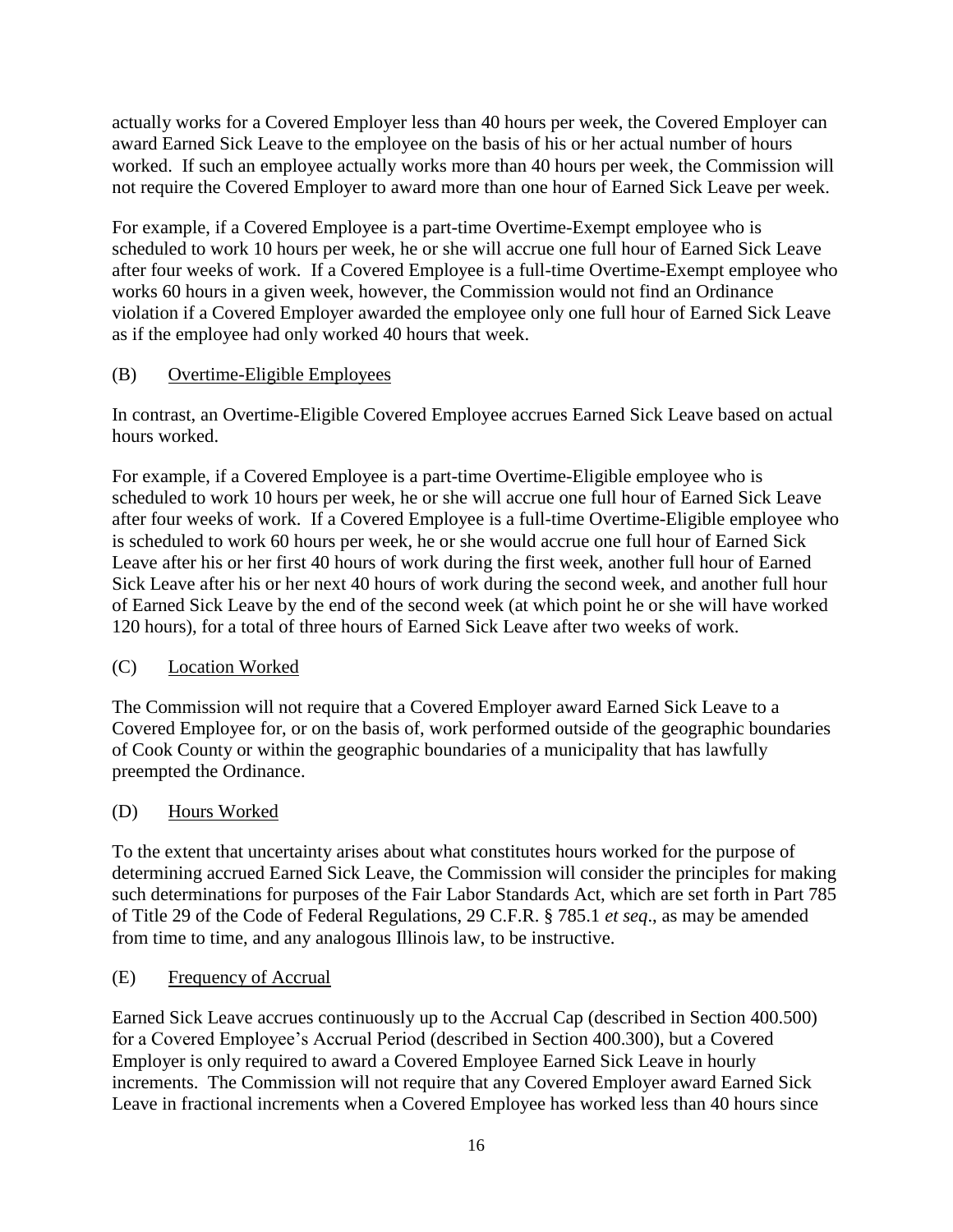accruing his or her last full hour of Earned Sick Leave. However, a Covered Employer should track the hours of work required to earn the next full hour of Earned Sick Leave until the end of the Accrual Period. Nothing in this Section prohibits a Covered Employer from using a payroll system that tracks fractional accruals of Earned Sick Leave.

# (F) Covered Employees of FMLA-Eligible Covered Employers

Even for Covered Employees who work for FMLA-Eligible Covered Employers, the Commission considers Earned Sick Leave to be Ordinance-Restricted Earned Sick Leave during the Accrual Period in which a Covered Employee accrues it, even though if it is carried over from one Accrual Period to the next, it may become FMLA-Restricted Earned Sick Leave in the next Accrual Period pursuant to Section 400.600(B).

# (G) Equivalent Alternative: Front-Load Annual Accrual

For ease of administration, Covered Employers may choose to front-load Earned Sick Leave for its Covered Employees rather than use the accrual method described in this Section. The Commission will not consider this to be a violation of the Ordinance so long as at the start of the Covered Employer's Accrual Period or, alternatively, on an individual Covered Employee's Date of First Allowable Use, the Covered Employer awards the Covered Employee the maximum amount of Earned Sick Leave that the Covered Employee could accrue during that Accrual Period using the accrual method. *See also* Section 600.300(A) (describing this as one of the alternative practices that the Commission has determined to be compliant with the Ordinance).

To illustrate, a Covered Employer could front-load all 40 hours of Earned Sick Leave for fulltime Covered Employees at the start of their Accrual Periods instead of awarding them one hour of Earned Sick Leave at a time for every 40 hours they worked. In fact, any Covered Employee who works at least 1,600 hours during the year would be awarded 40 hours of Earned Sick Leave up front under this methodology, but Covered Employees who were going to work fewer hours in a year could be front-loaded less Earned Sick Leave. For example, the Commission would consider a Covered Employer to have complied with the Ordinance if that Covered Employer awards a Covered Employee who will work 1,040 hours during the year 26 hours of Earned Sick Leave up front. Where a Covered Employer cannot accurately predict the number of hours that a part-time employee will work during an Accrual Period, the Covered Employer should use the accrual methodology instead or, if insisting on front-loading, should overestimate the amount of Earned Sick Leave due to a Covered Employee (*e.g.*, award all Covered Employees 40 hours of Earned Sick Leave). Such a Covered Employer can also use a combination of front-loading and accrual methodologies to true up employees who end up working more hours during the Accrual Period than the Covered Employer estimated at the start of the Accrual Period. *See also* Section 400.600(C) for rules on front-loading carryover and Section 600.300(C) for rules on frontloading both annual accrual and carryover.

# **Section 400.300 Accrual Period**

Each Covered Employee will accrue Earned Sick Leave during a 12-month Accrual Period that commences for that Covered Employee on his or her Date of Initial Accrual, stops upon reaching the Accrual Cap (described in Section 400.500), and then repeats annually. Different Covered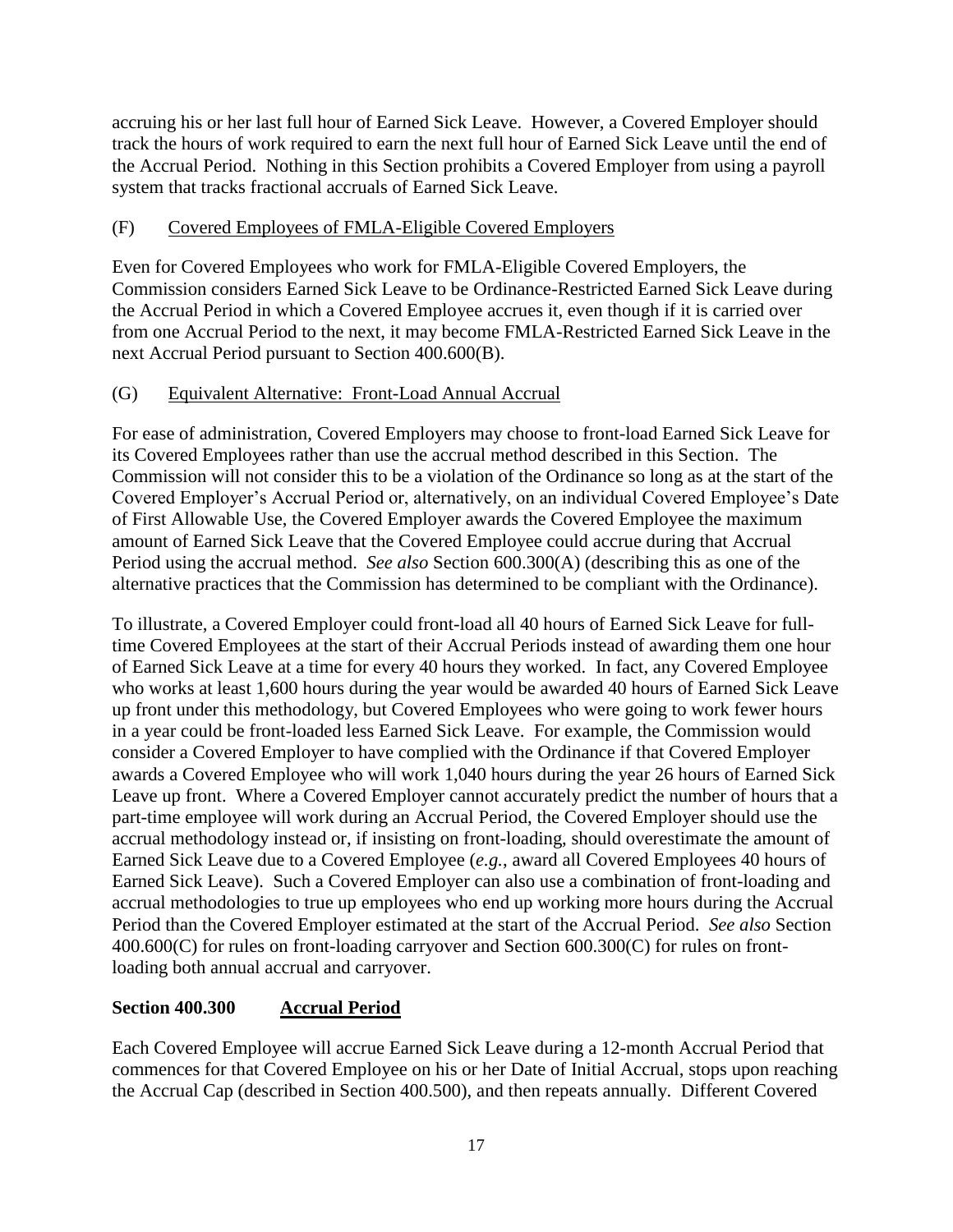Employees of the same Covered Employer are likely to have different Accrual Periods. *But see* Section 600.300(E) explaining that the Commission will not treat as a violation of the Ordinance a deviation from the Accrual Period described in Section 400.300 so long as the Accrual Period used by the Covered Employer for the Covered Employee does not make the Covered Employee worse off with respect to the accrual, carryover or use of Earned Sick Leave.

## **Section 400.400 [Reserved]**

#### **Section 400.500 Maximum Accrual Per Accrual Period**

During any Accrual Period, a Covered Employee is only entitled under the Ordinance to accrue up to a maximum of 40 hours of Earned Sick Leave. A Covered Employer, however, may set a higher Accrual Cap or allow unlimited accrual of Earned Sick Leave for hours worked. If a Covered Employer has not established a different Accrual Cap, the Commission will assume that the Covered Employer intends to cap annual accrual at 40 hours of annual accrual of Earned Sick Leave.

For the sake of clarity, after a Covered Employee's first Accrual Period, he or she may have more hours of Earned Sick Leave available for use than the Accrual Cap as a result of carrying over unused Earned Sick Leave accrued during the prior Accrual Period as described in Section 400.600.

#### **Section 400.600 Carryover from One Accrual Period to the Next**

The limit on the amount of unused accrued Earned Sick Leave that may be carried over from the end of one Accrual Period to the start of the next Accrual Period, and how that amount is calculated, varies depending whether the Covered Employer is FMLA-Eligible or Non-FMLA-Eligible, as follows. In all scenarios, the amount of unused accrued Earned Sick Leave that is carried over must be in hourly increments, and may not be fractional.

#### (A) For Covered Employees of Non-FMLA-Eligible Covered Employers

At the end of a Covered Employee's Accrual Period (described in Section 400.300), a Non-FMLA-Eligible Covered Employer must permit a Covered Employee to carry over half of his or her total unused accrued Earned Sick Leave to the next Accrual Period up to a maximum of 20 hours. If halving the number of hours of unused accrued Earned Sick Leave would result in a fraction, that fraction should be rounded to the next whole number.

For example, if a Covered Employee of a Non-FMLA-Eligible Covered Employer has 20 hours of unused accrued Earned Sick Leave at the end of her first Accrual Period, she can carry over only 10 of those hours into the second Accrual Period. If that Covered Employee has 9 hours of unused accrued Earned Sick Leave at the end of her second Accrual Period, she can carry over 5 of those hours into the third Accrual Period (*i.e.* half of 9 is 4.5; rounding to the nearest whole hour increment is 5). If that Covered Employee has 44 hours of unused accrued earned Sick Leave at the end of her fourth Accrual Period, she can carry over only 20 of those hours into the fifth Accrual Period (*i.e.* half of 44 is 22, but there is a 20 hour maximum).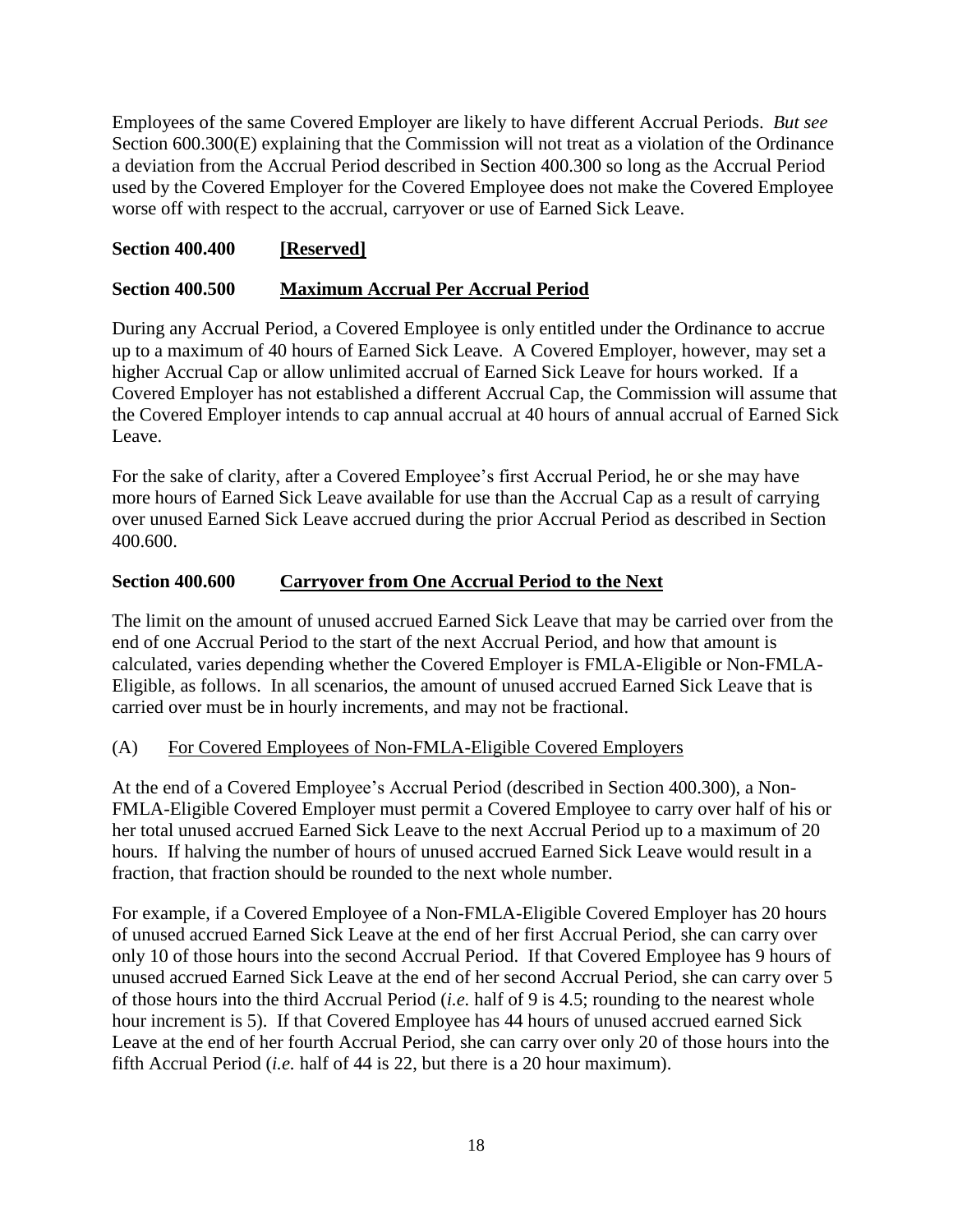#### (B) For Covered Employees of FMLA-Eligible Covered Employers

Calculating the required amount of carryover for Covered Employees of FMLA-Eligible Covered Employers requires two steps:

First, an FMLA-Eligible Covered Employer, like a non-FMLA-Eligible Covered Employer, must permit a Covered Employee to carry over half of his or her total unused accrued Earned Sick Leave to the next Accrual Period, up to a maximum of 20 hours and calculated as set forth in subsection (A) above. Unused Earned Sick Leave carried over in this manner is Ordinance-Restricted Earned Sick Leave, which means that a Covered Employer does not have to allow a Covered Employee to use it in the next Accrual Period for any purpose other than those set out in the Ordinance and described in Section 500.500(B).

Second, in addition to the carryover described in the preceding paragraph, if a Covered Employee has any additional unused accrued Earned Sick Leave that was not carried over as Ordinance-Restricted Earned Sick Leave, then an FMLA-Eligible Covered Employer must permit the Covered Employee to carry over any such remaining accrued unused Earned Sick Leave, without first dividing those hours in half, up to a limit of 40 hours. Unused Earned Sick Leave carried over in this manner is FMLA-Restricted Earned Sick Leave, which means that a Covered Employer does not have to allow a Covered Employee to use it in the next Accrual Period for any purpose other than those set out in the federal Family and Medical Leave Act and described in Section 500.500(C).

For example, if a Covered Employee of an FMLA-Eligible Covered Employer has 30 hours of unused accrued Earned Sick Leave at the end of her first Accrual Period, she can carry over 15 of those hours into the second Accrual Period as Ordinance-Restricted Earned Sick Leave. However, rather than losing the remaining 15 hours of unused accrued Earned Sick Leave, she could carry over an additional 15 hours of Earned Sick Leave into the next Accrual Period as FMLA-Restricted Earned Sick Leave. If that Covered Employee has 70 hours of unused accrued Earned Sick Leave at the end of her second Accrual Period, she can carry over 20 as Ordinance-Restricted Earned Sick Leave into the third Accrual Period (half of 70 is 35, but a Covered Employer is not required to allow a Covered Employee to carry over more than 20 hours of Ordinance-Restricted Earned Sick Leave from one Accrual Period to the next). The Covered Employee could also carry over 40 hours of unused Earned Sick Leave that was not carried over as Ordinance-Restricted Earned Sick Leave as FMLA-Restricted Earned Sick Leave (50 hours of unused Earned Sick Leave was not carried over as Ordinance-Restricted, but a Covered Employer is not required to allow a Covered Employee to carry over more than 40 hours as FMLA-Restricted Earned Sick Leave into the next Accrual Period).

At the end of each Accrual Period, an FMLA-Eligible Covered Employer should calculate the number of hours available for Ordinance-Restricted Earned Sick Leave carryover before calculating the carryover hours for FMLA-Restricted Earned Sick Leave. When calculating the two kinds of carryover at the end of the Accrual Period, the Covered Employer shall start with the total amount of each Covered Employee's unused accrued Earned Sick Leave, without regard to whether during the course of that Accrual Period, such hours were considered Ordinance-Restricted or FMLA-Restricted for purposes of tracking allowable usage.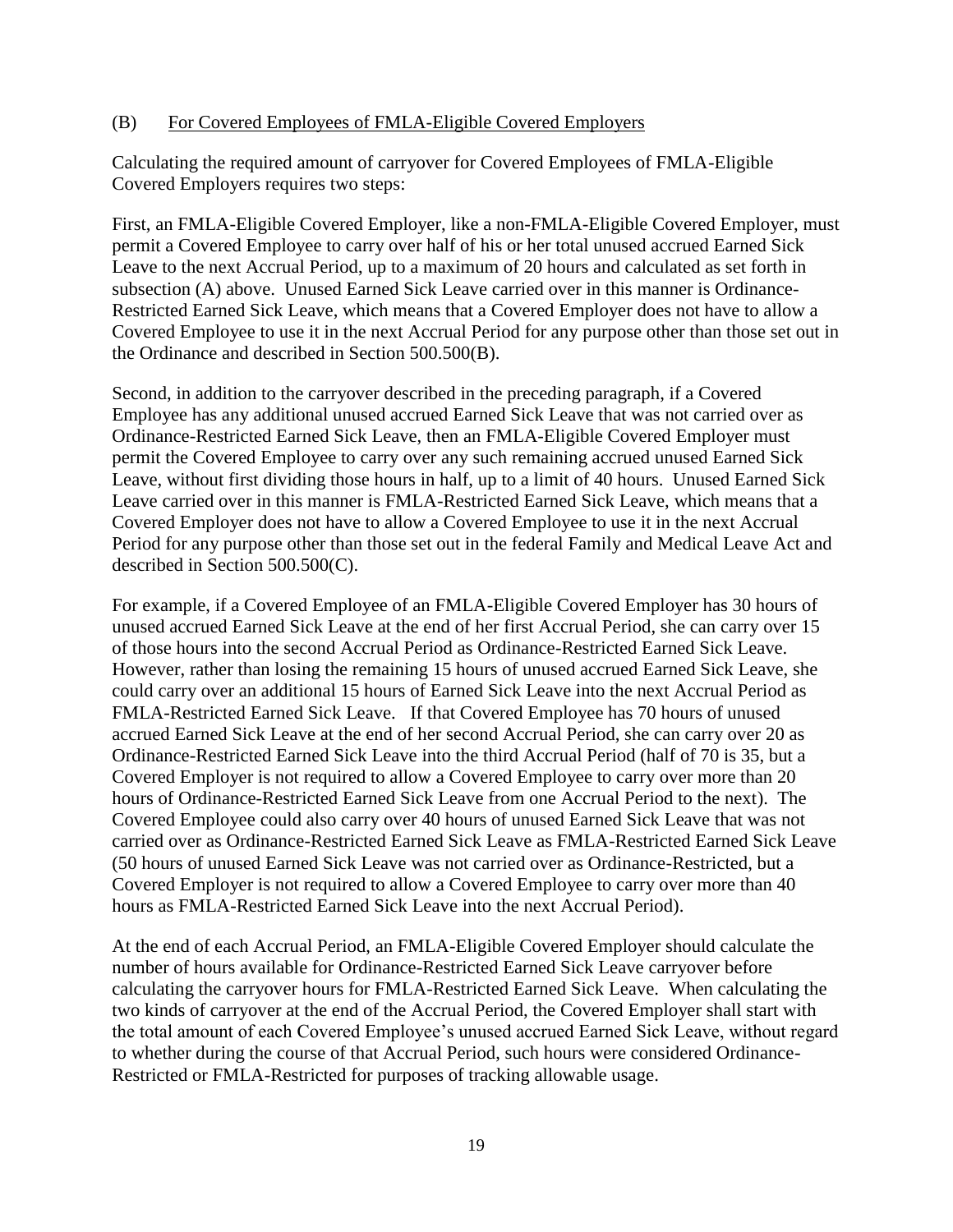If it is clear that a Covered Employee will not be eligible to take leave under the federal Family and Medical Leave Act at any time during the Accrual Period to which unused accrued Earned Sick Leave is being carried over (*e.g.*, if the Covered Employee works too few hours to be FMLA-Eligible), the Commission will not consider it to be a violation of the Ordinance if an FMLA-Eligible Covered Employer does not allow the Covered Employee to carry over any FMLA-Restricted Earned Sick Leave from the current Accrual Period to the next Accrual Period.

#### (C) Equivalent Alternative: Front-Load Annual Carryover Maximum

The Commission will not consider it a violation of the Ordinance if a Covered Employer, for ease of administration, does not do individualized calculations of allowable carryover of unused accrued Earned Sick Leave from one Accrual Period to the next, but instead awards each Covered Employee at the start of each Accrual Period the maximum amount that the Covered Employee could have carried over pursuant to these Rules. *See also* Section 600.300(B) (describing this as one of the alternative practices that the Commission has determined to be compliant with the Ordinance).

For example, a Non-FMLA Eligible Covered Employer that awards Covered Employees at the start of each Accrual Period at least 20 hours of Earned Sick Leave typically does not need to allow carryover of unused accrued earned Sick Leave to comply with the Ordinance. Similarly, an FMLA Eligible Covered Employer that awards Covered Employees at the start of each Accrual Period at least 20 hours of Ordinance-Restricted Earned Sick Leave and at least 40 hours of FMLA-Restricted Earned Sick Leave typically does not need to allow carryover of unused accrued Earned Sick Leave to comply with the Ordinance. *See also* Section 400.200(G) for rules on front-loading annual accrual and Section 600.300(C) for rules on front-loading both annual accrual and carryover.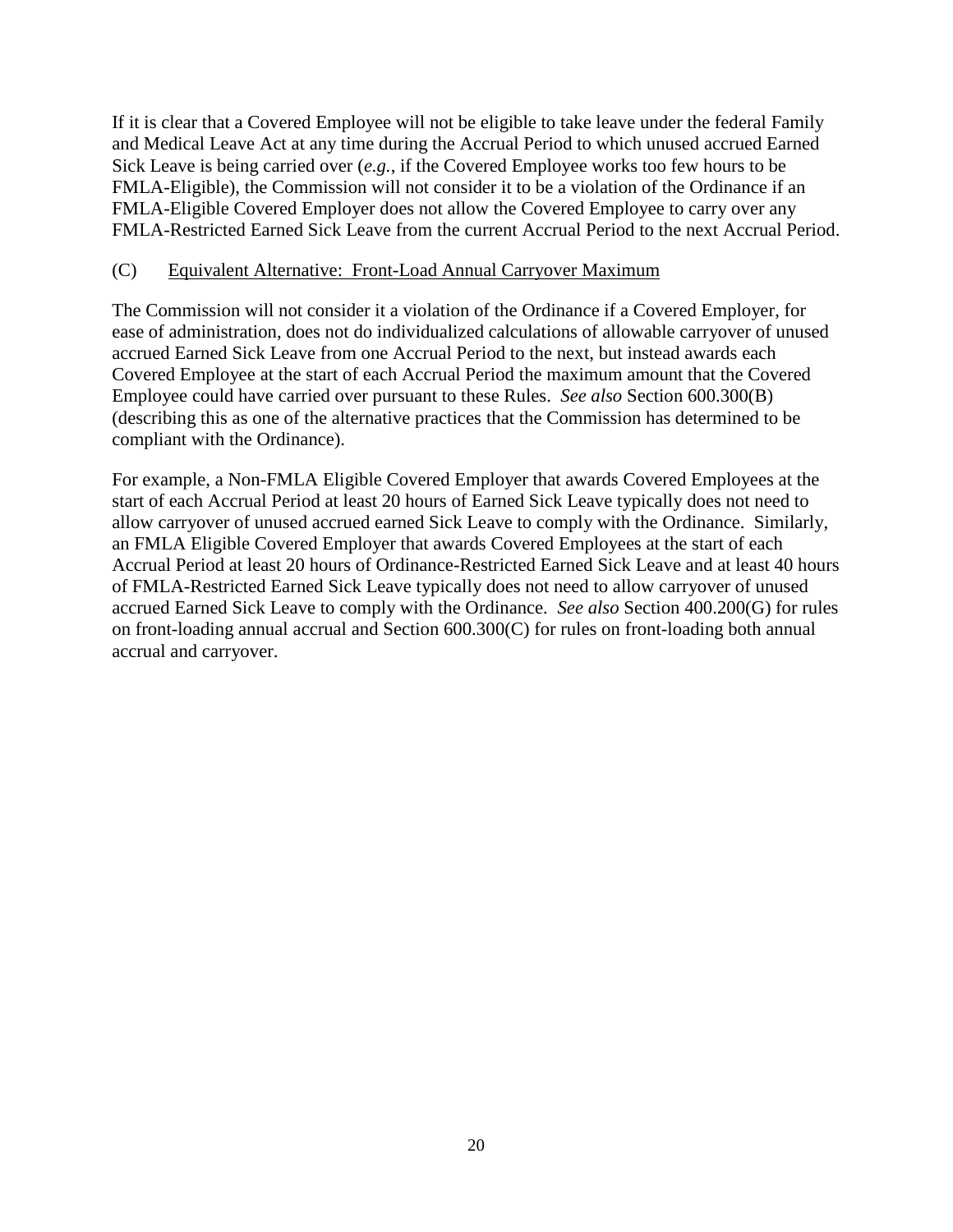## **PART 500 USE**

## **Section 500.100 Earned Sick Leave Available for Use**

A Covered Employee can only use Earned Sick Leave that he or she has accrued or carried over pursuant to these Rules or which a Covered Employer has otherwise awarded to a Covered Employee. A Covered Employee is not entitled to use Earned Sick Leave in anticipation of accruing it at a later date.

## **Section 500.200 Earliest Use of Earned Sick Leave**

A Covered Employee can use any of his or her accrued Earned Sick Leave at any time after the later of: (a) the Date of Eligibility or (b) the expiration of any Use Waiting Period.

If a Covered Employer has not established a Use Waiting Period, the Commission will assume that the Covered Employer intends for Covered Employees to be able to use their accrued Earned Sick Leave beginning on each Covered Employee's Date of Eligibility. The Covered Employer may, however, establish a Use Waiting Period that would prohibit a Covered Employee from using his or her accrued Earned Sick Leave until as late as the 180th day after the Covered Employee's Start of Employment.

# **Section 500.300 Maximum Use Per Accrual Period**

## (A) Maximum Use for Covered Employees of Non-FMLA-Eligible Covered Employers

A Covered Employee of a Non-FMLA-Eligible Covered Employer is entitled to use no more than 40 hours of Earned Sick Leave during any Accrual Period, without regard to whether the hours used were earned in the current Accrual Period or carried over from the prior Accrual Period, for any purpose allowed by the Ordinance.

A Non-FMLA-Eligible Covered Employer may – but is not required to – allow a Covered Employee to use more than 40 hours of Earned Sick Leave during an Accrual Period.

(B) Maximum Use for Non-FMLA-Eligible Covered Employees of FMLA-Eligible Covered Employers

A Non-FMLA-Eligible Covered Employee of an FMLA-Eligible Covered Employer is entitled to use no more than 40 hours of Ordinance-Restricted Earned Sick Leave during any Accrual Period, without regard to whether the hours used were earned in the current Accrual Period or carried over from the prior Accrual Period, for any purpose allowed by the Ordinance.

An FMLA-Eligible Covered Employer may – but is not required to – allow a Non-FMLA-Eligible Covered Employee to use more than 40 hours of Ordinance-Restricted Earned Sick Leave during an Accrual Period.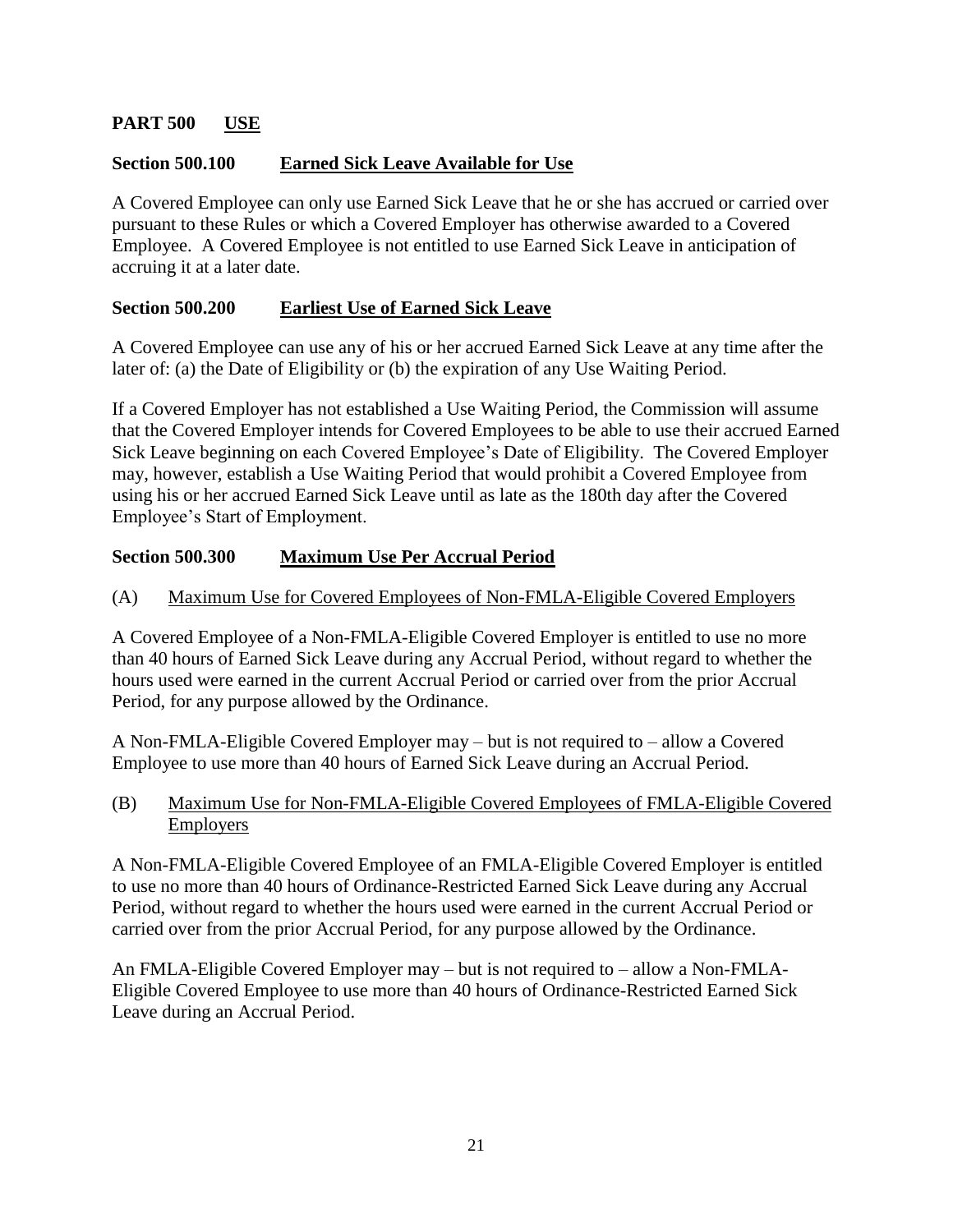## (C) Maximum Use for FMLA-Eligible Covered Employees of FMLA-Eligible Covered **Employers**

An FMLA-Eligible Covered Employee of an FMLA-Eligible Covered Employer is entitled to use no more than 40 hours of Earned Sick Leave during any Accrual Period, without regard to whether the hours used were earned in the current Accrual Period or carried over from the prior Accrual Period. Further, these 40 hours used may consist of any combination of Ordinance-Restricted Earned Sick Leave and FMLA-Restricted Earned Sick Leave that the Covered Employee elects consist with these Rules.

Under Section  $42-3(c)(1)$  of the Ordinance, there is one circumstance in which, an FMLA-Eligible Covered Employer is required to allow an FMLA-Eligible Covered Employee to use up to 60 hours of Earned Sick Leave in an Accrual Period. If the FMLA-Eligible Covered Employee carries over the maximum allowable 40 hours of FMLA-Restricted Earned Sick Leave from the previous Accrual Period and then uses all 40 of these hours during the current Accrual Period, the FMLA-Eligible Covered Employer must allow that employee to use up to an additional 20 hours of Ordinance-Restricted Earned Sick Leave during the current Accrual Period (*i.e.* for a total maximum use of 60 hours of Earned Sick Leave used during the Accrual Period).

An FMLA-Eligible Covered Employer may – but is not required to – allow an FMLA-Eligible Covered Employee to use more Earned Sick Leave during any Accrual Period.

# **Section 500.400 Increments of Use**

The Commission encourages a Covered Employee to consult with his or her Covered Employer in determining the duration (*i.e.* number of days and/or hours) of Earned Sick Leave used at any one point in time; however, in the event of a disagreement as to the duration of leave, the Covered Employee's preference is determinative.

A Covered Employer, however, can establish the minimum increment in which Earned Sick Leave can be used, provided that the minimum increment is no greater than four hours, even if this minimum requirement requires a Covered Employee to use more Earned Sick Leave at a time than he or she would otherwise prefer.

For example, a Covered Employee who has 20 hours of accrued Earned Sick Leave is scheduled to work from 8:00 a.m. until 4:00 p.m., but he or she has a doctor's appointment to attend at 8:00 a.m. that day. Although the Covered Employee could arrive at work by 10:00 a.m., if the Employer has established a minimum use increment of four hours, then he or she could be required to use four hours of Earned Sick Leave to attend the appointment and not arrive at work until 12:00 p.m. Similarly, if a Covered Employee has only two hours of accrued Earned Sick Leave and the Covered Employer has established a minimum use increment of four hours, then the Covered Employee would not be able to use Earned Sick Leave to attend that appointment.

If a Covered Employer has not established a written policy stating minimum increment for its employees' use of Earned Sick Leave, the Commission will presume that Earned Sick Leave can only be used in one whole hour increments.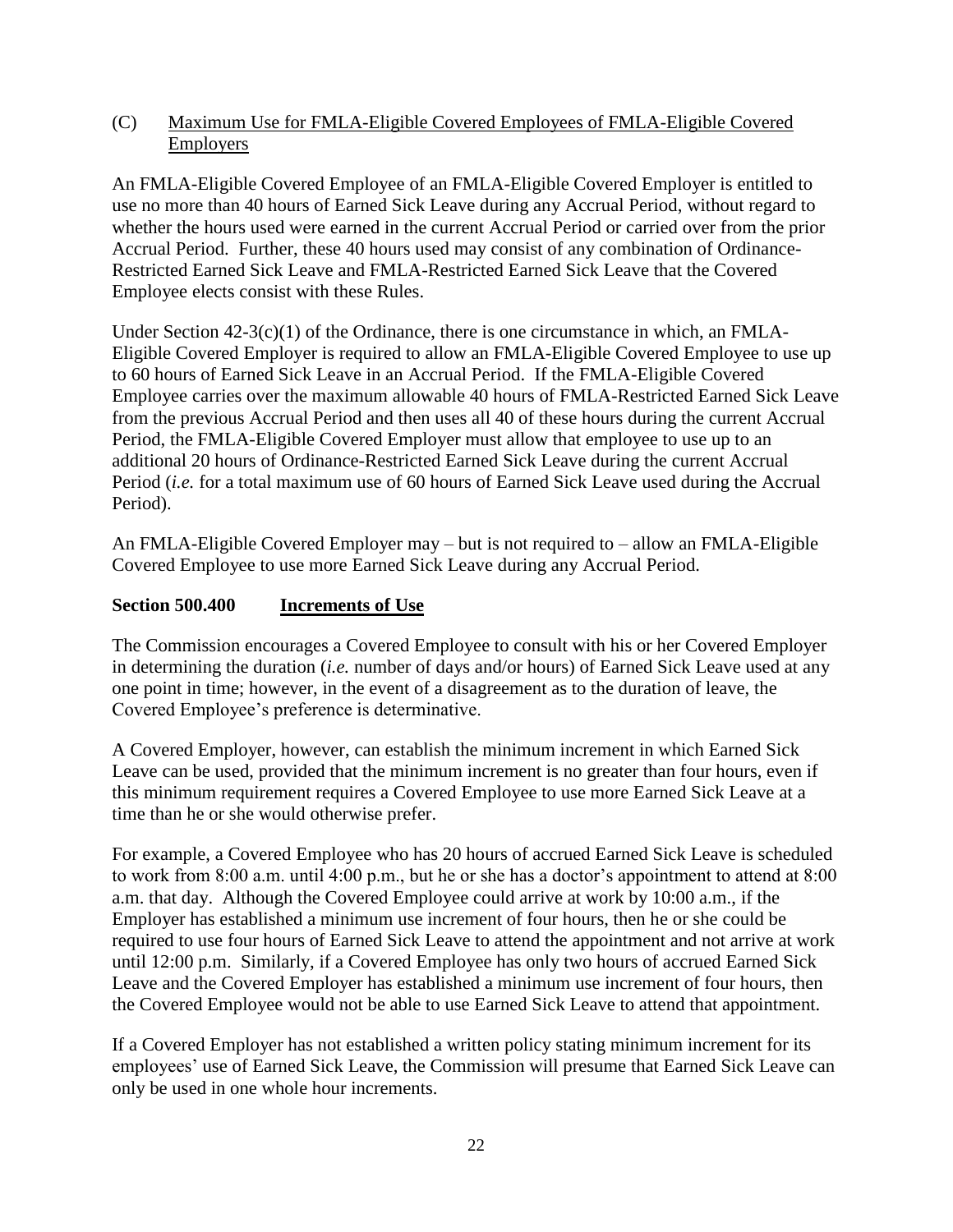#### **Section 500.500 Permissible Uses**

#### (A) Generally

A Covered Employee can use Earned Sick Leave for any of the following reasons:

- (1) the Covered Employee is physically or mentally ill or injured;
- (2) the Covered Employee is receiving medical care, treatment, diagnosis or preventative medical care or recuperating from the same;
- (3) the Covered Employee is the victim of domestic violence as defined in Section 103 of the Illinois Domestic Violence Act of 1986;
- (4) the Covered Employee is a victim of sexual violence of stalking as defined in Article 11, and Sections 12-7.3, 12- 7.4 and 12-7.5 of the Illinois Criminal Code of 2012;
- (5) the Covered Employee's place of business is closed by order of a federal, state or local government public official (including a school district official) due to what the public official characterizes as a public health emergency;
- (6) the Covered Employee's Family Member is physically or mentally ill or injured;
- (7) the Covered Employee's Family Member is receiving medical care, treatment, diagnosis or preventative medical care or recuperating from the same;
- (8) the Covered Employee's Family Member is the victim of domestic violence as defined in Section 103 of the Illinois Domestic Violence Act of 1986;
- (9) the Covered Employee' Family Member is a victim of sexual violence of stalking as defined in Article 11, and Sections 12-7.3, 12-7.4 and 12-7.5 of the Illinois Criminal Code of 2012; or
- (10) the Covered Employee's child's school or place of care has been closed by order of a federal, state or local government public official (including a school district official) due to what the public official characterizes as a public health emergency and the Covered Employee needs to provide care for the child.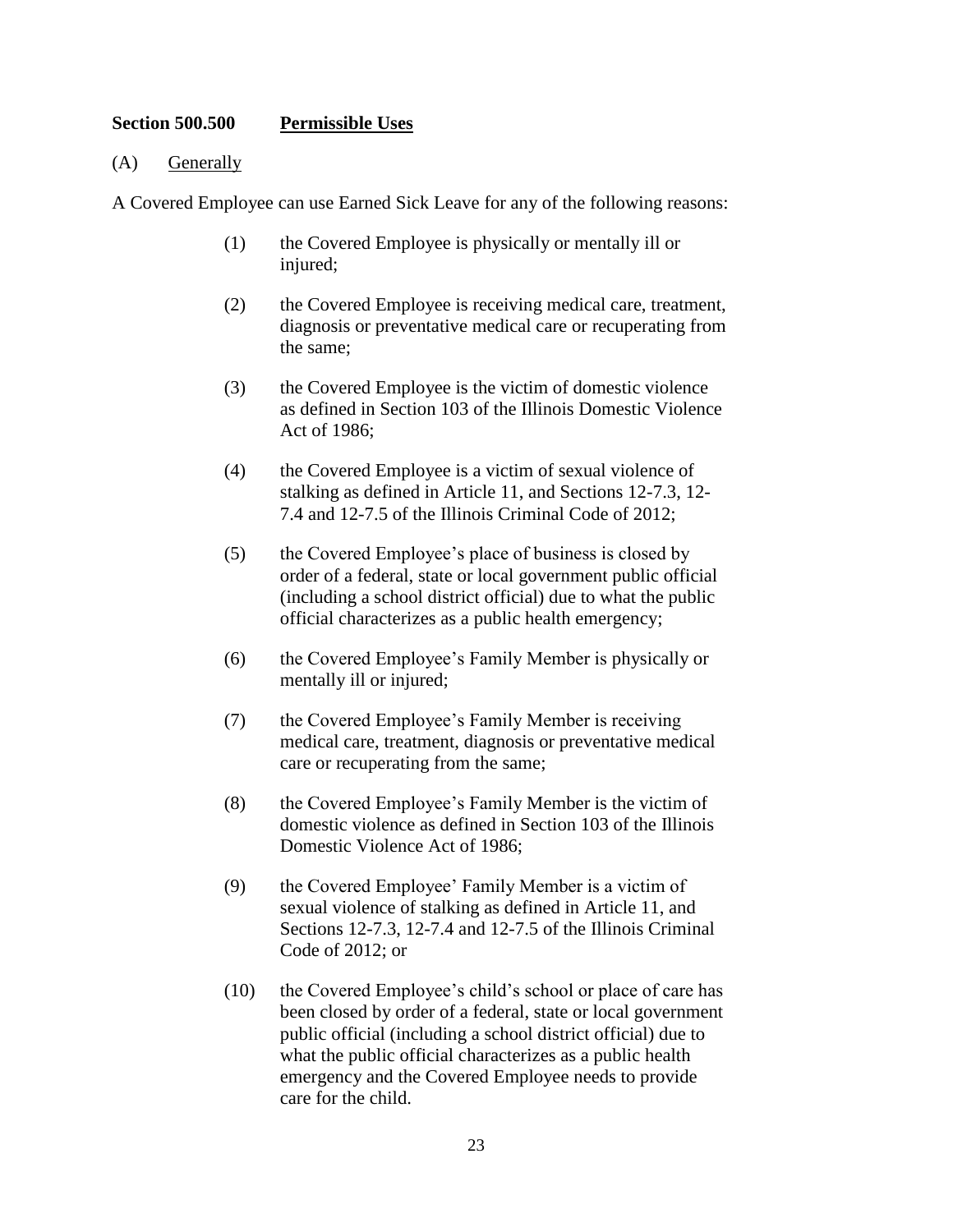## (B) Ordinance-Restricted Earned Sick Leave

Covered Employees of FMLA-Eligible Covered Employers can use Ordinance-Restricted Earned Sick Leave only for the purposes set out in Section 500.500(A).

## (C) FMLA-Restricted Earned Sick Leave

FMLA-Eligible Covered Employees of FMLA-Eligible Covered Employers can use FMLA-Restricted Earned Sick Leave for any reason that such an employee can take leave pursuant to the federal Family and Medical Leave Act, including, but not limited to:

- (1) a serious health condition that makes the Covered Employee unable to perform the functions of his or her job;
- (2) to care for the Covered Employee's spouse, child, or parent who has a serious health condition;
- (3) the birth of the Covered Employee's son or daughter and to care for the Covered Employee's newborn child; or
- (4) the placement of a child with the Covered Employee for adoption or foster care and to care for the Covered Employee's newly placed child.

FMLA-Restricted Earned Sick Leave is used in conjunction with, and provides compensation for, leave that is protected by the federal Family and Medical Leave Act, which may otherwise be unpaid. A Covered Employee's use of Earned Sick Leave for FMLA purposes runs concurrently with his or her use of leave under the FMLA, and does not reduce or extend the number of hours and/or days of FMLA leave to which a Covered Employee may be entitled under the federal Act, nor does such use otherwise affect a Covered Employee's rights and duties under that Act.

## (D) Covered Employee's Option

If leave would be permissible under either Section 500.500(B) or 500.500(C), the Covered Employee may determine whether he or she will use Ordinance-Restricted Earned Sick Leave or FMLA-Restricted Earned Sick Leave, provided that if a Covered Employee is taking leave pursuant to the federal Family and Medical Leave Act, he or she must satisfy all requirements for taking such leave under the federal Act.

#### (E) No Protection for Impermissible Use

The Commission will not protect a Covered Employee who uses, has used or intentionally attempts to use Earned Sick Leave for an impermissible purpose from discipline by his or her Covered Employer, up to and including termination of employment.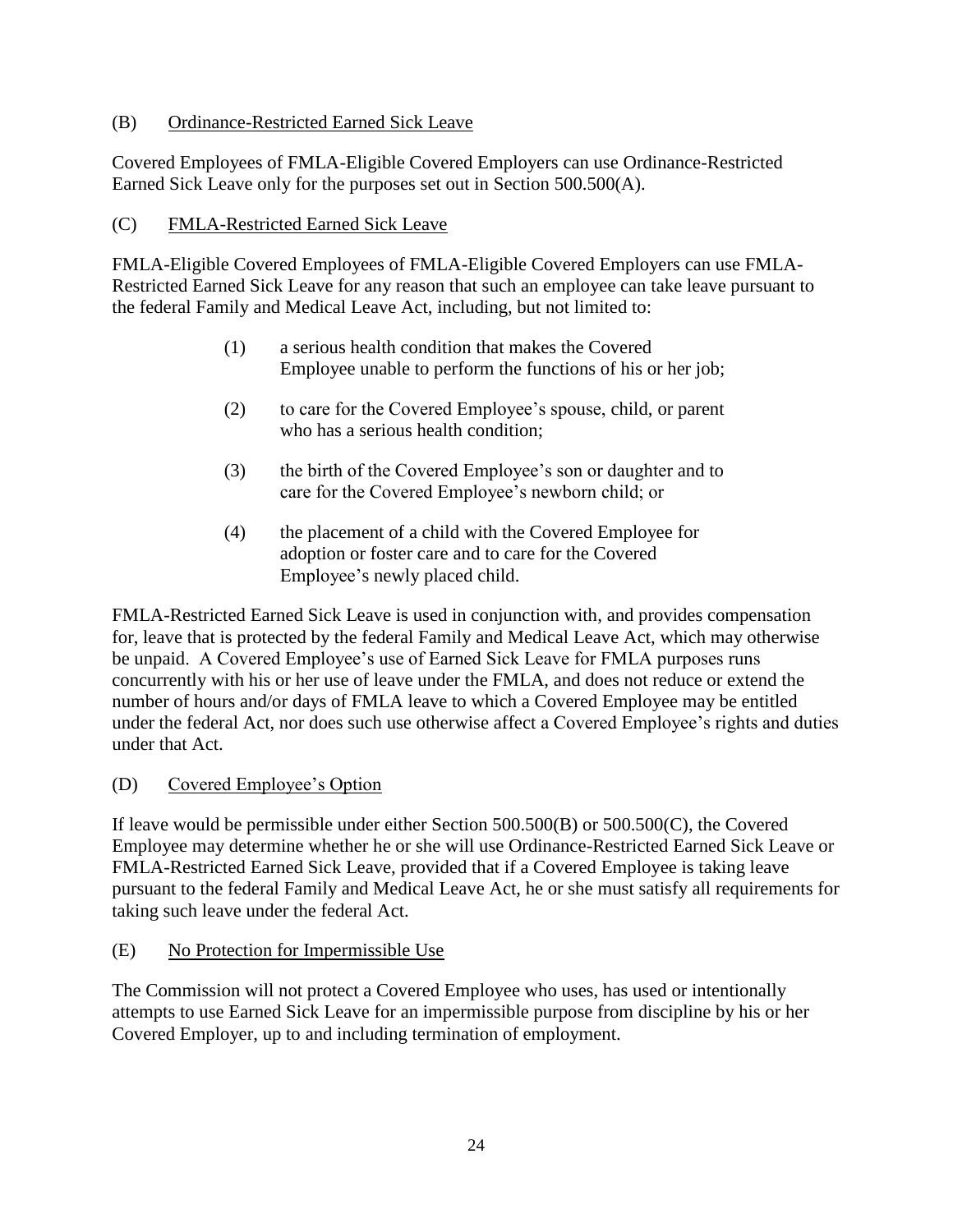## (F) Disciplinary Leave

A Covered Employer is not required to allow a Covered Employee to use Earned Sick Leave when the Covered Employee has been suspended or otherwise placed on leave for disciplinary reasons.

#### **Section 500.600 Notice of Use**

#### (A) Covered Employer Can Set Reasonable Notification Requirements

A Covered Employer may establish reasonable notice requirements for Covered Employees using Earned Sick Leave for both foreseeable and unforeseeable absences from work, as described in Sections 500.600(B) and 500.600(C) below.

#### (B) Foreseeable Absences

For the purpose of this Rule, a Foreseeable Absence includes any non-emergency, prescheduled appointment with a health care provider for the Covered Employee or the Covered Employee's Family Member and any non-emergency, prescheduled court date in a case related to domestic violence, sexual violence or stalking of a Covered Employee or the Covered Employee's Family Member. If asked to make a determination of whether an absence was foreseeable, the Commission will consider foreseeability from both the subjective perspective of the Covered Employee and the objective perspective of whether another reasonable person under the same circumstances would have foreseen the absence.

The Commission will consider a policy regarding required notification to use Earned Sick Leave for Foreseeable Absences to be unreasonable under the following conditions:

- (1) where such a policy is not in writing;
- (2) where such a policy has not been communicated to the Covered Employee in advance of the Covered Employee's failure to provide notice;
- (3) where such a policy would require the Covered Employee to give notice when he or she is unconscious or otherwise incapacitated;
- (4) where such a policy requires a Covered Employee to provide notice prior to seven days before the absence; or
- (5) where such policy limits the means by which a Covered Employee can provide the required notice in a manner that makes compliance so unreasonably difficult that Earned Sick Leave cannot, as a practical matter, be used (*e.g.*, requiring employees who work in the field to provide inperson notice at a distant business facility or requiring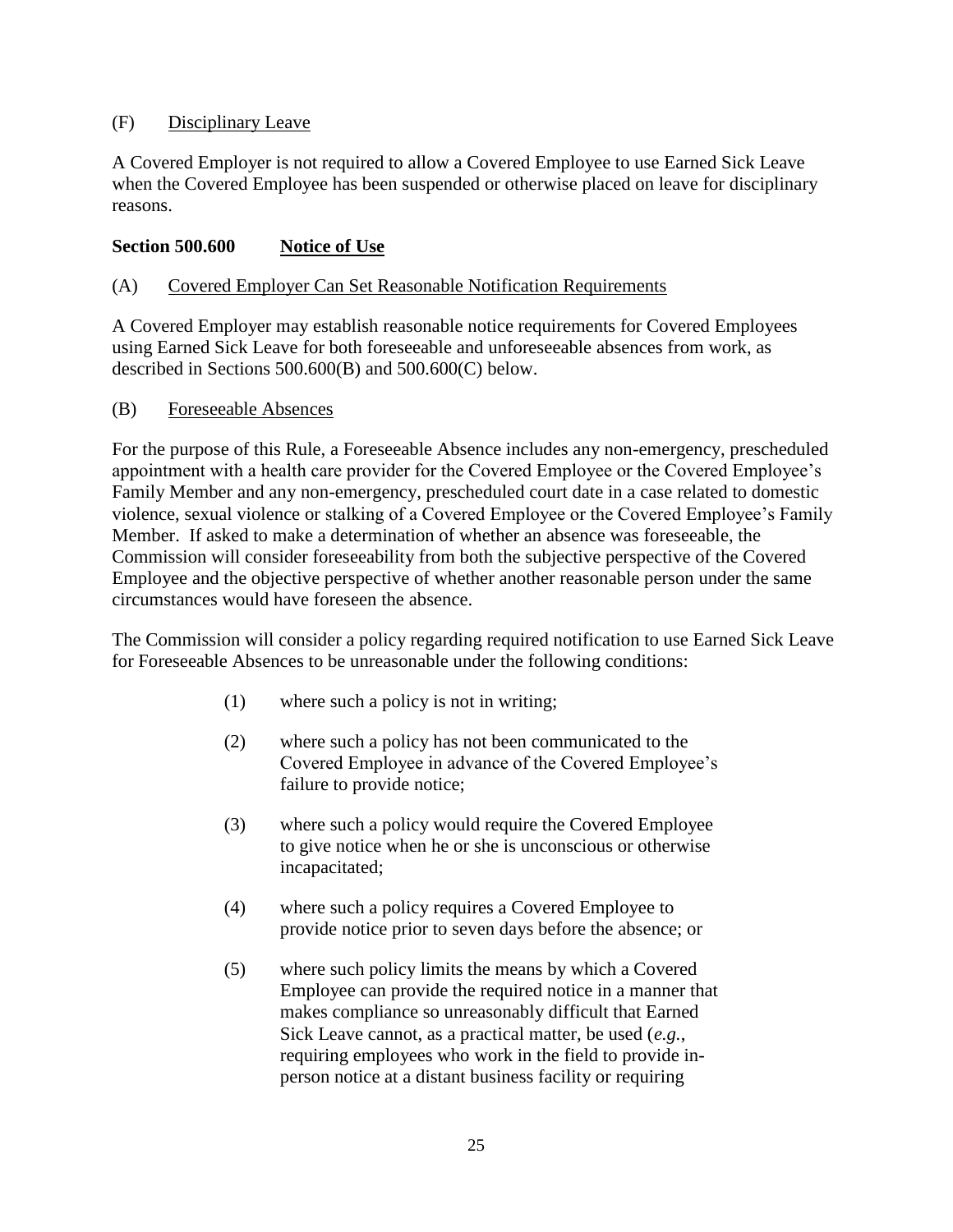employees with limited written English abilities to submit notice by writing a complex memo).

## (C) Unforeseeable Absences

Unforeseeable Absences are those absences that are not Foreseeable Absences as described in Section 500.600(B).

The Commission will consider a policy regarding required notification to use Earned Sick Leave for Unforeseeable Absences to be unreasonable under the following conditions:

- (1) where such a policy is not in writing;
- (2) where such a policy has not been communicated to the Covered Employee in advance of the Covered Employee's failure to provide notice;
- (3) where such a policy would require the Covered Employee to give notice when he or she is unconscious or otherwise incapacitated;
- (4) where such a policy does not allow a person other than the Covered Employee to provide the required notice on behalf of the Covered Employee;
- (5) where such a policy requires a Covered Employee to provide notice prior to the day of the absence; or
- (6) where such a policy limits the means by which a Covered Employee can provide the required notice to exclude phone, email or text messaging.

Although a Covered Employer cannot limit the means of communication by which a Covered Employee provides any required notice of an Unforeseeable Absence to exclude phone, email or text messaging, the Commission will not consider it to be an unreasonable policy for a Covered Employer to require that a Covered Employee memorialize the notification he or she provided of an Unforeseeable Absence after returning from the absence by the Covered Employer's preferred means of communication to facilitate the Covered Employer's recordkeeping.

#### (D) In the Absence of a Written Policy

If a Covered Employer cannot produce a written policy with respect to the notification it requires of its Covered Employees using Earned Sick Leave, the Commission will presume that no such policy exists and that Covered Employees can use Earned Sick Leave pursuant to the Ordinance without providing any prior notification and without suffering any discipline as a result.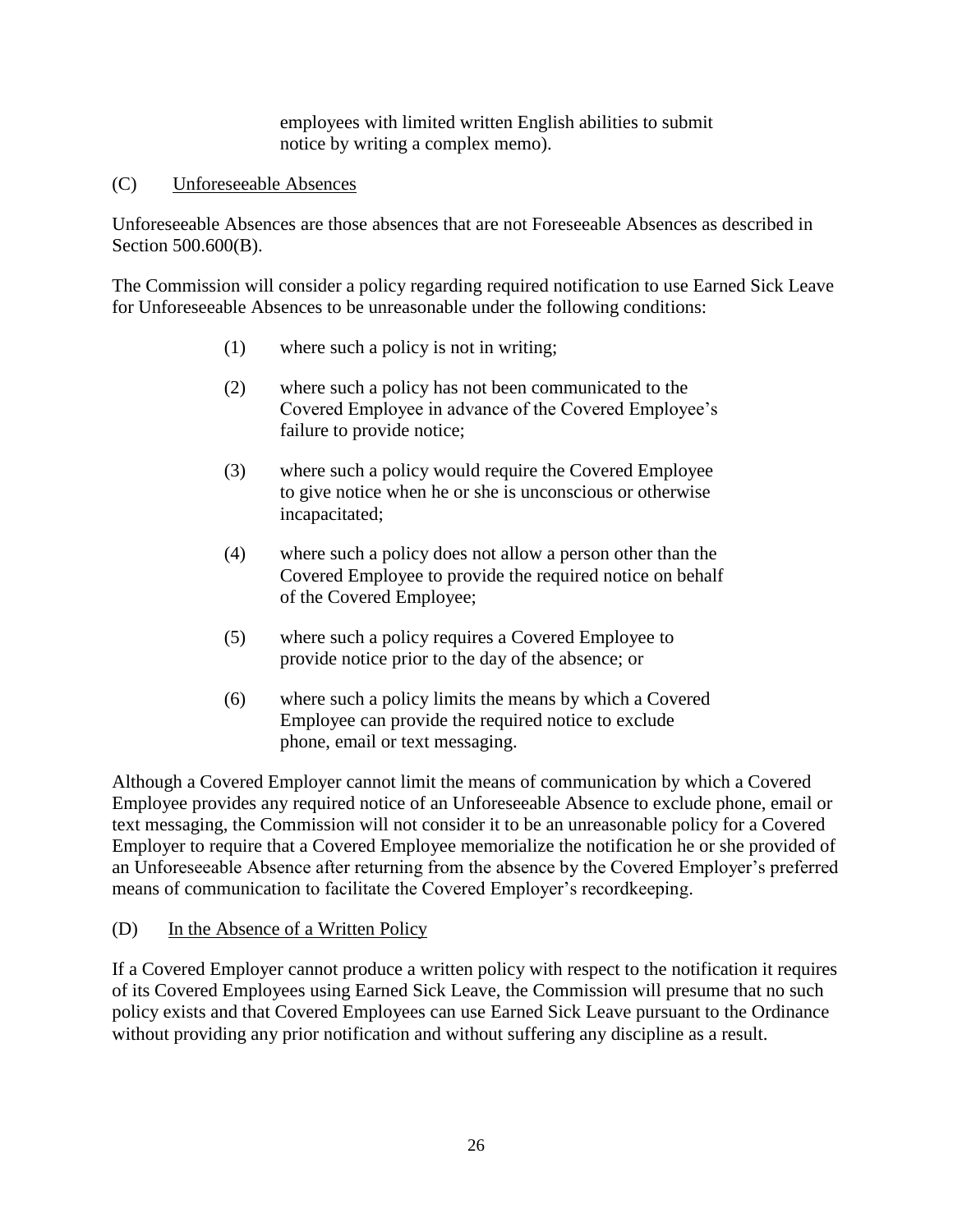## (E) Preference for Written Notification

Although Covered Employees can provide notification of use by any means of communication that is consistent with the reasonable written policy of his or her Covered Employer, the Commission encourages Covered Employees and Covered Employers to memorialize notification of use of Earned Sick Leave in writing. When faced with conflicting evidence regarding an issue of notification, the Commission will presume the accuracy of evidence that is written and dated when it conflicts with evidence that is testimonial in nature.

## (F) FMLA Leave

Notwithstanding anything else in this Rule, when an FMLA-Eligible Covered Employee uses FMLA-Restricted Earned Sick Leave as described in Section 500.500(C) and pursuant to the federal Family and Medical Leave Act, the notification requirements of the federal Family and Medical Leave Act will take precedence over any conflicting requirements containing in a Covered Employer's reasonable written policy for notification of use of Earned Sick Leave pursuant to the Ordinance.

## **Section 500.700 Documentation of Use**

A Covered Employer may require the following documentation to verify that Earned Sick Leave is being used for permissible purposes when a Covered Employee is absent for more than three consecutive work days:

- (1) For time used for the purposes described in Sections 500.500(A)(1)-(2) (*i.e.* the Covered Employee's own illness, injury, or medical care) or (A)(6)-(7) (*i.e.* a Covered Employee's Family Member's illness, injury, or medical care), a Covered Employer may require that a Covered Employee provide a note signed by a licensed health care provider; however, the Covered Employer shall not require that such note specify the nature of the Covered Employee's or his or her Family Member's injury, illness, or condition, except as required by law. Moreover, a Covered Employer who receives such documentation from a Covered Employee must maintain the confidentiality of the documentation to the extent that it contains sensitive or private medical information about any identifiable person.
- (2) For time used for the purposes described in Sections 500.500(A)(3)-(4) (*i.e.* the Covered Employee is a victim of domestic violence, sexual violence, or stalking) or (A)(8)-(9) (*i.e.* a Covered Employee's Family Member is a victim of domestic violence, sexual violence, or stalking), a Covered Employer may require that a Covered Employee provide a police report, court document, a signed statement from an attorney, a member of the clergy, or a victim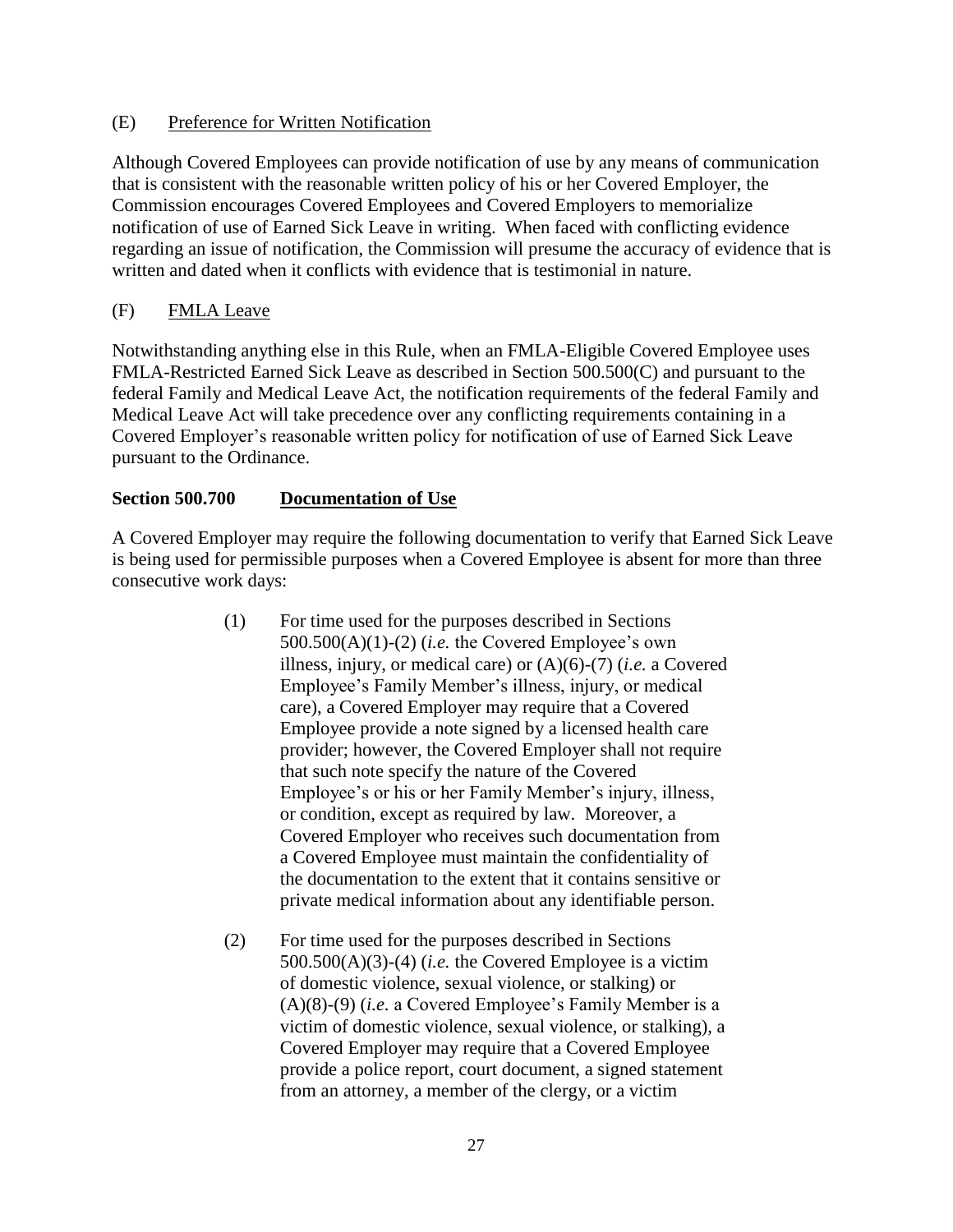services advocate, or any other evidence that supports the Covered Employee's claim, including a sworn declaration or affidavit from him or her or any other person who has knowledge of the circumstances. The Covered Employee may choose which document to submit, and no more than one document shall be required if the Earned Sick Leave is related to the same incident of violence or the same perpetrator. A Covered Employer who receives such documentation from a Covered Employee must maintain the confidentiality of the documentation.

(3) For time used for the purposes described in Section 500.500(C) (*i.e.* FMLA leave), a Covered Employer may require a Covered Employee to provide the type of documentation that is required for leave under the federal Family and Medical Leave Act.

The Covered Employer cannot delay the use of Earned Sick Leave or delay the payment of wages due during an absence pursuant to the Ordinance on the basis that the Covered Employer has not yet received the required documentation under this Section. The Commission, however, will not protect a Covered Employee from discipline, including termination, for failure to provide requested documentation pursuant to this Rule where the Covered Employer has given the Covered Employee a reasonable period of time to produce the requested documentation.

For the purpose of determining whether the Covered Employee has been provided a reasonable period of time to produce the requested documentation, the Commission will consider (i) what documentation has been requested, (ii) the amount of time the Covered Employee has been given to obtain the requested documentation, (iii) the Covered Employee's circumstances necessitating that he or she take Earned Sick Leave and (iv) in whose possession, custody or control the requested documents are.

Although a Covered Employer cannot require documentation from a Covered Employee to substantiate that Earned Sick Leave was used for a proper purpose for absences of three consecutive workdays or less, a Covered Employer is not prohibited from demonstrating that a Covered Employee has misused Earned Sick Leave by reference to any other evidence or documentation that it obtains from any other source that is not the Covered Employee. Moreover, the Commission encourages Covered Employees to document the appropriateness of Earned Sick Leave used. The Commission will presume the accuracy of evidence that is written and dated when it conflicts with evidence that is testimonial in nature.

## **Section 500.800 Payment of Earned Sick Leave**

Wages earned during Earned Sick Leave must be paid no later than the next regular payroll period beginning after the Earned Sick Leave was used by the Covered Employee.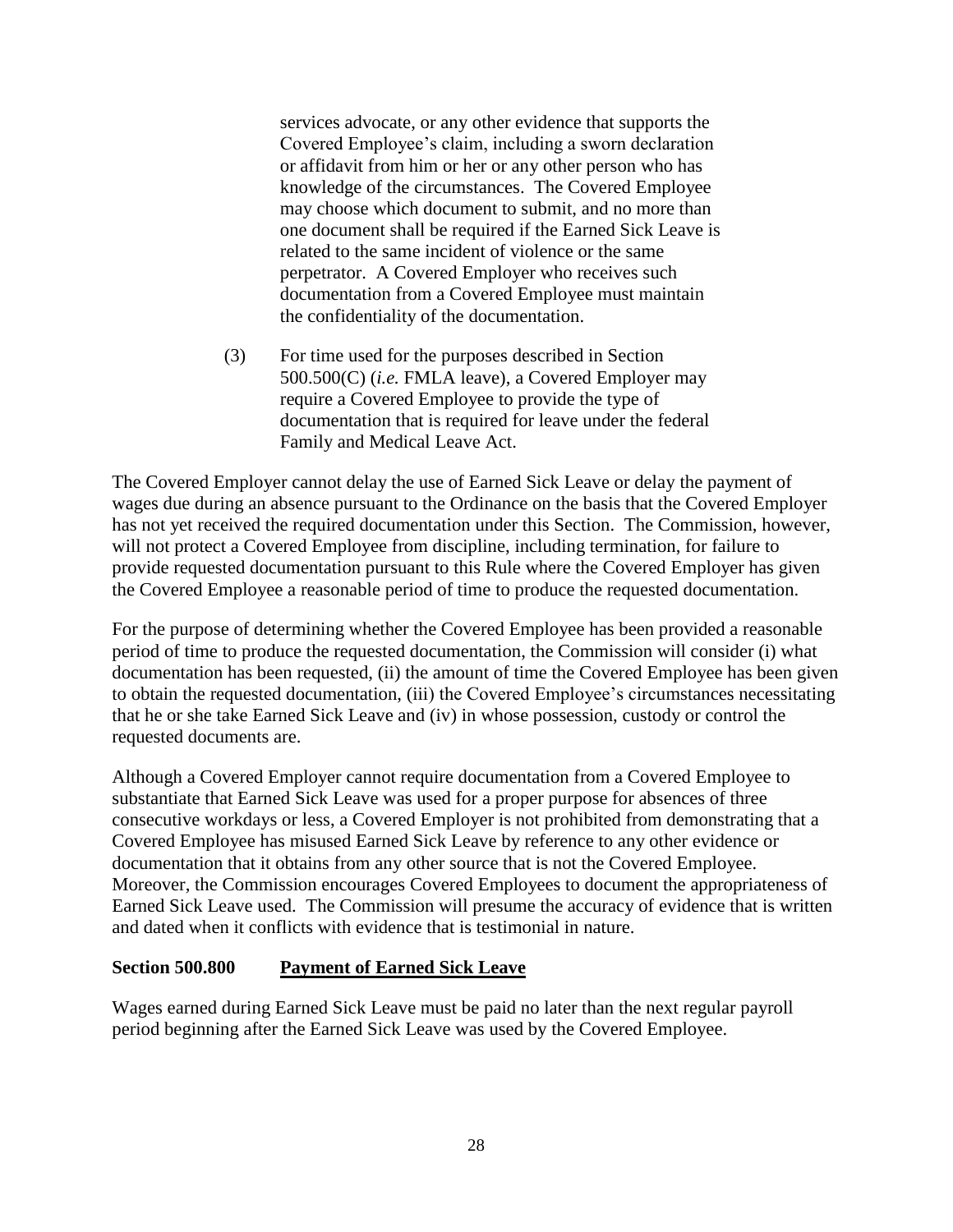## **PART 600 ALTERNATIVE PRACTICES**

#### **Section 600.100 Minimum Requirements**

Sections 400 and 500 provide minimum requirements for a Covered Employer with respect to the accrual, carryover and use of Earned Sick Leave. Nothing in these Rules should be construed as prohibiting a Covered Employer from allowing a Covered Employee:

- (1) to accrue Earned Sick Leave at a faster rate than that described in Section 400.200;
- (2) to accrue Earned Sick Leave without regard to the location of where the Covered Employee performed work for the Covered Employer;
- (3) a higher annual Accrual Cap than that described in Section 400.500;
- (4) to carry over more accrued Earned Sick Leave from one Accrual Period to the next than that described in Section 400.600;
- (5) to use more Earned Sick Leave each Accrual Period than that described in Section 500.300; or
- (6) to use Earned Sick Leave, Ordinance-Restricted Earned Sick Leave, and/or FMLA-Restricted Earned Sick Leave for purposes other than those described in Section 500.500.

A Covered Employer who exercises one or more of the foregoing options does not create a cause of action for a Covered Employee under the Ordinance if the Covered Employer later reverts to the minimum requirements of these Rules or some other practice that exceeds the minimum requirements of these Rules but is less generous. For example, if a Covered Employer had allowed Covered Employees to accrue one hour of Earned Sick Leave for every 10 hours of work, the Commission would not entertain the complaint of a Covered Employee if the Covered Employer, on a later occasion, requires a Covered Employee, for any nondiscriminatory reason, to instead work 30 hours before accruing an hour of Earned Sick Leave.

#### **Section 600.200 Terminology**

The Commission will not require a Covered Employer to use the same terminology used in the Ordinance or these Rules to describe paid leave benefits provided to Covered Employees as a precondition of finding that such paid leave benefits meet the requirements of the Ordinance.

#### **Section 600.300 Equivalent Practices**

The Commission recognizes that many Covered Employers have existing paid leave programs that they wish to modify as minimally as possible to achieve compliance with the Ordinance.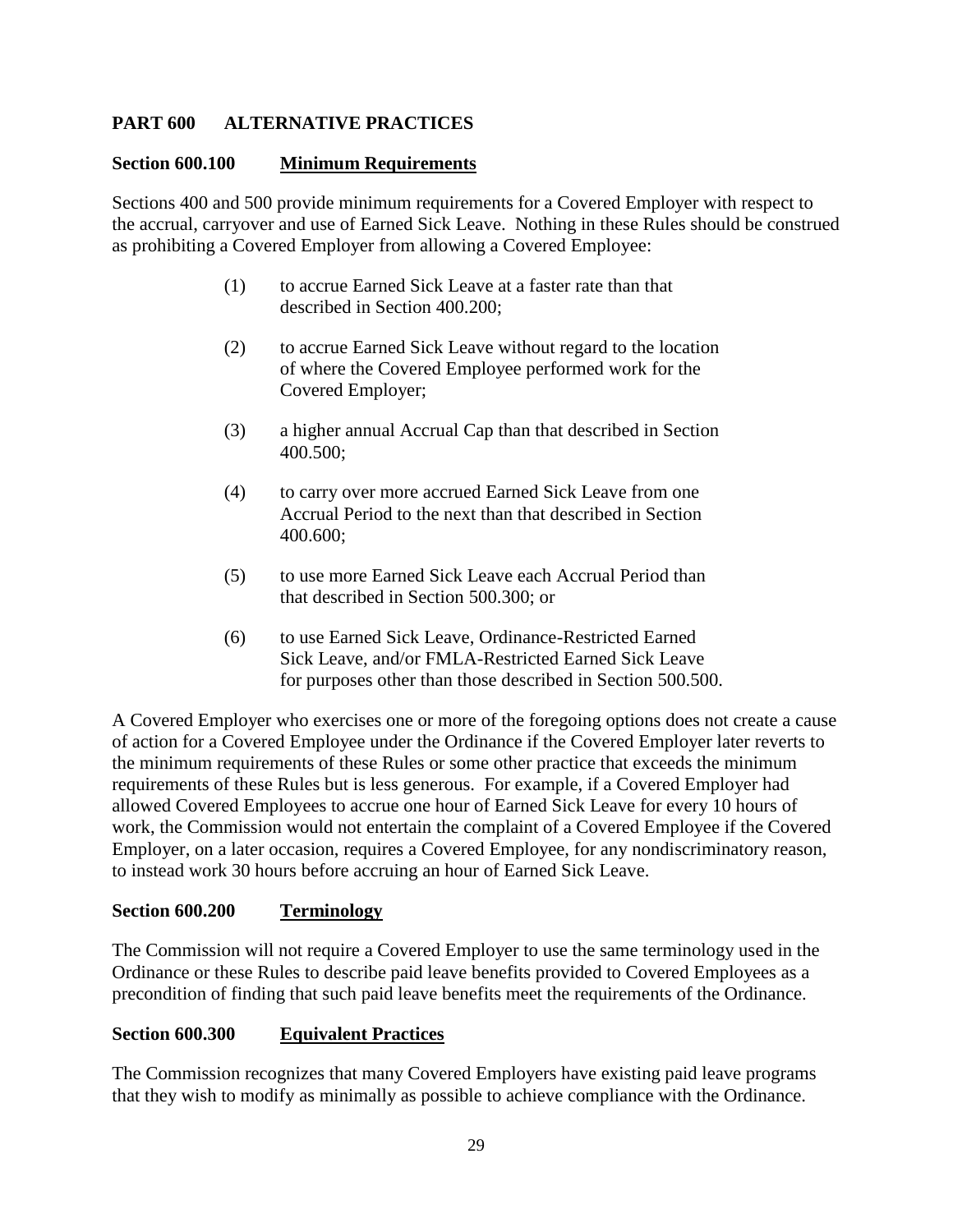The Commission believes that the Ordinance provides Covered Employers with this flexibility so long as, in practical effect, Covered Employees (1) are awarded leave that, if it were converted into an hourly rate, accrues at a rate that is equivalent to or faster than that required by Section 400.200; (2) can carry over unused leave in an amount equivalent to or greater than that required by Section 400.600 from one Accrual Period to the next; (3) can use an amount of leave in each Accrual Period that is equivalent to or greater than that required by Section 500.300; (4) can use such leave for purposes that include at least those grounds set out in Section 500.500; and (5) can do so without providing notice or documentation that is more burdensome than that described in Sections 500.600 and 500.700.

The Commission observes that a number of additional alternative practices similarly may ease the administration of Earned Sick Leave while remaining its equivalent. Here, the Commission outlines some of the practices that it has determined would be compliant with the Ordinance. The following list is not intended to be exhaustive:

(A) Alternative to Accrual: Front-Loading

Section 400.200(G) of these Rules describes an equivalent practice for Covered Employers who prefer not to follow the accrual method described in Section 42-3(b)(2)-(4) of the Ordinance for awarding Earned Sick Leave to Covered Employees.

(B) Alternative to Carryover: Front-Loading

Section 400.600(C) of these Rules describes an equivalent practice for Covered Employers who prefer not to do individualized calculations of the amount of unused accrued Earned Sick Leave to be carried over from one Accrual Period to the next as described in Section 42-3(b)(5)-(6) of the Ordinance.

## (C) Alternative to Accrual and Carryover: Front-Loading Both

For ease of administration, Covered Employers may choose to immediately grant at the beginning of each Accrual Period the maximum annual amount to which their Covered Employees could be entitled for both accrual during the current Accrual Period and carryover from the prior Accrual Period. Covered Employers may do so while complying with the Ordinance as follows: A Non-FMLA Eligible Covered Employer may comply by awarding its Covered Employees 60 hours of Earned Sick Leave (*i.e.* 40 hours maximum annual accrual plus 20 hours maximum annual carryover). An FMLA-Eligible Covered Employer may comply by awarding its Covered Employees 60 hours of Ordinance-Restricted Earned Sick Leave and 40 hours of FMLA-Restricted Earned Sick Leave. In both cases, the Covered Employer would then no longer be obligated either to track Covered Employee's accrual of Earned Sick Leave during the year or to allow carryover of unused accrued Earned Sick Leave from one Accrual Period to the next.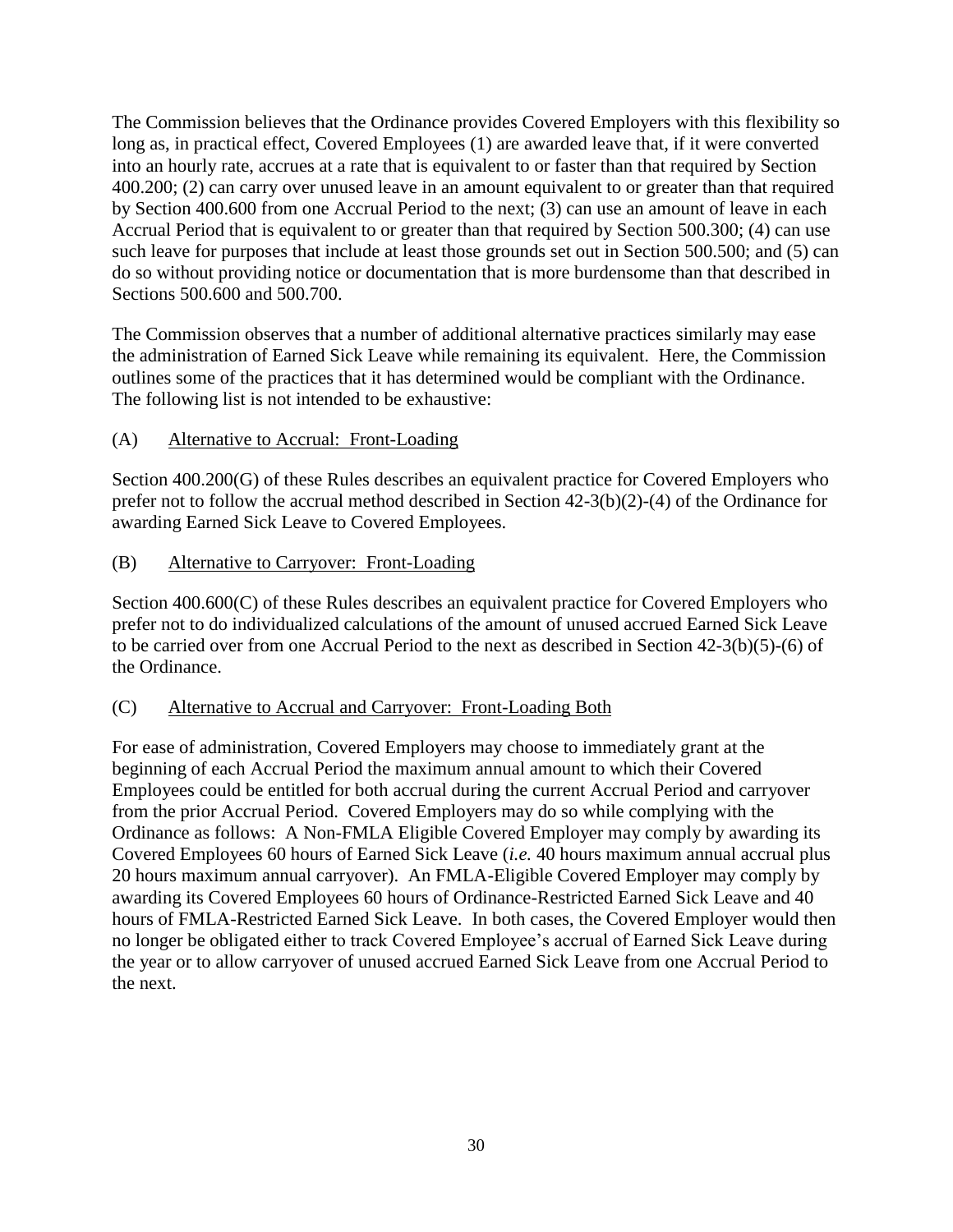#### (D) Alternative to Specific-Purpose Leave: Multi-Purpose Paid Time Off

Where the federal Family and Medical Leave Act does not apply (*e.g.*, a Covered Employee of a Non-FMLA-Eligible Covered Employer or a Non-FMLA-Eligible Covered Employee of an FMLA-Eligible Covered Employer), the Ordinance does not require a Covered Employer to allow a Covered Employee to use more than 40 hours of Earned Sick Leave in a year. As a result, in such circumstances, the Commission will typically consider a Covered Employer to be in compliance with the Ordinance if the Covered Employer provides Covered Employees each Accrual Period with 5 days (*i.e.* 40 hours) of Paid Time Off ("PTO"), which can be used for the purposes described in Section 500.500 or for other leave purposes (*e.g.*, vacation), at the option of the Covered Employee.

Similarly, where the federal Family and Medical Leave Act does apply (*i.e.* an FMLA-Eligible Covered Employee of an FMLA-Eligible Covered Employer), the Ordinance does not require a Covered Employer to allow a Covered Employee to use more than 60 hours of Earned Sick Leave in a year. As a result, in such circumstances, the Commission will typically consider a Covered Employer to be in compliance with the Ordinance if the Covered Employer provides Covered Employees each Accrual Period with 7.5 days (*i.e.* 60 hours) of PTO, which can be used for the purposes described in Section 500.500 or for other leave purposes (*e.g.*, vacation), at the option of the Covered Employee.

To be equivalent, the Covered Employer could not, for example, require notice or documentation from the Covered Employee that is any more burdensome than the notice or documentation described in Sections 500.600 and 500.700, when a Covered Employee uses PTO as the equivalent of Earned Sick Leave.

#### (E) Alternative to Non-Uniform Accrual Periods: Excess Front-Loading or Excess Carryover

Under Section 42-3(b)(4) of the Ordinance, each Covered Employee has a specifically defined Accrual Period, the 12-month period starting on the Covered Employee's Date of Initial Accrual, which ends 12 months later and repeats each year. For ease of administration, some Covered Employers may prefer to shift the start and end dates of any particular Covered Employee's Accrual Period from the dates set by the Ordinance. One Covered Employer, for example, might prefer such a shift to align a particular Covered Employee's Accrual Period with the Accrual Periods of other Covered Employees employed by the same Covered Employer (*e.g.*, have all employees share the same benefit year based on the calendar year or the employer's fiscal year). Another Covered Employer might prefer such a shift to align a particular Covered Employee's Accrual Period with the Covered Employer's preexisting benefits administration practices (*e.g*., an employer that bases other employee benefits on the anniversary of an employee's start date may want to continue to do that for existing employees in Cook County whose Date of Initial Accrual would otherwise be July 1, 2017).

Regardless of the reason, shifting the start and end dates of a Covered Employee's Accrual Period to fit a Covered Employer's administrative preference or processes creates the risk that a Covered Employee may lose Earned Sick Leave to which he or she would otherwise be entitled to under the Ordinance. This is because while a Covered Employee accrues one hour of Earned Sick Leave for every 40 hours of work in Cook County, at the end of each Accrual Period, that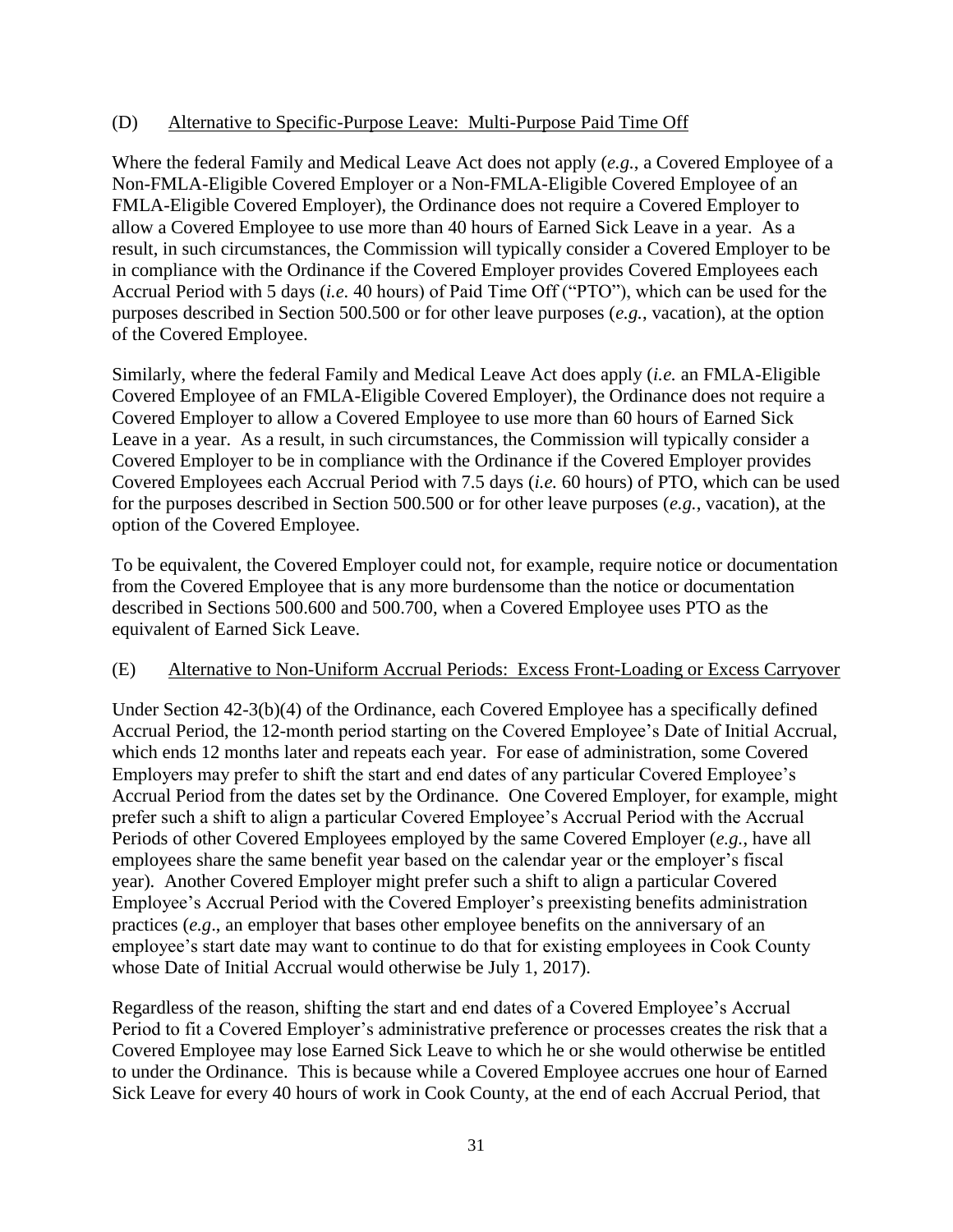Covered Employee may lose some of his or her unused accrued Earned Sick Leave. As described in Section 400.600 of these Rules, the Ordinance does not require that a Covered Employer allow a Covered Employee to carry over all of his or her unused accrued Earned Sick Leave from one Accrual Period to the next. As a result, if a Covered Employer ends a Covered Employee's Accrual Period at a point where the Covered Employee has had less than 12 months since his or her Date of Initial Accrual, under the ordinary application of the carryover rules, the Covered Employee will be worse off. It is, however, possible for a Covered Employer to shift the start and end dates of a Covered Employee's Accrual Period in ways that do not make a Covered Employee worse off if the Covered Employer also extends Earned Sick Leave benefits to the Covered Employee that are in excess of those benefits required by the Ordinance.

The Commission will consider a Covered Employer who shifts the start and end dates of a Covered Employee's first Accrual Period to remain in compliance with the Ordinance so long as the Covered Employee is no worse off than he or she would be if the Covered Employer used the Accrual Period established in the Ordinance. The Commission has determined that there are at least two ways that a Covered Employer may be able to achieve this. First, in a Covered Employee's first days of employment, the Covered Employer can front-load a greater amount of Earned Sick Leave than the amount to which the Covered Employee is otherwise entitled to under the Ordinance. Second, at the end of a Covered Employee's first Accrual Period, a Covered Employer can allow the Covered Employee to carry over into the next Accrual Period all (rather than half) of his or her unused accrued Earned Sick Leave. The exact methodology – whether extra front-loading or extra carryover – is highly fact-specific and depends on, among other things, the dates that the Covered Employer is seeking to use for the Covered Employee's Accrual Period, the Covered Employee's Start of Employment, the Covered Employee's Date of Initial Accrual and the number of hours that the Covered Employee will work in Cook County.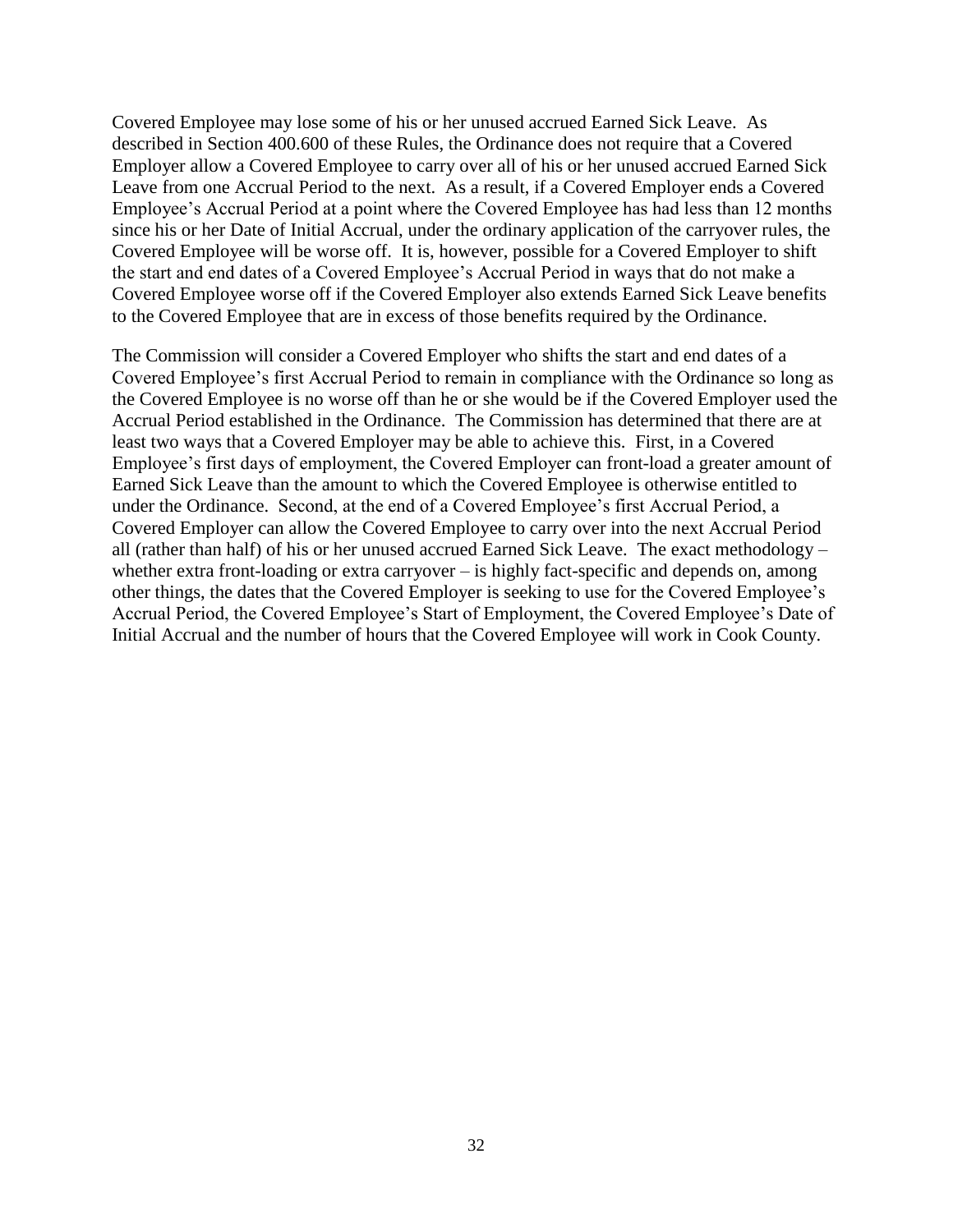# **PART 700 NOTIFICATION OF RIGHTS**

## **Section 700.100 Posting Required**

Every Covered Employer shall post in a conspicuous place at each place of business where any Covered Employee works within the geographic boundaries of Cook County a notice advising Covered Employees of their rights under the Ordinance. Such posting shall include, at a minimum, a description of the benefit, coverage, the rate of accrual, permissible uses and prohibited employer practices as well as contact information for the Commission and an explanation of how an employee who believes that his or her employer has violated the Ordinance can make a complaint.

For the purpose of this Rule, the Commission will not consider a residence where a Covered Employer employs only one or more domestic workers to be a place of business where posting of notice is required by the Ordinance. In addition, the Commission will not consider a place of business to be within the geographic boundaries of Cook County if it is also within the geographic boundaries of a municipality that has lawfully preempted the Ordinance.

The Commission will provide on its website a model posting that satisfies a Covered Employer's obligation under this Rule; however, a Covered Employer may satisfy its obligation under this Rule through any posting that advises Covered Employees of their rights under the Ordinance, including an explanation of how a Covered Employer's specific leave policy, which may use different terminology than the Ordinance, meets the requirements of the Ordinance.

#### **Section 700.200 Notice of Rights Required**

Every Covered Employer shall also provide to every Covered Employee a notice of rights advising each Covered Employee of his or her rights under the Ordinance by the later of each Covered Employee's Date of Coverage or Date of Eligibility, and at least once per calendar year thereafter. Such notice may accompany a Covered Employee's paycheck or paycheck deposit notification. Such notice shall include, at a minimum, a description of the benefit, coverage, the rate of accrual, permissible uses and prohibited employer practices as well as contact information for the Commission and an explanation of how employees who believe that their employer has violated the Ordinance can make a complaint.

The Commission will provide on its website a model notice of rights that satisfies a Covered Employer's obligation under this Rule; however, a Covered Employer may satisfy its obligation under this Rule through any written notice that advises Covered Employees of their rights under the Ordinance, including an explanation of how a Covered Employer's specific leave policy, which may use different terminology than the Ordinance, meets the requirements of the Ordinance.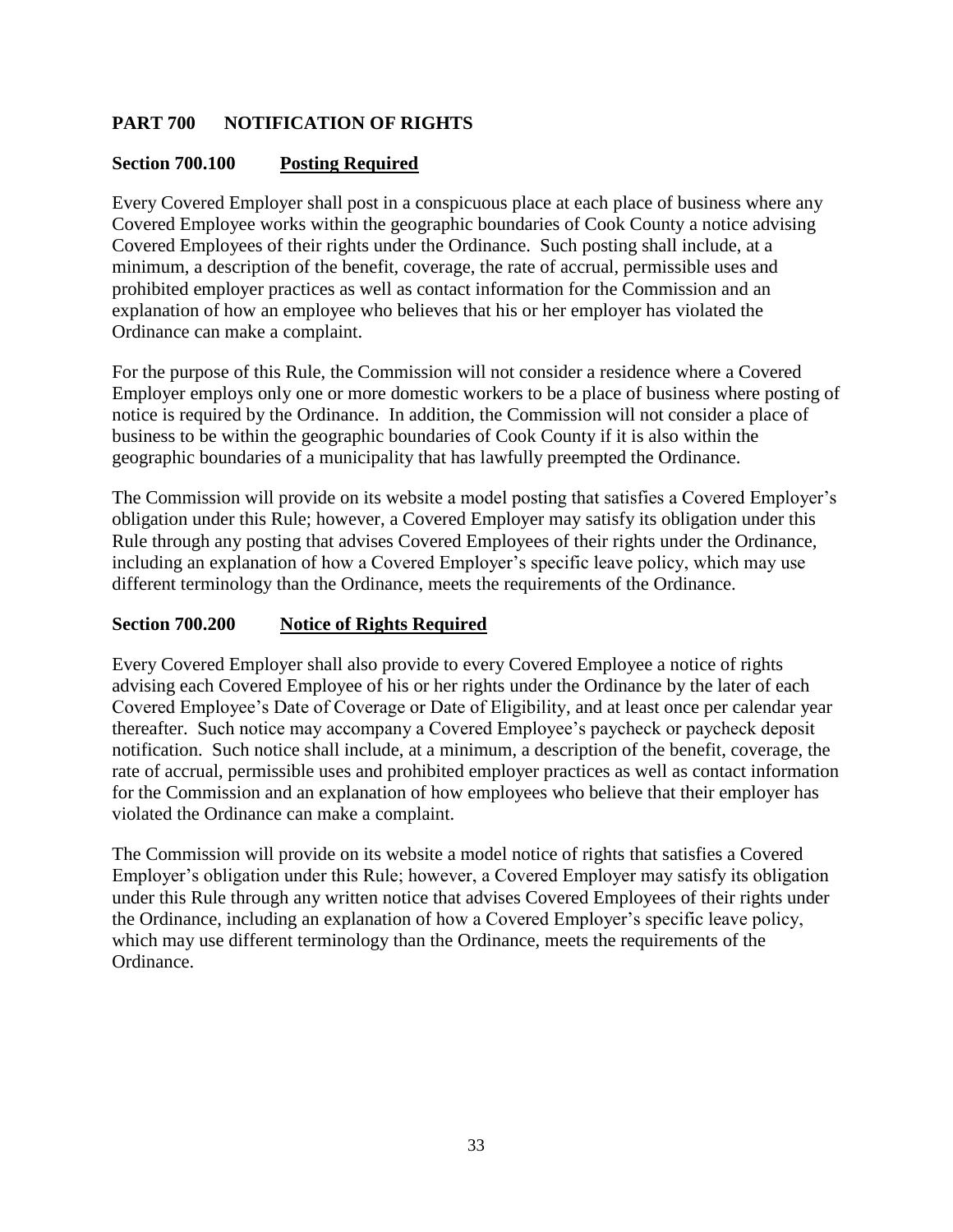## **PART 800 RECORDKEEPING**

#### **Section 800.100 Required Records; Covered Employer**

Covered Employers are not required to retain any records prior to being named as respondents to a claim filed under the Ordinance with the Commission. The Commission, however, anticipates that moderately sophisticated Covered Employers who are complying with the Ordinance will have personnel and payroll records that are sufficient to demonstrate over the course of the three most recent years:

- (1) each Covered Employee's name;
- (2) each Covered Employee's Contact Information, including mailing address, telephone number and/or email address;
- (3) each Covered Employee's occupation or job title;
- (4) each Covered Employee's hire date;
- (5) the number of hours that each Covered Employee worked each workweek or pay period;
- (6) the number of hours of Earned Sick Leave each Covered Employee was awarded;
- (7) the number of hours of Earned Sick Leave each Covered Employee used; and
- (8) the date upon which each Covered Employee used Earned Sick Leave.

Failure of a moderately sophisticated Covered Employer to be able to produce such records if requested by the Commission in response to a complaint alleging a violation of the Ordinance may result in an adverse presumption against the Covered Employer by which the Commission will presume the accuracy of a Covered Employee's testimonial evidence with respect to the enumerated issue when it is in conflict with the testimonial evidence of a moderately sophisticated Covered Employer who cannot produce the expected records.

For the purpose of this Rule, the Commission will presume that any Covered Employer who does business in any corporate form or any natural person who employs more than four Covered Employees is moderately sophisticated.

#### **Section 800.200 Required Records; Covered Employee**

Covered Employees are not required to retain any records supporting their claim to a violation of the Ordinance in advance of filing such a claim with the Commission. The Commission, however, encourages Covered Employees to retain such records if they will use the Commission to enforce their rights under the Ordinance. The Commission will presume the accuracy of a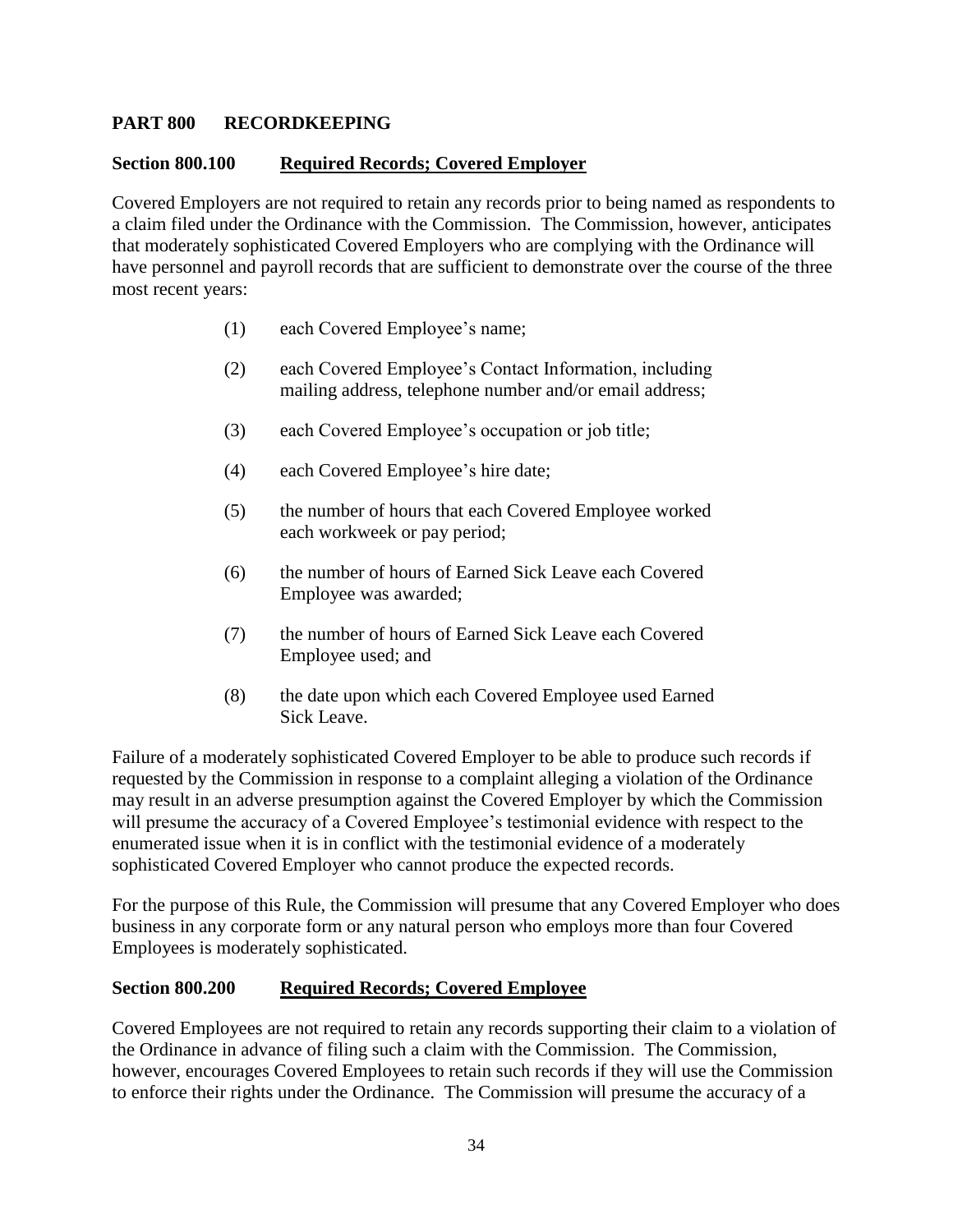Covered Employer's contemporaneously written business records when they are in conflict with a Covered Employee's testimonial evidence.

# **Section 800.300 Preservation Obligation**

Once a Covered Employer or Covered Employee has notice of a claim under the Ordinance, they have an obligation to retain all records related to the claim in their possession, custody or control until final disposition of the claim by the Commission. Destruction, damage or loss of such records will result in an adverse presumption against any party who had a retention obligation under this Rule. The Commission may also fine that party if the Commission determines that the destruction, damage or loss of such records was intentional.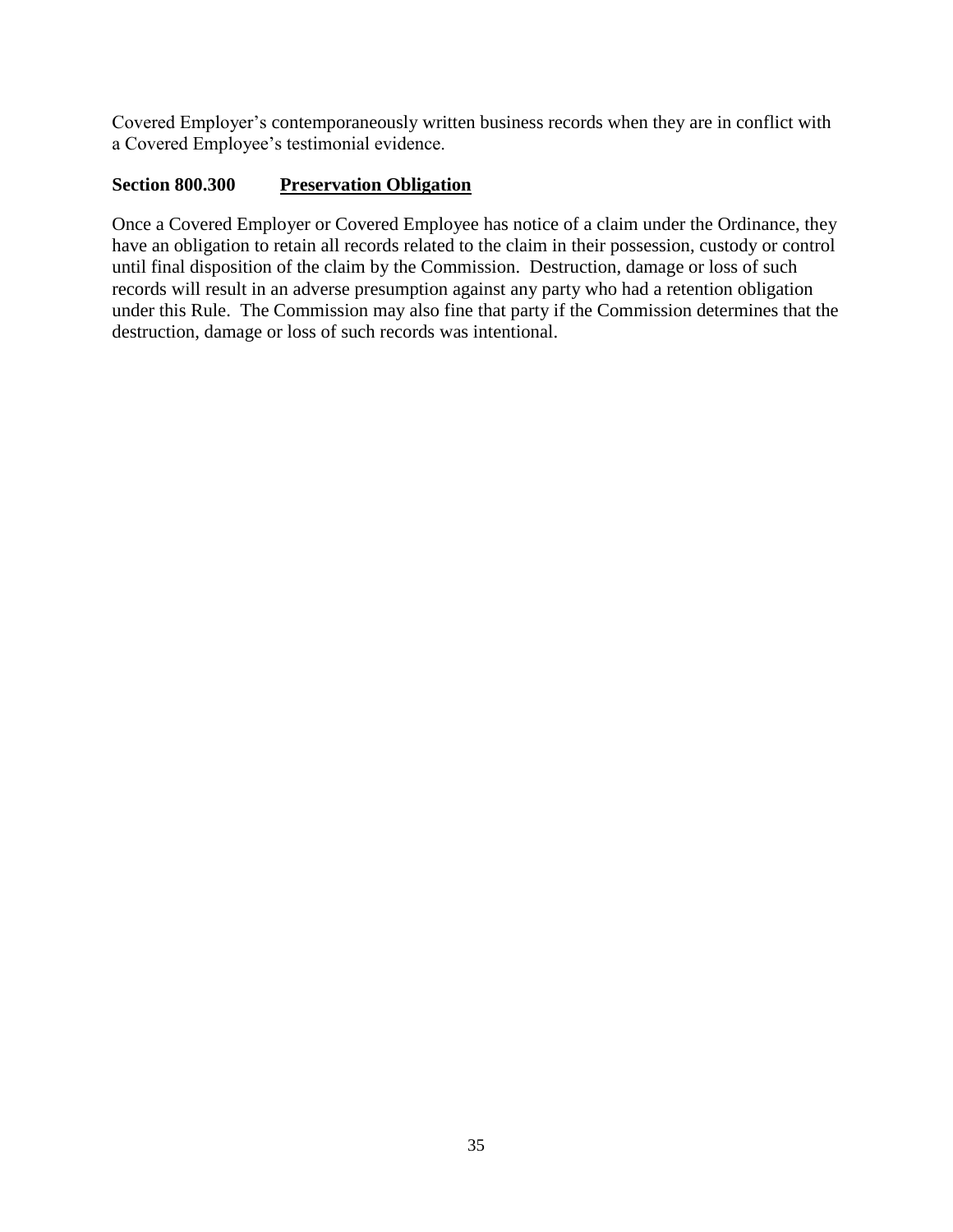#### **PART 900 MISCELLANEOUS PRACTICES**

#### **Section 900.100 Prohibited**

In addition to any other practice expressly or implicitly prohibited by the Ordinance, the Commission will consider a Covered Employer to have violated the Ordinance by:

- (1) requiring that a Covered Employee find coverage as a condition of using Earned Sick Leave;
- (2) retaliating against a Covered Employee for exercising rights under the Ordinance or participating as a party or witness in a case alleging a violation of the Ordinance that is or was pending before the Commission;
- (3) counting absences arising from the use of properly noticed Earned Sick Leave as an absence that triggers discipline, demotion, suspension or any other adverse employment action;
- (4) switching a Covered Employee's schedule after he or she provides notice that he or she is using or will use Earned Sick Leave to avoid paying the employee during his or her absence;
- (5) forbidding or requiring a Covered Employee to take Earned Sick Leave, provided that it is not prohibited for a Covered Employer to require that a Covered Employee use accrued Earned Sick Leave when the Covered Employee can do so instead of taking an unpaid absence from work; or
- (6) paying a Covered Employee to not take Earned Sick Leave.

#### **Section 900.200 Permissible**

The Commission will not consider a Covered Employer to have violated the Ordinance by doing the following:

- (1) denying a Covered Employee's request to use Earned Sick Leave for a foreseeable purpose where the Covered Employee failed to provide reasonable notice consistent with Section 500.600(B);
- (2) imposing discipline on a Covered Employee for failing to provide his or her Covered Employer with notice that he or she will use Earned Sick Leave to be absent from work in accordance with a reasonable written policy established by the Covered Employer;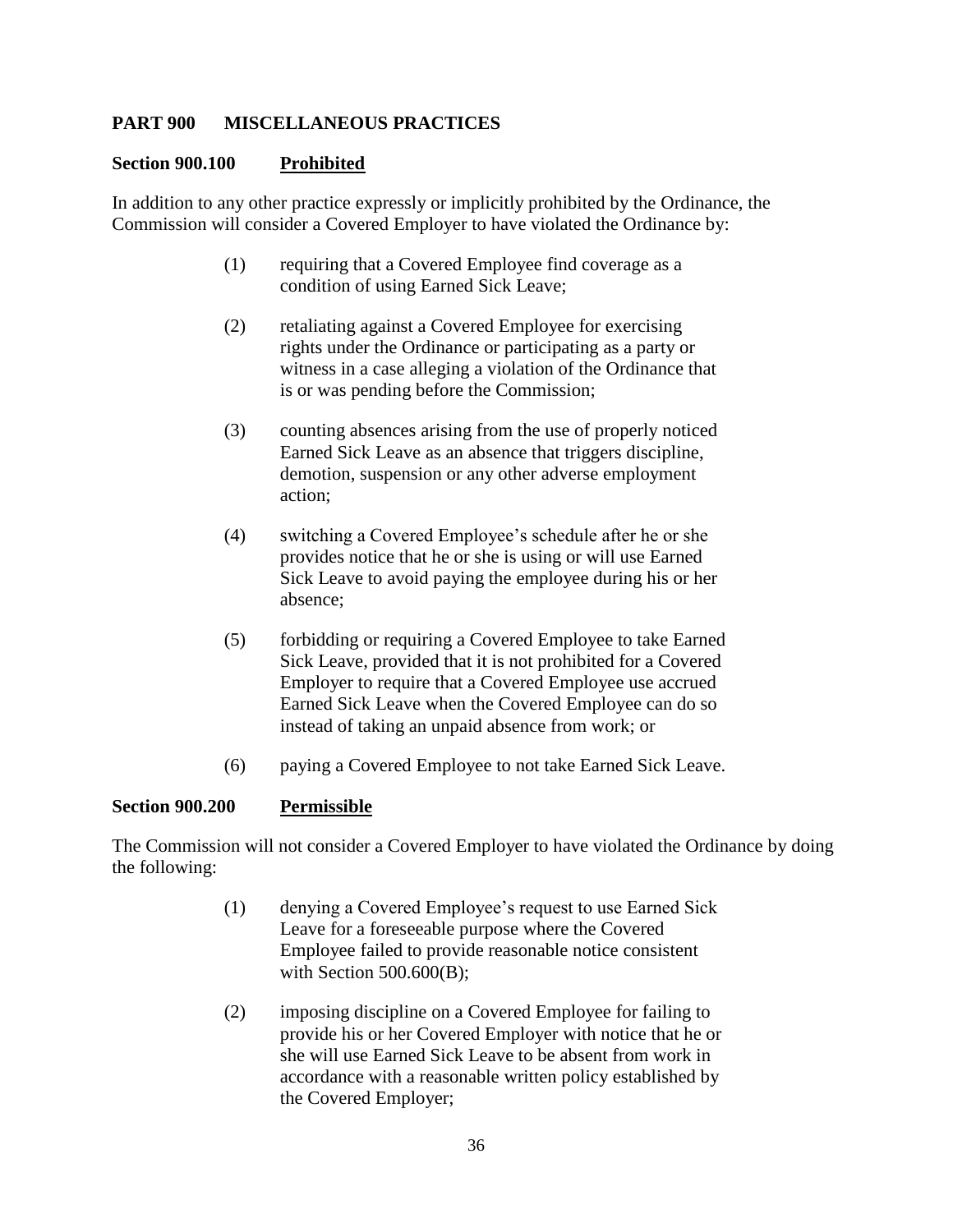- (3) imposing discipline on a Covered Employee for abusing Earned Sick Leave by, for example, a proven use of Earned Sick Leave that is not one of the permissible uses described in Section 500.500;
- (4) if a Covered Employer fails to pay Earned Sick Leave on the grounds that the payment of Earned Sick Leave in the specific circumstances at issue would require the Covered Employer to compensate a Covered Employee at more than the appropriate rate of pay as described in Section 200.100(A). For example, if a Covered Employee is being compensated by a Covered Employer at 100 percent of his or her hourly rate of pay through workers' compensation payments or disability leave benefits, the Commission will not require that a Covered Employer compensate the Covered Employee at 200 percent of his or her normal rate of pay through an additional payment for the use of Earned Sick Leave.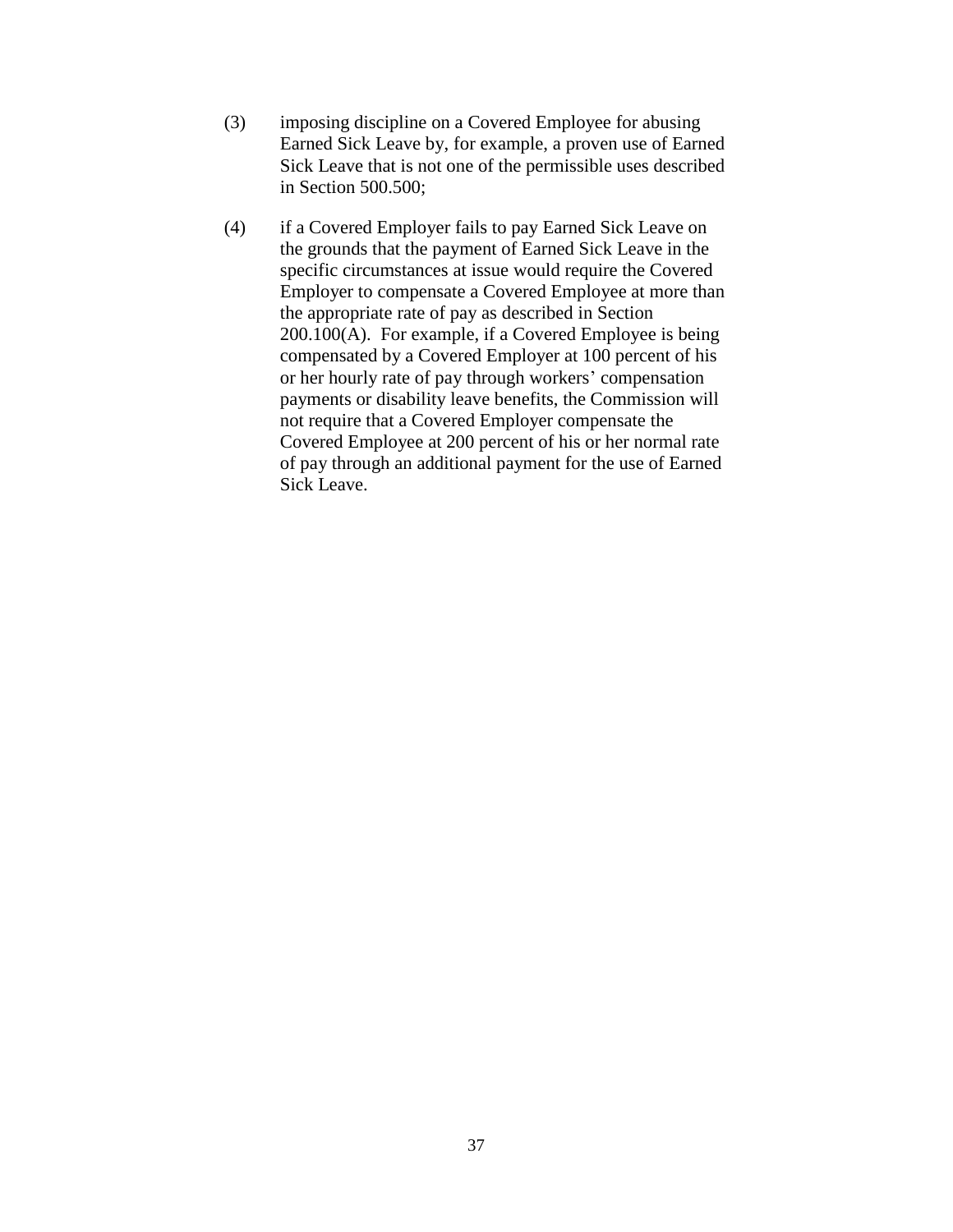## **PART 1000 ENFORCEMENT**

## **SUBPART 1010 SCOPE**

#### **Section 1010.100 Application of the Ordinance**

With respect to enforcement of the Ordinance, the Commission will defer to the jurisdiction of any municipality that is within the geographic boundaries of Cook County, including but not limited to the City of Chicago, that has enacted an earned sick leave law applicable to the Covered Employee at issue, which (a) provides Earned Sick Leave in an amount and manner that is as, or more, generous than the Ordinance and (b) provides remedies against a Covered Employer that fails to provide such benefits.

#### **SUBPART 1020 ADMINISTRATIVE PROCESS**

#### **Section 1020.100 Time Limit for Filing Complaints**

A Covered Employee who seeks to file a complaint with the Commission alleging that a Covered Employer has violated the Ordinance must do so within three years of the alleged violation, provided that, if there is evidence that the Covered Employer concealed the violation, then any complaint must be filed with the Commission within three years of when the Covered Employee discovered, or reasonably should have discovered, the violation. Where such a violation is continuing, the claim must be brought within three years of the last occurrence of the alleged violation.

Once a Covered Employee has filed a complaint within the time allowed by this Rule, the Commission's investigation of that complaint is not necessarily limited to the same time period though, as a matter of practice, the Commission will not focus its investigation on alleged violations of the Ordinance that are more than three years old.

That a claim may be too old to file at the Commission will not impact the Covered Employee's ability to bring the claim in a court of competent jurisdiction pursuant to Section 42-8(b) of the Ordinance.

#### **Section 1020.200 Initiating Enforcement at the Commission**

(A) Case Initiation

A Covered Employee who believes that his or her Covered Employer has committed any violation of the Ordinance may file a complaint with the Commission. Such a complaint must be in writing and verified by the complaining Covered Employee in addition to being timely pursuant to Section 1020.100.

Further, the complaint must include:

(1) the name of the Covered Employee and his or her contact information;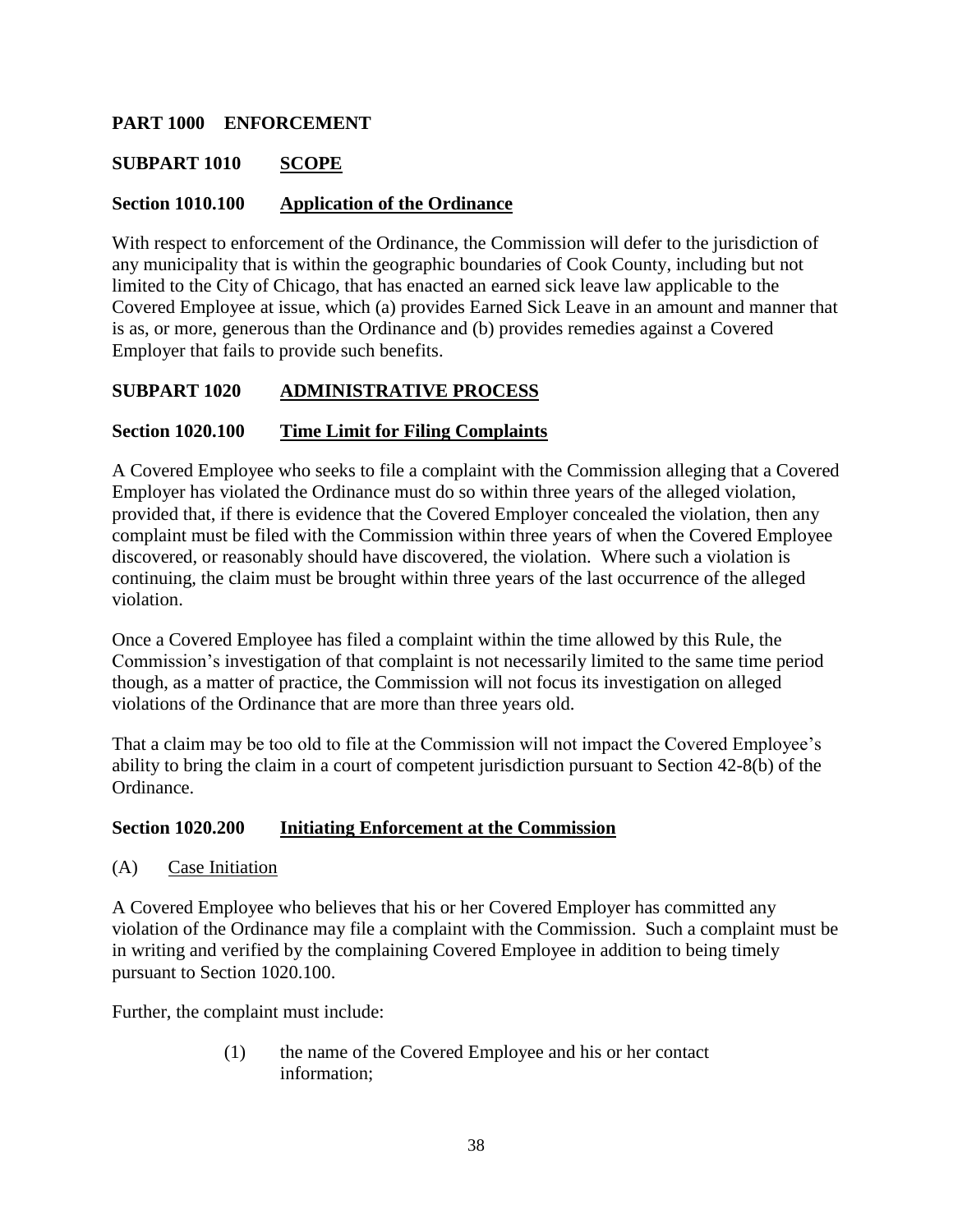- (2) the name of the Covered Employer that has allegedly violated the Ordinance and its contact information;
- (3) a statement of facts alleged to establish that the complaining employee and his or her employer are covered by the Ordinance, including, but not limited to, (i) the address of the Covered Employer's Place of Business located in Cook County and (ii) the date(s) and place(s) where the complainant performed a minimum of two hours of work for the Covered Employer while physically present within the geographic boundaries of Cook County and a brief description of that work; and
- (4) a statement of the facts alleged to constitute the violation of the Ordinance, including, but not limited to, (i) the date(s) and amount(s) of any alleged denial of use or under-accrual of Earned Sick Leave for work performed for the Covered Employer while in Cook County; (ii) the date(s) and place(s) of any alleged failure to notify; and (iii) the date(s), place(s) and witness(es) to any alleged retaliation.

The Commission will provide a form that a Covered Employee can use for this purpose on its website. A complaining Covered Employee can be represented by counsel at this or any stage of the Commission process but is not required to retain an attorney for this purpose.

## (B) Review of Complaint

Once filed, the Commission will serve the complaint unless it finds upon review that (i) the complaint is not timely; (ii) the Commission lacks jurisdiction over the complaint; or (iii) the complaint does not state facts that, if true, would constitute a violation of the Ordinance. The Commission then will issue an abeyance letter to the complaining employee and take no further action with respect to the employee's claim.

The Commission may also decline to serve a complaint from an employee who has previously filed multiple complaints with the Commission that subsequently were determined to be nonmeritorious if (i) the Commission previously determined that the employee had filed the nonmeritorious complaint for an improper purpose or (ii) the Commission has some articulable evidence that the current complaint is also being filed for an improper purpose. The Commission will explain this determination in an abeyance letter issued to the complaining employee.

In any instance, the Commission's decision to decline an employee's request to initiate a case for enforcement of the Ordinance does not in any way prejudice any right that employee may have to pursue enforcement of the Ordinance outside of the Commission in a court of competent jurisdiction pursuant to Section 42-8(b) of the Ordinance.

If the complaint is deemed viable by the Commission, the Commission will either serve the complaint on the Covered Employer named in the complaint or will serve, as a substitute, a Commission Complaint as described in Section 1020.200(C).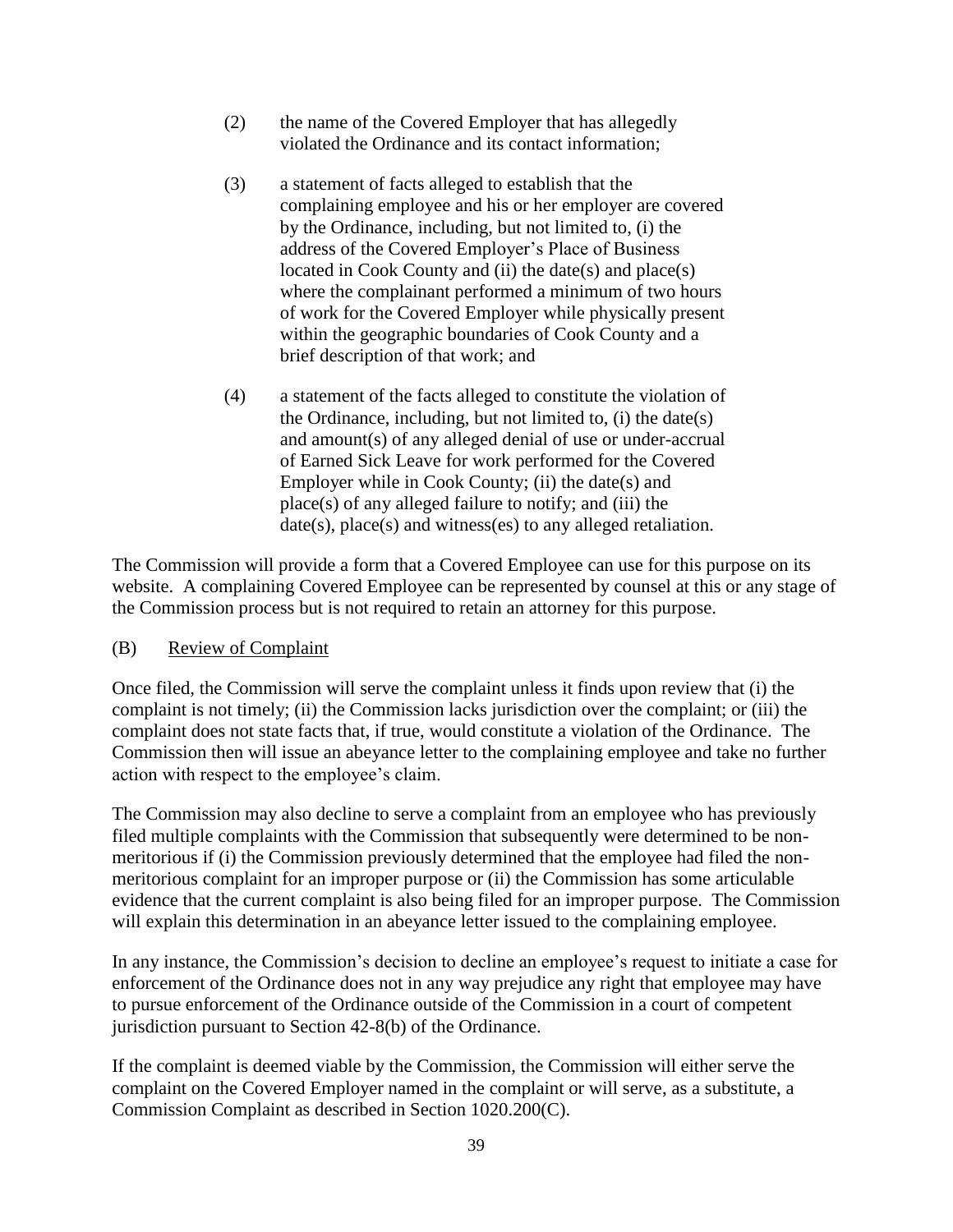### (C) Commission Complaint

In its discretion, in lieu of serving a complaint as filed, the Commission may serve instead on the Covered Employer named in the complaint, a complaint that is written in the Commission's name. Such a complaint does not have to disclose the name of the complaining Covered Employee and may allege violations of the Ordinance that are broader than those involving the complaining Covered Employee.

The Commission will consider the totality of the circumstances but at least two circumstances will favor this approach: (i) multiple Covered Employees of the same Covered Employer have filed, or attempted to file, complaints with the Commission alleging substantially similar violations of the Ordinance by the Covered Employer or (ii) there is a reasonable probability based on the nature of the allegations and any evidence provided by the complaining Covered Employee that the Covered Employer has also violated the Ordinance with respect to other Covered Employees who have not yet filed a complaint with the Commission but could conceivably do so.

## **Section 1020.300 Commission Investigations of Alleged Ordinance Violations**

(A) Response

Once served with a complaint, whether in the name of a complaining Covered Employee or in the name of the Commission, the Covered Employer has 30 days to file with the Commission a written and verified answer to the complaint that admits or denies each allegation and sets out any additional facts that, if true, would establish that the Covered Employer has complied with the Ordinance, the Ordinance does not apply, the Commission lacks jurisdiction over the claim, or any other reason in support of dismissal of the complaint.

The Covered Employer can request an extension of time to respond to a complaint but must do so in writing before the expiration of the time to answer. Absent extraordinary circumstances, the Commission will only grant one extension. The failure to promptly retain counsel is not an extraordinary circumstance.

Where the Commission deems the Covered Employer's response to be sufficient to demonstrate that the complaint lacks merit, the Commission will dismiss the complaint. The Commission's decision to dismiss at this stage does not in any way prejudice any right that a Covered Employee may have to pursue enforcement of the Ordinance outside of the Commission in a court of competent jurisdiction pursuant to Section 42-8(b) of the Ordinance.

Where the Commission deems the Covered Employer's response to be insufficient to demonstrate that the complaint lacks merit, the Commission will proceed with discovery.

Failure to submit a response within the time allotted will constitute an admission by the Covered Employer to the Commission of each allegation in the complaint. The Commission will render an order pursuant to Section 1020.400 on the basis of such admissions as appropriate.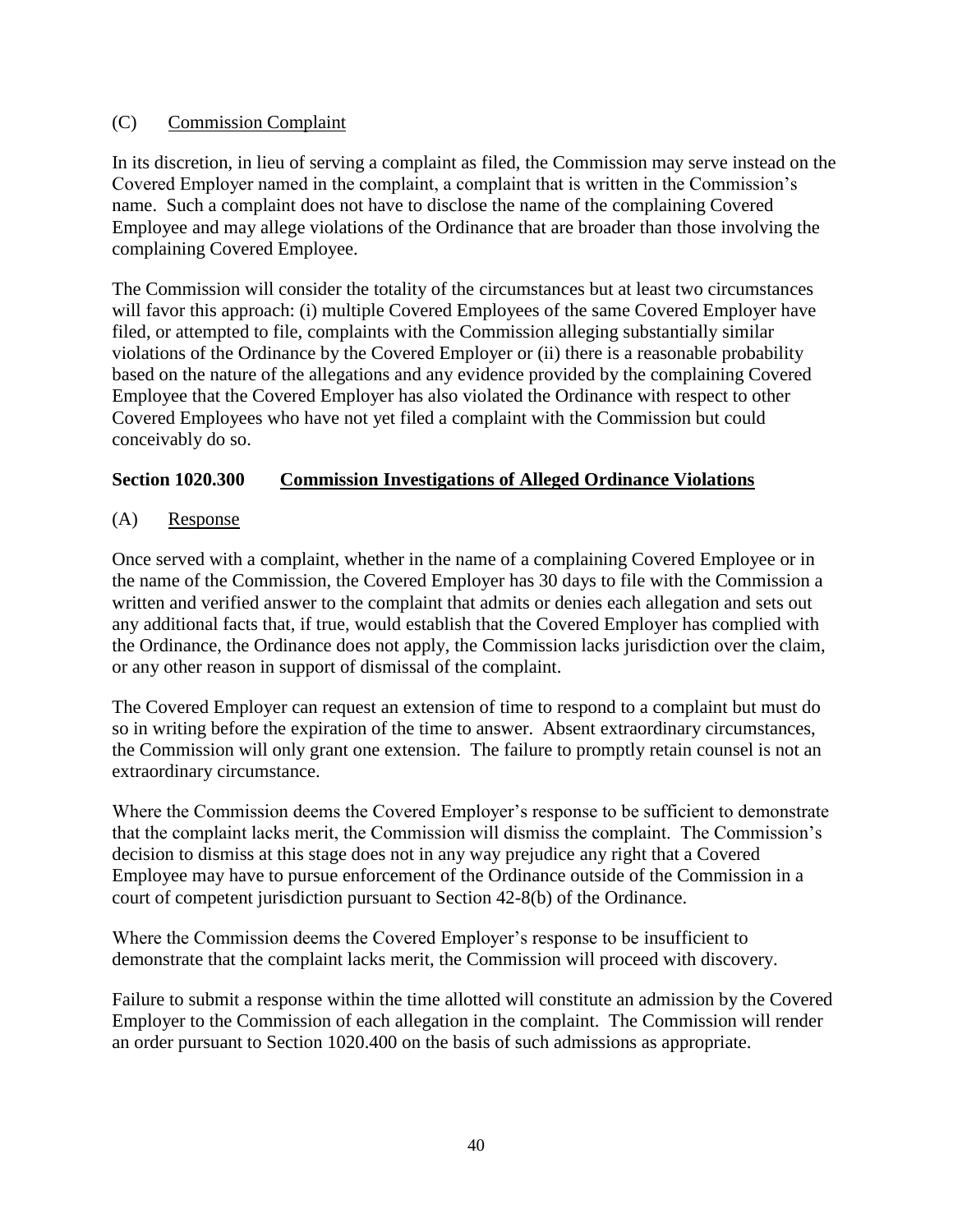## (B) Discovery

The Commission will direct all discovery related to its determination of whether a violation of the Ordinance has occurred. The complaining Covered Employee and the Covered Employer can suggest discovery to the Commission that would facilitate the determination of whether or not a violation of the Ordinance has occurred, but the Commission will make the final determination of what information and testimony to obtain with the goal of conducting an accurate and expeditious investigation at the lowest reasonable cost to all parties and witnesses.

In conducting discovery of the parties, the Commission may conduct interviews or submit document requests and questionnaires calling for written responses. In conducting discovery of non-parties or as otherwise necessary, the Commission may issue a subpoena pursuant to Section 1020.300(B)(4).

To the extent that the Commission is confronted with conflicting testimonial evidence on an issue that is material to its determination of whether a violation of the Ordinance has occurred, the Commission may order an Evidentiary Conference pursuant to Section 1020.300(B)(3).

# (1) Failure to Produce Requested Evidence

All discovery requested by the Commission must be provided within the time provided to respond in the Commission's request. The Commission will presume that any evidence it requests but that has not been produced or that has not been produced within the time requested does not exist, and it will resolve the related question of fact or law on the basis of the absence of evidence and/or the presence of other evidence obtained from other sources. Further, if a party fails to produce information requested by the Commission within the time requested, the party will be barred from presenting that evidence in any later setting related to enforcement of the Ordinance.

# (2) Sensitive Information

Parties who may be producing confidential, proprietary or personal information to the Commission should identify that material as such and may request appropriate protections for that information (*e.g.*, request that any documents that are not included or referenced in the Commission's final order be returned to the producing party at the close of the investigation).

## (3) Evidentiary Conference

The Commission may order an Evidentiary Conference to resolve simple factual disputes arising from conflicting testimonial evidence by parties and/or witnesses that is potentially determinative as to whether there is evidence of a violation of the Ordinance. The Commission may order the parties and/or witnesses to provide in-person, sworn testimony on the disputed fact before an administrative law judge who will make a determination as to the credibility of any testifying party or witness with respect to the disputed fact. An order of an Evidentiary Conference will provide the parties with notice of the disputed issue of fact and the identity of the testifying parties and/or witnesses. Additional witnesses may be added by the parties as provided in subsection (a).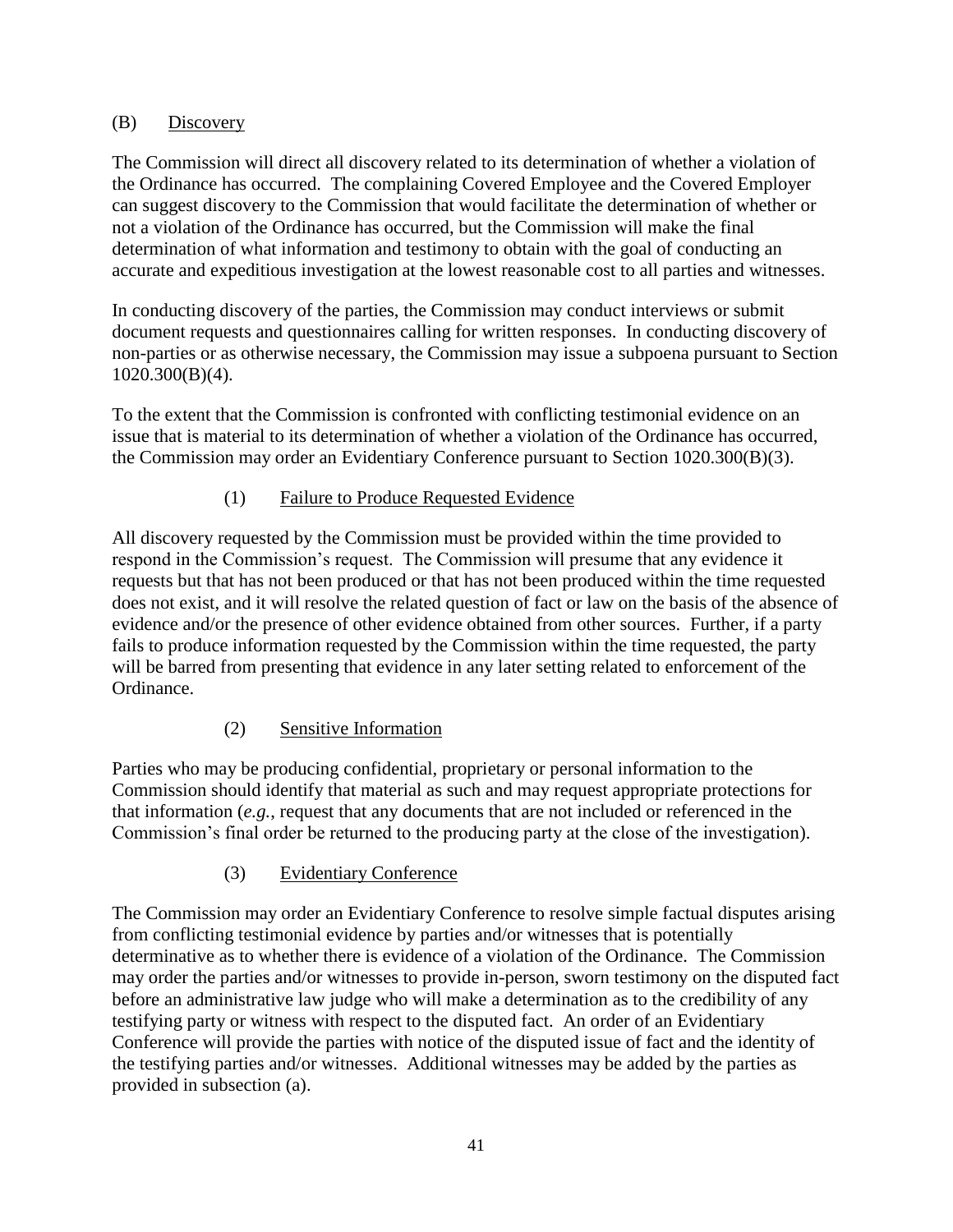- (a) At an Evidentiary Conference, the testifying parties and/or witnesses will be examined by the administrative law judge. The parties to the case, or their attorneys or representatives of record, will then have the opportunity to examine and cross-examine any party or witness testifying at an Evidentiary Conference. The parties to the case, or their attorneys or representatives of record, may also present any additional witnesses or documentary evidence to the administrative law judge that the parties believe will assist the administrative law judge in resolving the disputed issue of fact. A party must provide advance notice of any such additional evidence to the Commission and the other party at least five business days before the Evidentiary Conference. The Evidentiary Conference is limited to hearing evidence relevant to resolving the dispute of fact identified in the order of an Evidentiary Conference.
- (b) Within 21 days of the Evidentiary Conference, the administrative law judge will present in writing any findings of fact, including any determinations of testimonial credibility, to the Commission. The administrative law judge's findings shall be considered an additional piece of evidence in the Commission's investigation into the merits of the complaint.
- (4) Subpoenas

The Commission may issue a subpoena on its own initiative at any time for the appearance of witnesses or the production of evidence. If a person does not comply with a subpoena on the date set for compliance whether because of refusal, neglect, or a change in the compliance date (such as due to continuation of an Administrative Hearing) or for any other reason, the subpoena shall continue in effect for up to one year, and a new subpoena need not be issued.

When issuing a subpoena the Commission shall pay witness fees of \$20.00 per day and mileage fees of \$0.20 per mile to the person subpoenaed.

The person to whom the subpoena is directed may object to the subpoena in whole or in part. The objection may be made to the Commission or to the administrative law judge (if one has been assigned) no later than five business days prior to the time for appearance or production required by the subpoena. The objection shall be in writing, filed with the Commission, served on all parties and on the administrative law judge (if any assigned), and shall specify the grounds for objection. The party opposing the objection may file a written response to the objection specifying the need for certain witnesses or documentation no later than two business days prior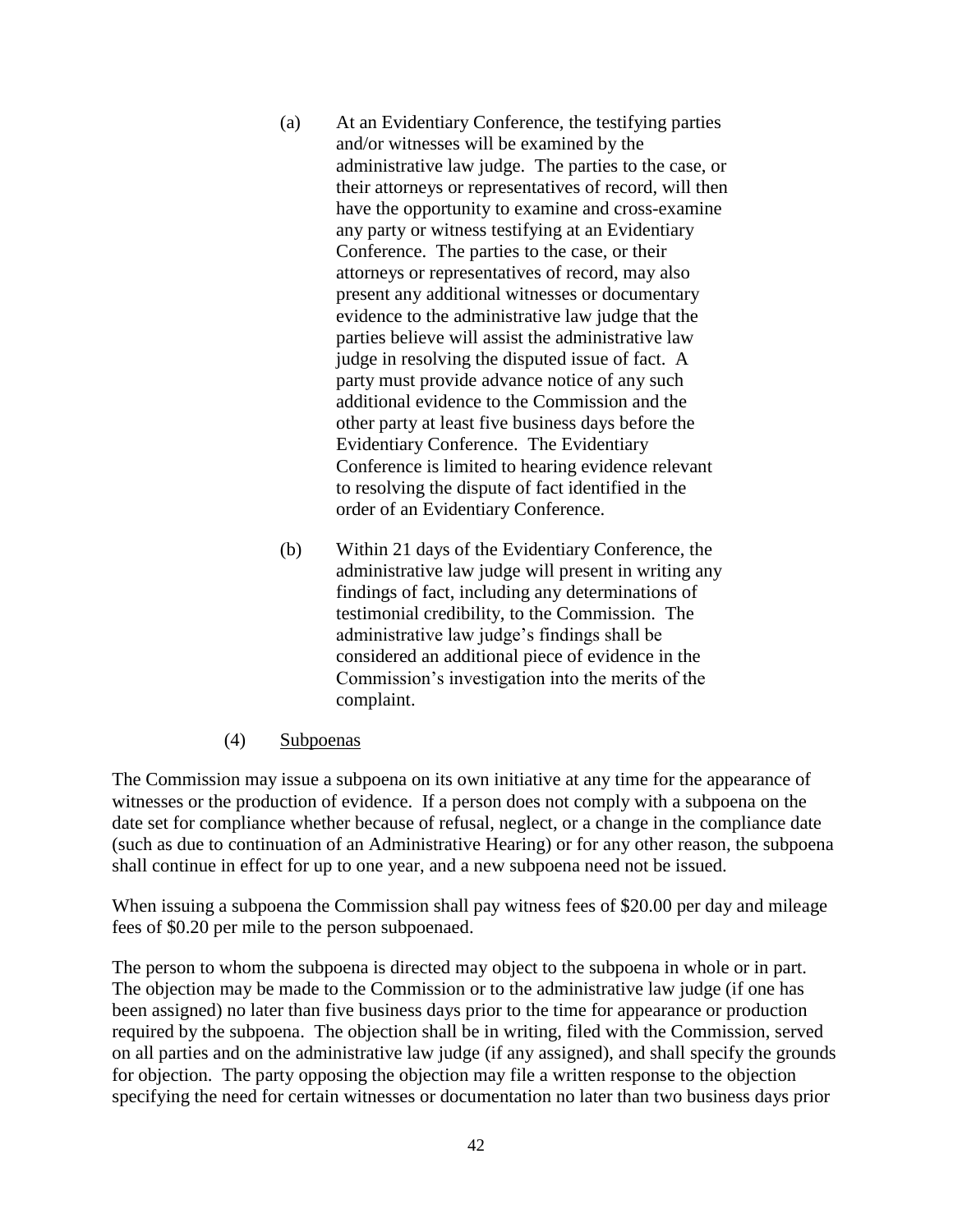to the time for appearance or production required by the subpoena. The Commission or, if assigned, the administrative law judge, shall consider the objection and render a decision on the objection.

Failure to comply with a subpoena issued by the Commission shall constitute a separate violation of the Ordinance. Every day that a person fails to comply with said subpoena shall constitute a separate and distinct violation. The Commission may seek judicial enforcement of its subpoenas.

## **Section 1020.400 Commission Findings**

(A) Finding of No Violation

If the Commission finds that the parties' pleadings and the evidence that the Commission obtained through discovery is insufficient to establish that the Covered Employer violated the Ordinance, the Commission will render a Finding of No Violation and serve it on the parties. A Finding of No Violation is on the merits and may prejudice any right that the complaining Covered Employee may have to pursue enforcement of the Ordinance outside of the Commission in a court of competent jurisdiction pursuant to Section 42-8(b) of the Ordinance. A Finding of No Violation is a final order of the Commission, subject to administrative review as described in Section 1020.600.

# (B) Finding of Violation

If the Commission finds on the basis of its investigation that a violation has occurred, the Commission will render a Finding of Violation. The Finding of Violation will order remedies and/or sanctions as described in Subpart 1030.

The Covered Employer has 30 days from the date that the Commission renders its Finding of Violation to accept the Commission's finding or contest it pursuant to the procedures set out in Section 1020.500.

If the Covered Employer accepts the Finding of Violation, the Covered Employer must demonstrate compliance with any remedies ordered within 30 days or such other time as may be provided by the Commission.

# **Section 1020.500 Administrative Hearing**

If the Covered Employer does not accept the Commission's Finding of Violation pursuant to Section 1020.400(B), the Commission will appoint an administrative law judge to make a final determination as to whether the Covered Employer violated the Ordinance and the remedies and sanctions ordered by the Commission are appropriate. The Commission, or its designee, will present the evidence it obtained that supports its Finding of Violation. The Covered Employer can cross-examine this evidence and/or produce additional relevant evidence (that it is not otherwise prohibited by Section 1020.300(B)(2) from producing). Neither the Commission nor the Covered Employer will be entitled to any additional discovery at this stage though the Commission can use its subpoena power as described in Section 1020.300(B)(4) to arrange for the presence of any necessary witnesses whose live testimony is requested by the administrative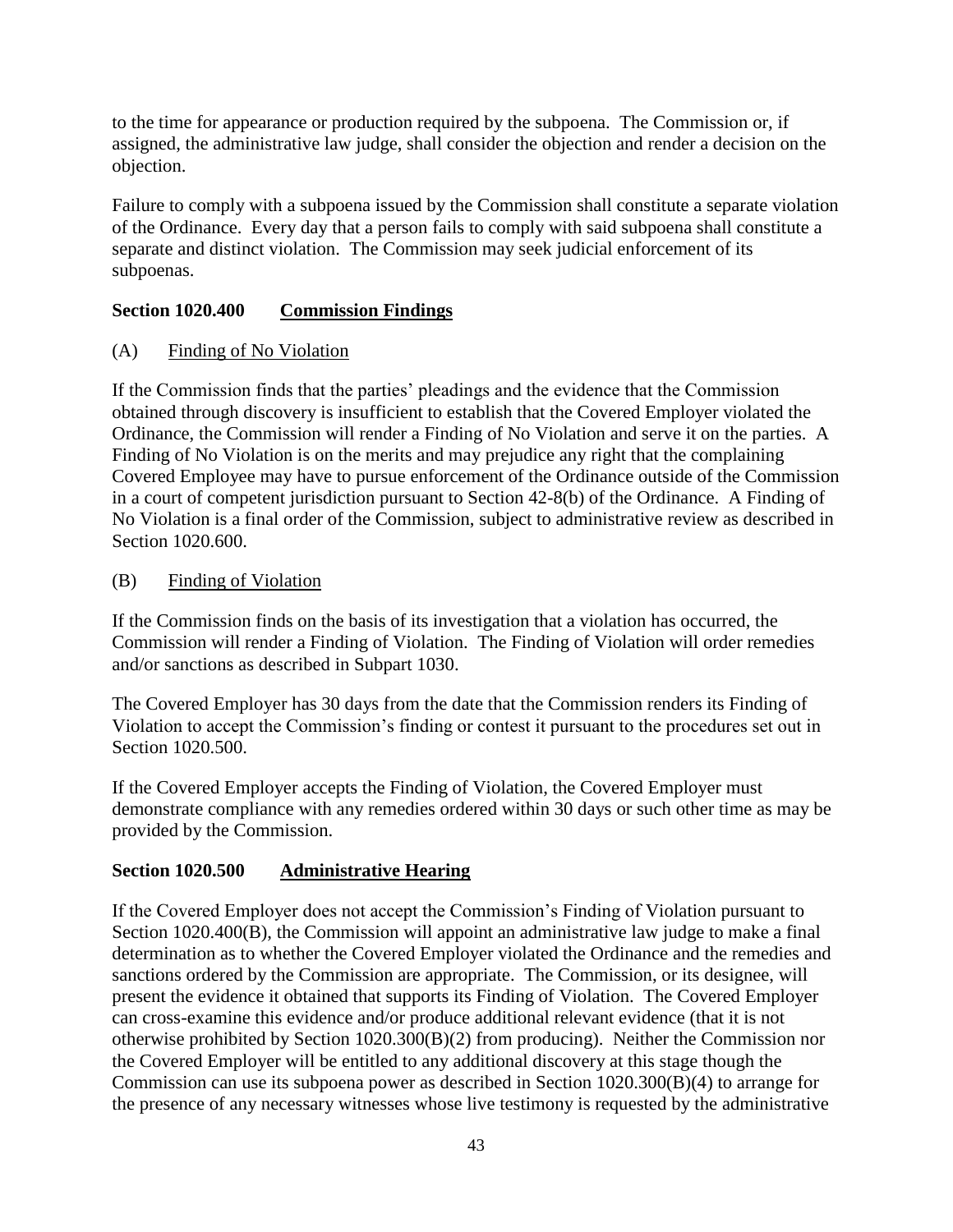law judge or the Covered Employer. In the case of a witness subpoenaed at the request of the Covered Employer, the Covered Employer must effect service of the subpoena and pay the associated witness and mileage fees.

The administrative law judge will promptly issue a written opinion affirming or setting aside all or any portion of the Finding of Violation, including any proposed remedies and/or sanctions. The administrative law judge's decision will be the final decision of the Commission and be subject to administrative review as described in Section 1020.600.

# **Section 1020.600 Administrative Review**

The Commission will not entertain motions for reconsideration of Findings of Violation or Findings of No Violation. A party contesting the Commission's Finding of Violation or Finding of No Violation may, however, seek administrative review of the Commission's decision by filing a petition for *writ of certiorari* in the Circuit Court of Cook County within 30 days of a Finding of No Violation as described in Section 1020.400(A) or within 30 days of a Finding of Violation as described in Section 1020.500.

## **Section 1020.700 Service**

For the purpose of any of these Rules that require service:

(A) On Complainant

A complaining Covered Employee shall be served by mail or in person at the address he or she provides on the complaint, provided that, if a complaining Covered Employee subsequently provides any other address, including the address of counsel, in writing to all parties and the Commission, then all future service upon the complaining Covered Employee shall be at that address.

#### (B) On Respondent

A Covered Employer shall be served by mail or in person at its principal place of business or at its place of business where all or some of the alleged Ordinance violations occurred, provided that, if a Covered Employer subsequently provides any other address, including the address of counsel, in writing to all parties and the Commission, then all future service upon the Covered Employer shall be at that address.

## (C) On the Commission

The Commission shall be served at its 69 West Washington office by mail or in person Monday through Friday, excluding County holidays, between 9:00 a.m. and 4:00 p.m.

#### (D) Electronic Service

Service by electronic means to an email address provided by a party or the Commission can be made in lieu of mail or in-person delivery after the initial pleadings to any party or the Commission with the prior written consent of that party or the Commission, as applicable.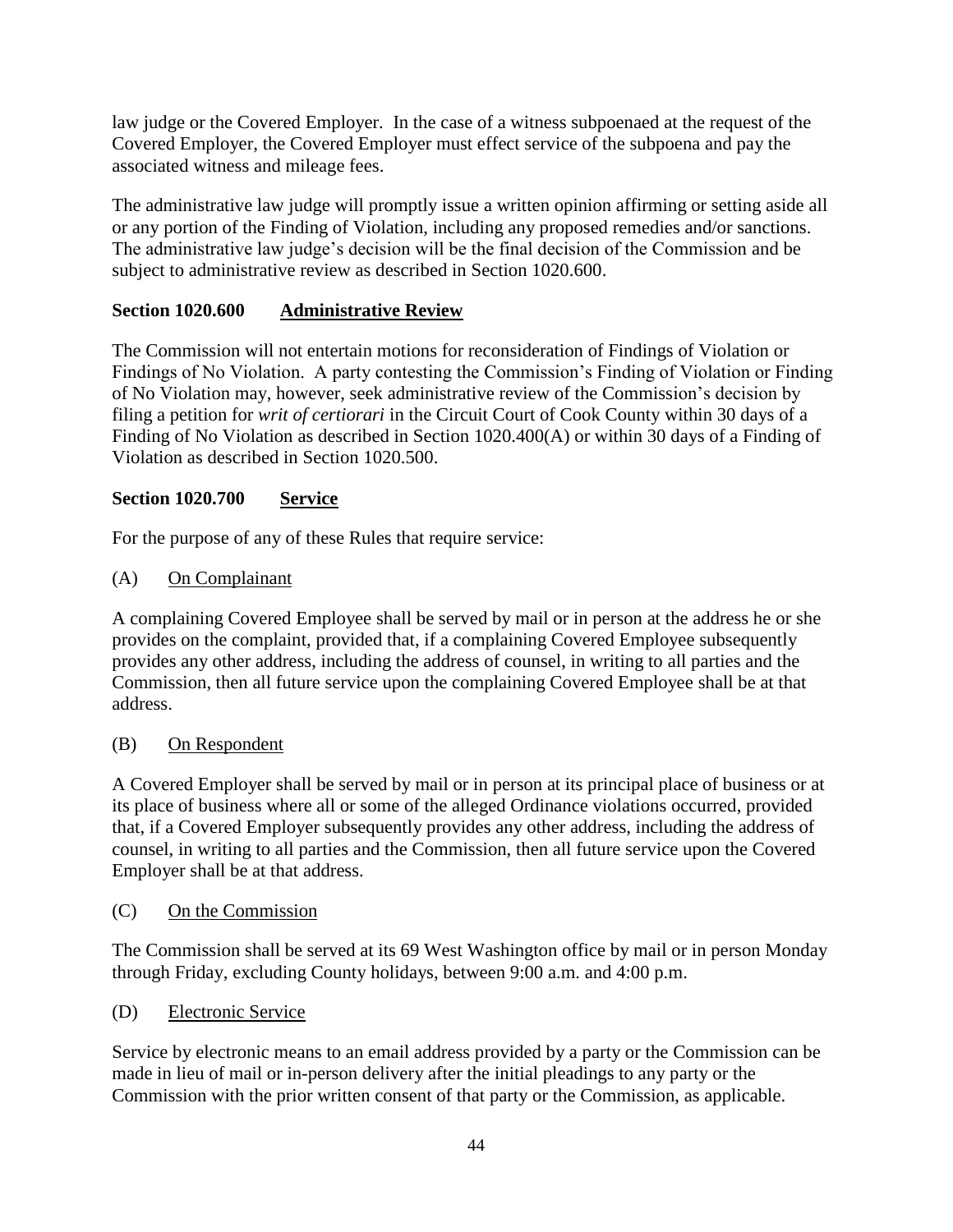## (E) When Service is Effective

Electronic service is presumed to be effective on the date on which it is sent. In-person service is presumed to be effective on the date on which it is made. Service by U.S. mail is presumed to be effective three business days after it is deposited in the mail with postage prepaid.

## **Section 1020.800 Evidence of Compliance**

For the first two years after the effective date of the Ordinance, if a Covered Employer that is the respondent in a complaint for violation of this Ordinance provides the Commission with competent evidence that it is in, or has come back into, full compliance with the Ordinance, then the Commission will terminate any investigation pursuant to Section 1020.300(A), will not proceed to rendering an order pursuant to Section 1020.400, and will dismiss the complaint with prejudice. The Commission considers full compliance to include the payment of any lost wages to affected Covered Employees that resulted from noncompliance with the Ordinance.

The Commission will revisit this rule on or before July 1, 2019 to determine whether it has furthered the Commission's goal of encouraging Covered Employers who may be out of compliance with the Ordinance to come quickly into compliance. If so, this Rule may be extended.

## **SUBPART 1030 ADMINISTRATIVE REMEDIES**

When the Commission determines that a Covered Employer has violated the Ordinance, the Commission may (1) fine the Covered Employer; (2) order the Covered Employer to pay lost wages to affected Covered Employees; and/or (3) order other appropriate injunctive relief.

## **Section 1030.100 Fines**

The Commission will impose fines payable to Cook County for any violation of the Ordinance. The amount of such fine will not exceed \$500 per violation per Covered Employee affected per day. In exercising its discretion to set an appropriate fine, the Commission will take into account the extent of the violation, the culpability of the Covered Employer, and whether the Covered Employer promptly and thoroughly cooperated during the course of the Commission's investigation into the complaint that led to the Finding of Violation.

#### **Section 1030.200 Lost Wages**

The Commission may order a Covered Employer that has violated the Ordinance to pay to affected Covered Employees the amount of any lost wages that resulted from noncompliance with the Ordinance. For example, if a Covered Employer violated the Ordinance by requiring a Covered Employee to take an unpaid sick day when the employee had accrued and could have used one day of Earned Sick Leave, the Commission may require the Covered Employer to pay the Covered Employee an amount equivalent to one day's wages. In exercising its discretion, the Commission will take into account whether the Covered Employer is currently meeting its obligations under the Ordinance and the amount and duration of any lost wages to affected Covered Employees.